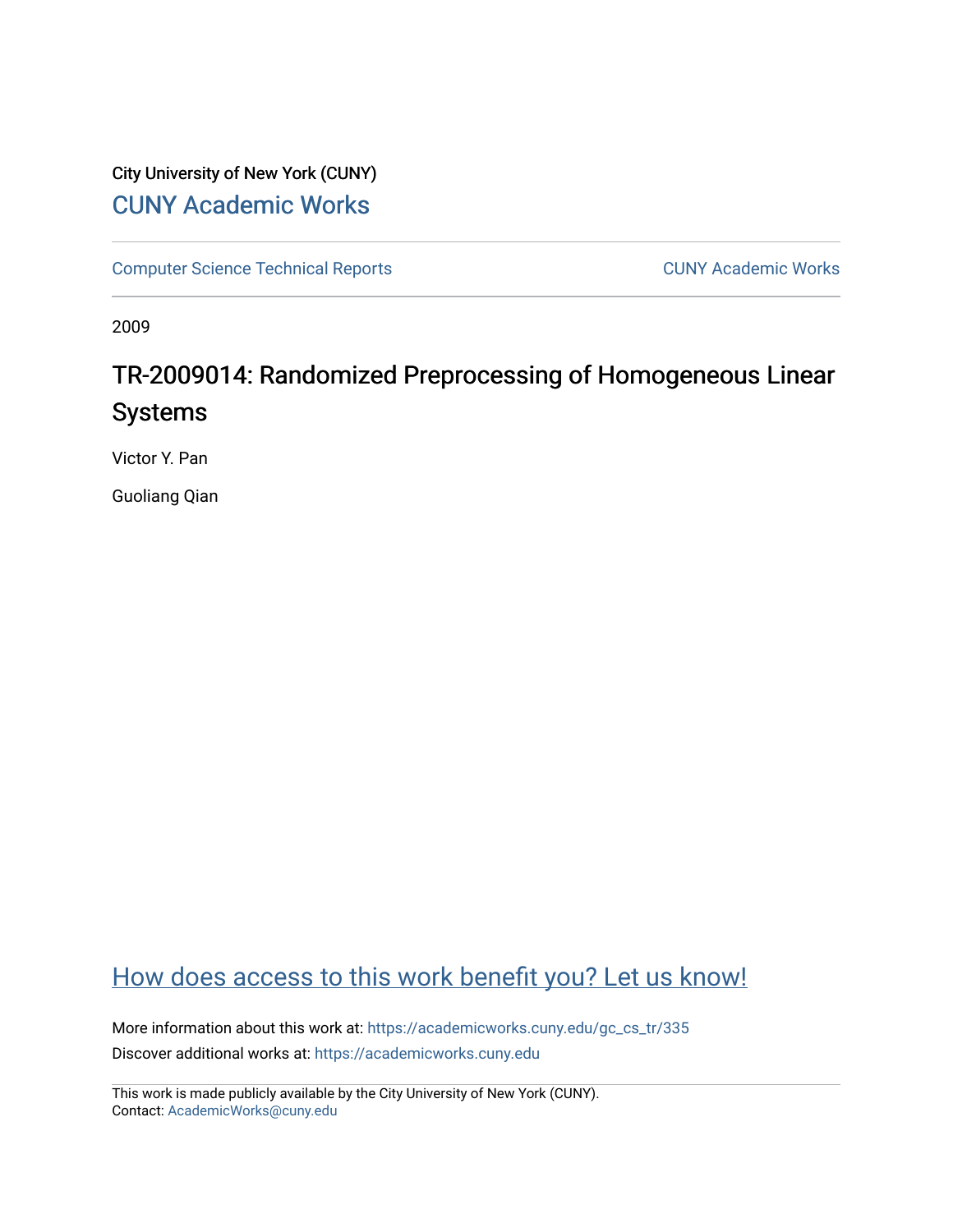# **Randomized Preprocessing of Homogeneous Linear Systems** <sup>∗</sup>

Victor Y. Pan[1*,*2]*,*[*a*] and Guoliang Qian[2]*,*[*b*]

[1]Department of Mathematics and Computer Science Lehman College of the City University of New York Bronx, NY 10468 USA  $^{[2]}Ph.D.$  Programs in Mathematics and Computer Science The Graduate Center of the City University of New York New York, NY 10036 USA [*a*] victor.pan@lehman.cuny.edu http://comet.lehman.cuny.edu/vpan/ [*b*] gqian@gc.cuny.edu

#### **Abstract**

Our randomized preprocessing enables pivoting-free and orthogonalization-free solution of homogeneous linear systems of equations. In the case of Toeplitz inputs, we decrease the solution time from quadratic to nearly linear, and our tests show dramatic decrease of the CPU time as well. We prove numerical stability of our randomized algorithms and extend our approach to solving nonsingular linear systems, inversion and generalized (Moore–Penrose) inversion of general and structured matrices by means of Newton's iteration, approximation of a matrix by a nearby matrix that has a smaller rank or a smaller displacement rank, matrix eigen-solving, and root-finding for polynomial and secular equations. Some by-products and extensions of our study can be of independent technical intersest, e.g., our extensions of the Sherman–Morrison– Woodbury formula for matrix inversion, our estimates for the condition number of randomized matrix products, preprocessing via augmentation, and the link of preprocessing to aggregation.

**Key words:** Linear systems of equations, Randomized preprocessing, Conditioning

## **1 Introduction**

#### **1.1 Null vectors, nmbs, and linear systems of equations**

Given an  $n \times n$  matrix A, we seek its *null vector* **y** (that is a solution of the homogeneous linear system of equations  $A$ **y** = **0**) and its *null matrix basis* (hereafter we write *nmb* or nmb(A) for short), that is a matrix whose columns form a basis for the null space  $N(A) = \{y : Ay = 0\}$ . These tasks are linked to other fundamental matrix computations in Sections 1.4, 7.2, 8, and 11.

<sup>∗</sup>Supported by PSC CUNY Awards 68291–0037 and 69330–0038. Some results of this paper have been presented at the International Conferences on the Matrix Methods and Operator Equations in Moscow, Russia, in June of 2005 and July 2007, on the Foundations of Computational Mathematics (FoCM'2005) in Santander, Spain, in July 2005, and on Industrial and Applied Mathematics, in Zürich, Switzerland, in July 2007, as well as at the SIAM Annual Meeting, in Boston, in July 2006, at the International Workshop on Symbolic-Numeric Computation (SNC'07) in London, Ontario, Canada, in July 2007, at the XIXth International Workshop on Operator Theory and its Applications (IWOTA'08), Williamsburg, Virginia, in July 2008, and at the Second International Conference on Structured Linear Algebra Problems: Analysis, Algorithms, and Applications, Cortona, Italy, in September, 2008.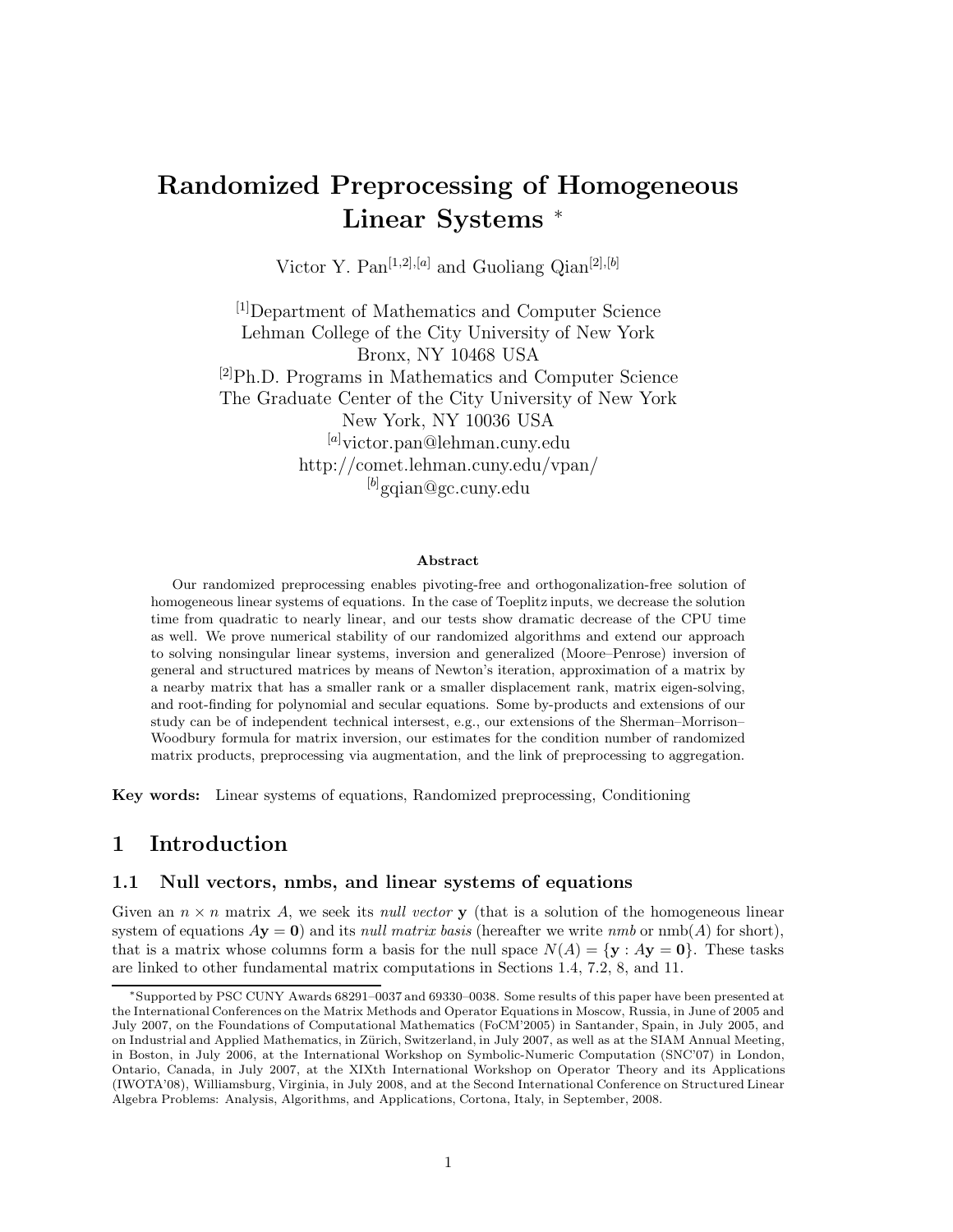#### **1.2 The customary solution algorithms**

Practically, to compute null vectors and nmbs, one employs pivoting (that is row or column interchange), orthogonalization, or the Singular Value Decomposition (SVD). Orthogonalization and particularly SVD are more costly (and more reliable), but even pivoting "usually degrades the performance" [25, page 119], readily destroys matrix structure and sparseness, and threatens or undermines application of block matrix algorithms.

The resulting slowdown of the computations can be significant or even dramatic. E.g., pivotingfree superfast algorithms solve nonsingular Toeplitz or Hankel linear systems of n equations in nearly linear arithmetic time in  $O(n \log^2 n)$  [4], [29], [34], [79], [80], whereas the known solution algorithms with pivoting run either in cubic time based on Gaussian elimination or SVD) or in quadratic time in [24], based on the displacement transformation method, proposed in [44] (cf. our Remark 2.1 and [48, Sections 4.8, 4.9, and 5.6]).

#### **1.3 Our acceleration and its technical support**

Our alternative is the structure preserving, pivoting-free and orthogonalization-free randomization. Hereafter  $A<sup>T</sup>$  and  $A<sup>H</sup>$  denote the transpose and Hermitian (that is complex conjugate) transpose of a matrix A, respectively, and we write "A-" for "additive". Given an  $n \times n$  matrix A of a rank  $\rho < n$ , we generate a pair of  $n \times r$  matrices U and V for  $r = n - \rho$  and compute the A-preprocessor  $UV^T$  and A-modification  $C = A + UV^T$ . If rank  $UV^T = r$  and the matrix C is nonsingular, then  $C^{-1}U = \text{nmb}(A)$ , and in the case of Toeplitz or Hankel input the known superfast algorithms yield this nmb in nearly linear arithmetic time versus cubic time based on Gaussian elimination with pivoting, orthogonalization, or SVD.

The acceleration of the known algorithms is dramatic also in terms of the Boolean cost (that is the number of bit-operations involved) [59, Section 9] and, according to our extensive tests, in terms of the CPU time as well. For  $n \times n$  Toeplitz inputs our tests showed the decrease of the average CPU time by the factor  $a(n)$  where  $a(512) > 20$ ,  $a(1024) > 90$ , and  $a(2048) > 300$  (see Table 10.1).

If the two matrices U and V are random, then  $rank U = rank V = r$  and  $rank C = n$  with a probability close to one (see Lemma 3.2). This motivates symbolic implementation of our algorithms. To motivate their numerical implementation, one should also prove that with a probability close to one our A-preprocessing  $A \Longrightarrow C = A + UV^T$  keeps the matrix well conditioned. Generally, however, the ratio  $\frac{\text{cond }C}{\text{cond }A}$  is large if the matrices A and  $UV^T$  are singular, the matrix C is not, and the ratio  $\frac{||A||}{||UV^T||}$  is large or small. So, having generated random general, Toeplitz or Hankel matrices U and  $V$ , we scale them or the matrix  $A$  to make the latter ratio neither large nor small. We prove in Section 3.6 and confirm experimentally in [54] that in this case the ratio  $\frac{\text{cond } C}{\text{cond } A}$  tends to be neither very large nor very small as well. Our auxiliary estimates for the condition numbers of circulant matrices (cf. Theorem 3.9) and for the product of a fixed well conditioned matrix and a random matrix may be of independent interest (cf. Theorems 3.7 and 3.8).

Empirically, very *weak randomization* is sufficient to support our estimates, e.g., we can set  $U = V$  and represent the matrix U as a block vector with the scaled identity blocks  $\pm aI$  for random choice of + and − and for a constant  $a \approx ||A||^{1/2}$ . Our analysis explains this phenomenon as well (see Remark 3.6 in Section 3.6).

Our study of A-preprocessing naturally involves the Sherman–Morrison–Woodbury formula for matrix inversion [25, page 50]. Our modifications and new applications of this formula can be of independent interest (see Sections 2.5, 11.2, and 11.4).

Preprocessing by augmentation  $A \Longrightarrow K = \begin{pmatrix} A & U \\ S & W \end{pmatrix}$  for an  $r \times r$  block W and  $r = n - \rho$  (also studied in [52, Section 12] and [59]) is closely linked to A-preprocessing (cf. Theorem 4.3), but is superior in preserving the structure of the input matrix. The augmentation less than doubles the input dimension and increases it insignificantly if the nullity  $r$  is small.

The input matrices A are kept Hermitian in A-preprocessing for  $U = V$  and in preprocessing by augmentation for  $U = S$  and  $W = W^H$ , whereas these restrictions on A-preprocessors  $UV^H$  and augmentation do not destroy preprocessing power according to our formal and experimental study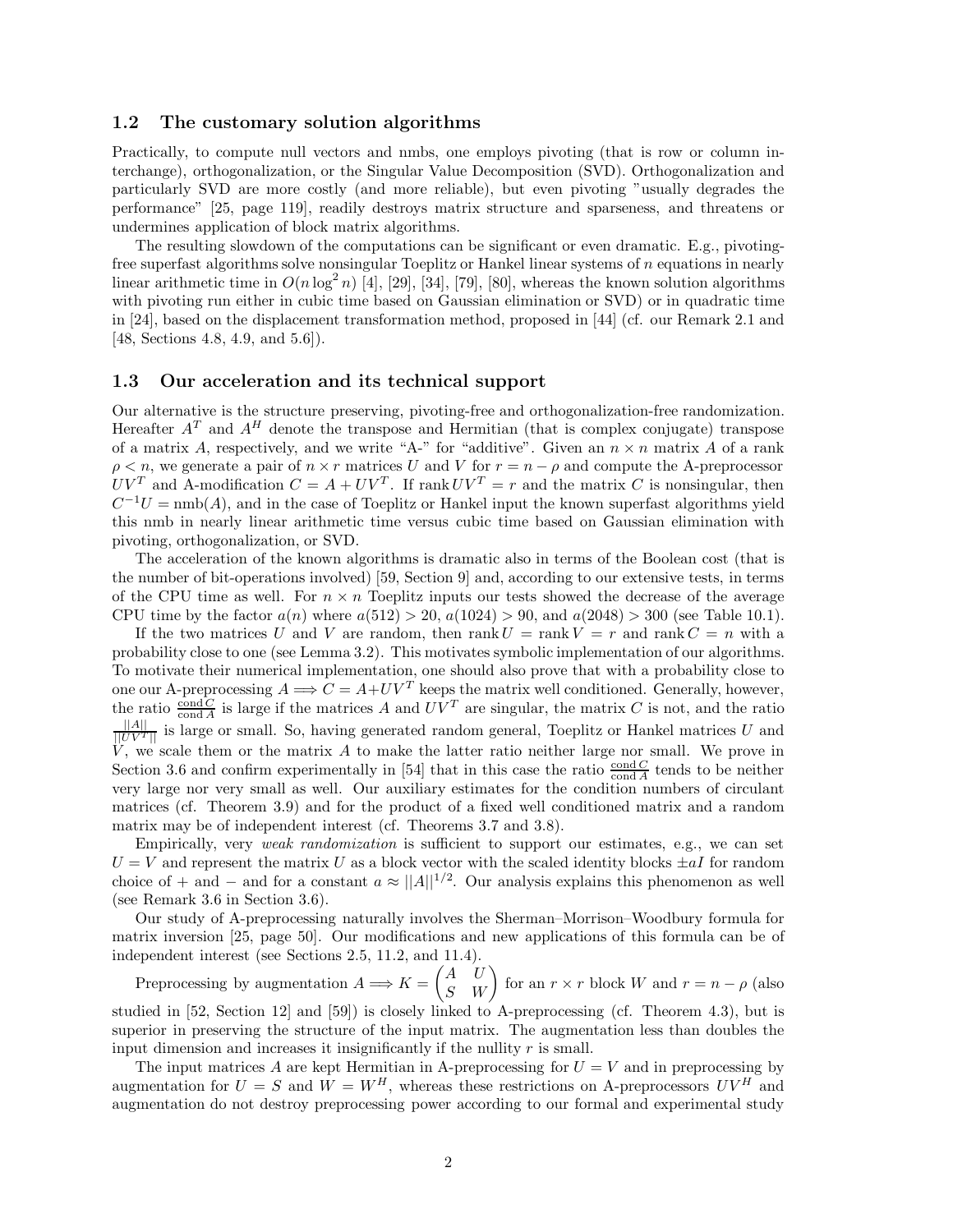(cf. Remark 3.7, Theorem 4.3, and tests in [54]).

#### **1.4 Approximate nmbs and applications**

To model numerical application of our approach, assume that an  $n \times n$  ill conditioned input matrix  $A = A + E$  of full rank closely approximates an unknown well conditioned singular matrix A of a rank  $\rho < n$ . Wherever the norm  $||E||$  is a small fraction of the smallest positive singular value of the matrix A, the output  $\tilde{C}^{-1}U$  of our nmb algorithms closely approximates a nmb(A). Consequently its range closely approximates the r-*tail of the SVD* of the matrix A˜, that is the singular space associated with its r smallest singular values.

With a high probability a properly scaled random A-preprocessor  $UV^T$  of rank  $r \geq n - \rho$  maps the matrix  $\tilde{A}$  into the matrix  $\tilde{C} = \tilde{A} + UV^T$  with cond  $\tilde{C}$  of the order of cond  $A \approx \frac{||E||}{||A||}$  cond  $\tilde{A}$ , that is these A-preprocessors are likely to work as *A-preconditioners* for computing approximate nmbs. In Section 8 we employ our approximate nmb algorithms to improve such A-preconditioners.

Let us point out some further applications of our approximate nmb algorithms.

- Nonhomogeneous linear systems can be readily reduced to homogeneous ones, and we extend our algorithms respectively in Section 11.5. In the case of an ill conditioned input, the transition to homogeneous linear systems typically improves conditioning but requires to output null vectors with high accuracy. The tradeoff can be attractive because we can apply more steps of iterative refinement but with double rather than extended precison. In this variation of our approach we can fully preserve the Toeplitz matrix structure and as a result simplify the solution of Toeplitz linear systems of equations (see Section 11.5).
- We apply our preconditioning to improve the initialization of Newton's iteration for matrix inversion, which is critical for its acceleration (see Section 11.4).
- If  $m > n$  and if the  $n \times r$  factor Q in the QR factorization of the matrix  $\tilde{C}^{-1}U$  closely approximates a nmb(A), then the matrix  $\tilde{A} - \tilde{A}QQ^H$  of rank  $n - r$  closely approximates the  $m \times n$  matrix  $\tilde{A}$  (see Section 7.2). By applying these techniques to the Stein (resp. Sylvester) displacement  $\ddot{A} - B\dot{A}C$  (resp.  $B\ddot{A} - \dot{A}C$ ) for appropriate matrices B and C (such as the matrices of shifts or diagonal scaling), we approximate the displacement with a matrix of a smaller rank with the extension to approximating the matrix  $\vec{A}$  with a structured matrix of a smaller displacement rank (e.g., with a Toeplitz-like or Hankel-like matrix).
- For every eigenpair  $(\lambda, y)$  of a matrix A, the eigenvector y is the null vector of  $A \lambda I$ . Having an approximation  $\lambda$  to a simple and isolated eigenvalue  $\lambda$  available, we can apply our techniques to approximate the eigenvector **y** by the vector  $\tilde{C}^{-1}$ **u** for the matrix  $\tilde{C} = A - \tilde{\lambda}I + \mathbf{v}^T\mathbf{u}$ . In this case, the matrix  $A - \tilde{\lambda}I$  is ill conditioned. but we can expect that for scaled random vectors **u** and **v** the matrix  $\tilde{C}$  is well conditioned. An alternative way is to choose the vectors **u** and **v** that make the matrix  $\hat{C}$  more readily invertible than the matrix  $A - \lambda I$ . E.g., for a tridiagonal matrix M we can yield a  $2 \times 2$  block diagonal matrix C with tridiagonalstill blocks of half size on its diagonal. These observations serve as the basis for designing effective eigen-solvers in [61] and [68], and we prove that local quadratic convergenece is still preserved in these variations.
- In Section 11.3 we extend them to accelerate root-finding for polynomial and secular equations reduced to eigen-solving for auxiliary structured matrices. We plan to work out similar extension to solving polynomial systems of equations.

#### **1.5 Contents and organization of the paper and its selective reading**

We present and analyze in some detail our approach to symbolic and numerical computation of null vectors and nmbs. In Sections 7.2, 8, and 11 and papers [52], [59], [60], [68], [61], and [69] we cover its further variations, extensions, and applications. Otherwise we organize our paper as follows. We cover definitions and some auxiliary results in the next section. In Section 3 we extensively study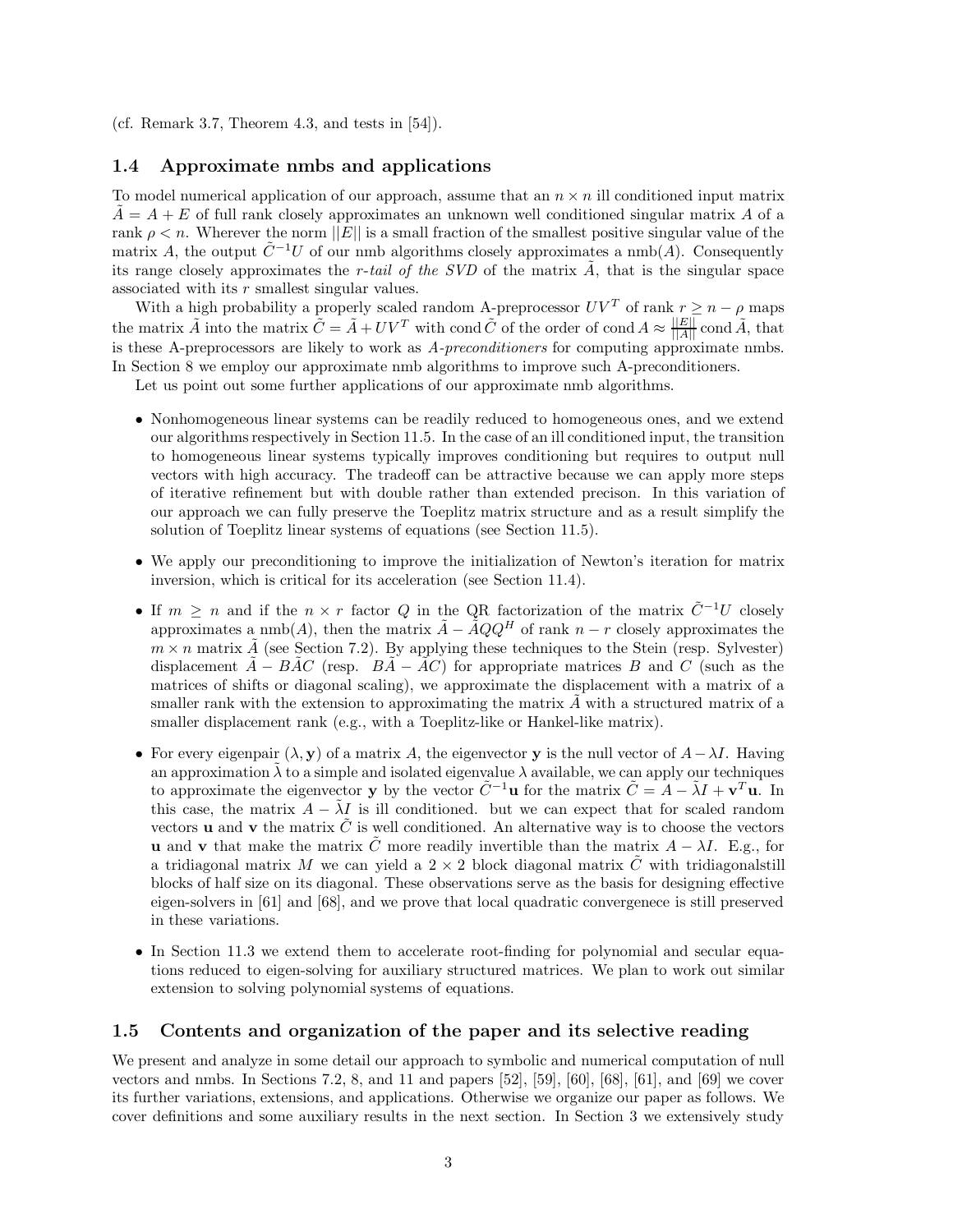randomized A-preprocessing. Section 4 is devoted to randomized preprocessing by augmentation. In Section 5 we recall the known estimates (mostly from [27]) for the perturbation and errors in numerical matrix computations. (We use these results briefly, only to complete our error estimates in Section 6.6. Otherwise the reader can skip them.) Section 6 covers symbolic and numerical computation of nmbs. We present the respective algorithms at length, and an advanced reader may prefer to skip many details. In Section 7 we extend our nmb algorithms to approximate singular spaces. In Section 9 we comment on preserving and exploiting matrix structure in our computations. Section 10 covers our numerical tests. They have been designed by the first author and performed by his coauthor. Otherwise the paper (including all typos and errors) is due to the first author and should be cited as his work.

For completeness we study the general case of a rectangular input matrix, but some readers may prefer to examine just the case of a square input matrix, to which Section 3.3 reduces most of our study. A large part of the paper (in particular all our study of the errors and conditioning) can be omitted by those readers who are only interested in the symbolic versions of our algorithms, whereas those readers who are not interested in these versions can skip many details in Section 6.2.

**Acknowledgements.** We have substantially improved our original draft in response to valuable comments and criticism by the referee. Marc Van Barel's pointers and comments to his Toeplitz solver in [78] were most helpful for our tests covered in Section 10.

## **2 Definitions and auxiliary results**

Hereafter  $\mathbb R$  (resp.  $\mathbb C$ ) denotes the field of real (resp. complex) numbers and "flop" stands for "arithmetic operation".

#### **2.1 General matrices and additive preprocessing**

We assume or slightly extend the customary definitions for matrix computations (cf. [25], [27], [73], [74]). This includes the definitions of the Hermitian, unitary (orthonormal), and singular matrices, full-rank and rank deficient matrices, the  $k \times k$  identity matrix  $I = I_k$ , its *i*th column vectors  $e_i$ ,  $i = 0, \ldots, k-1$ , the  $k \times l$  matrix  $0 = 0_{k,l}$  filled with zeros, the transpose  $A<sup>T</sup>$  of a matrix A and its Hermitian, that is complex conjugate transpose  $A^H$ , its rank  $\rho = \text{rank } A$ , nullity nul  $A = n - \rho$ , left nullity lnul  $A = m - \rho = \text{null}(A^T)$ , range  $A = \{y : y = A\mathbf{z}\}$ , left range  $\{\mathbf{x} : \mathbf{x}^T = \mathbf{w}^T A\}$ , null space  $N(A) = {\bf y : Ay = 0}$ , left null space  $LN(A) = {\bf x : x^H A = 0^H}$ , and QR and QRP factorizations. QR factorization of a matrix is unique if the R-factor is a square matrix whose diagonal entries are positive [25, Theorem 5.2.2].  $diag(B_1, B_2)$  (resp.  $diag(B_i)_{i=1}^k$ ) denotes the  $2 \times 2$  (resp.  $k \times k$ ) block diagonal matrix with diagonal blocks  $B_1$  and  $B_2$  (resp.  $B_1, \ldots, B_k$ ), whereas  $(B, C)$  (resp.  $(B_j)_{j=1}^k$ ) denotes the  $1 \times 2$  (resp.  $1 \times k$ ) block matrix with blocks B and C (resp.  $B_1, \ldots, B_k$ ).

The map  $A \Longrightarrow C = A + P$  is A-preprocessing of a matrix A, the matrix C is its A-modification, and the matrix P is its *A-preprocessor* or *APP* (cf. Section 1.3).

#### **2.2 Sparse and structured matrices**

**Definition 2.1.** *A matrix is* sparse *if its entries are mostly zeros according to a fixed criterion specifying the informal notion "mostly" (cf. [14], [15], [33], [62], and the bibliography therein).*

In the rest of this subsection we cover structured matrices of two groups, involved into Example 3.1 and Sections 3.5, 6.1, and 9.

a) **Matrices with small displacement ranks**. M−AMB is the Stein displacement of a matrix M for two fixed operator matrices  $A$  and  $B$ . (One can similarly work with the Sylvester displacement  $AM - MB$ , closely linked to the Stein displacement.)  $d = \text{dr}_{A,B}(M)$  denotes rank $(M - AMB)$ , called the displacement rank of the matrix M. Next we sketch some relevant definitions and basic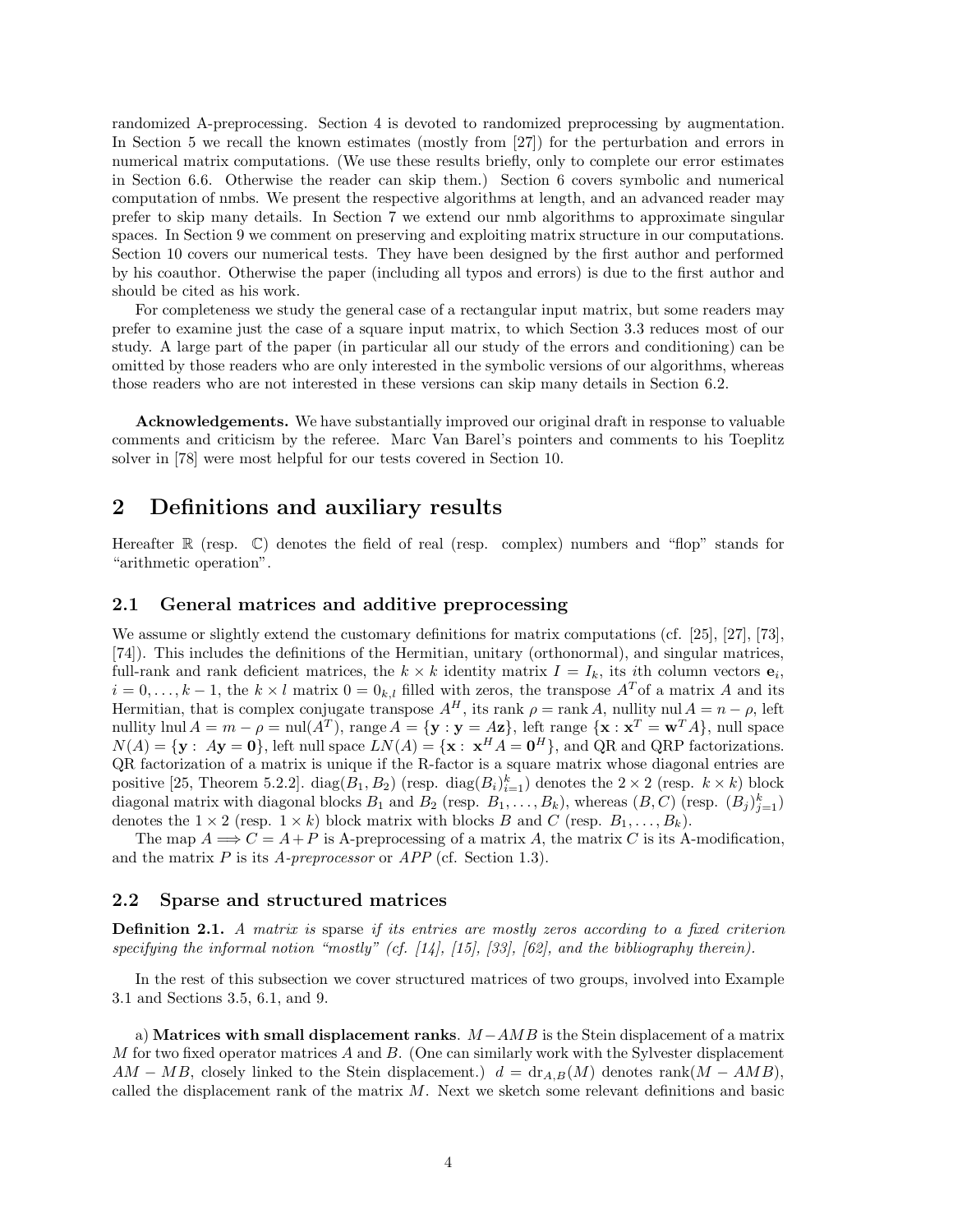properties assuming operator matrices A and B of shifts and diagonal scaling (cf. [48] and the bibliography therein on elaboration, proofs and further study).

*(i) Matrices of Shifts, Diagonal Scaling, and Reflection*. We have

$$
Z_{f}^{n} = fI, Z_{f} \begin{pmatrix} v_{1} \\ v_{2} \\ \vdots \\ v_{n-1} \\ v_{n} \end{pmatrix} = \begin{pmatrix} v_{n} \\ v_{n-1} \\ \vdots \\ v_{2} \\ v_{1} \end{pmatrix} \text{ for } Z_{f} = \begin{pmatrix} 0 & f \\ 1 & \cdot & \cdot & 0 \\ & \cdot & \cdot & \cdot & \vdots \\ & \cdot & \cdot & \cdot & \vdots \\ & \cdot & \cdot & 0 & 0 \\ & & 1 & 0 \end{pmatrix}
$$
(2.1)

and any scalars  $f, v_1, \ldots, v_n$ .  $Z_f$  is the  $n \times n$  unit f-circulant matrix,  $Z = Z_0 = Z_f - f \mathbf{e}_0 \mathbf{e}_{n-1}^T$  is the down shift matrix, and  $Z_1$  is the cyclic shift matrix.

 $D_{\mathbf{t}} = \text{diag}(t_i)_{i=1}^n$  is a matrix of diagonal scaling defined by a vector  $\mathbf{t} = (t_i)_{i=1}^n$ .  $J = (j_{i,k})_{i,k=0}^{n-1}$  is the reflection matrix,  $j_{i,k} = 1$  if  $i + k = n - 1$ ,  $j_{i,k} = 0$  otherwise, so that  $J(v_i)_{i=1}^n = (v_{n+1-i})_{i=1}^n, J^2 = I.$ 

*(ii) Four Basic Matrix Structures.* The operator matrices A and B define the type of the matrix structure. We have  $\text{dr}_{Z_e, Z_f}(T) < 3$ ,  $ef \neq 1$ , for Toeplitz matrices  $T = (t_{i-j})_{i=0, j=0}^{m-1, n-1}$ ;  $\text{dr}_{Z_e, Z_f^T}(H) <$ 3, ef  $\neq$  1, for Hankel matrices  $H = (h_{i+j})_{i=0,j=0}^{m-1,n-1}$ ; dr<sub>Dt</sub>,z<sub>f</sub>( $V$ (**t**)) = 1 and dr<sub>Z<sup>*T*</sup>,D<sub>t</sub></sub>( $V$ (**t**)<sup>*T*</sup>) = 1,  $f \neq t_i^n$ , for nonzero Vandermonde matrices  $V(\mathbf{t}) = (t_i^j)_{i=0,j=0}^{m-1,n-1}$ , and  $dr_{D_{\mathbf{s}},D_{\mathbf{t}}}(C(\mathbf{s},\mathbf{t})) = 1$  for Cauchy matrices  $C(\mathbf{s}, \mathbf{t}) = (\frac{1}{s_i-t_j})_{i=0, j=0}^{m-1,n-1}$ ,  $s_it_j \neq 0$  for all pairs  $(i, j)$ . These are the four most popular classes of matrices with small displacement ranks. Matrices are said to have structures of Toeplitz, Hankel, Vandermonde and Cauchy types, respectively, if their displacement ranks are small assuming the above operator matrices. Hereafter we write  $T_d$ ,  $\mathcal{H}_d$ ,  $\mathcal{V}_d(\mathbf{t})$ , and  $\mathcal{C}_d(\mathbf{s}, \mathbf{t})$  to denote the respective classes of matrices having small displacement ranks d. They include Sylvester, companion, Loewner, Pick, and other celebrated classes of structured matrices. We also call the matrices in  $\mathcal{T}_d$ Toeplitz-like and in  $\mathcal{H}_d$  Hankel-like matrices.

*(iii) Structured Matrix Computations via Operations with Displacements*. The displacement M − AMB of rank d can be represented as the sum of d outer products  $\mathbf{g}_k \mathbf{h}_k^T$ ,  $k = 1, \ldots, d$ ,

$$
M - AMB = \sum_{k=1}^{d} \mathbf{g}_k \mathbf{h}_k^T.
$$
 (2.2)

Unless the linear operator  $M \implies M - AMB$  degenerates, one can express the original matrix M through the entries of these vectors, so that an  $n \times n$  matrix M can be readily expressed via 2dn parameters. For  $d \ll n$  this is more economical than its representation with the  $n^2$  entries. Furthermore matrix transposition, addition, multiplication by a constant and a vector, pairwise multiplication and inversion can be expressed economically in terms of the respective operations with their displacements. In particular one can multiply an  $n \times n$  matrix M by a vector in  $O(dn \log n)$ flops for M in  $\mathcal{T}_d$  and  $\mathcal{H}_d$  and in  $O(dn \log^2 n)$  flops for M in  $\mathcal{V}_d(\mathbf{t})$  and  $\mathcal{C}_d(\mathbf{s}, \mathbf{t})$ , and one can solve a nonsingular linear system of  $n$  equations with a matrix from any of the four classes by using  $O(d^2n \log^2 n)$  flops.

*(iv) Transformation of Matrix Structure via Transformation of Displacements.* Multiplication by the reflection matrix J and appropriate Vandermonde matrices and their transposes transforms the classes  $\mathcal{T}_d$ ,  $\mathcal{H}_d$ ,  $\mathcal{V}_d(\mathbf{t})$ , and  $\mathcal{C}_d(\mathbf{s}, \mathbf{t})$  into each other all ways. Here are some respective maps,  $J\mathcal{T}_d = \mathcal{T}_d J = \mathcal{H}_d$ ,  $J\mathcal{H}_d = \mathcal{H}_d J = \mathcal{T}_d$ ,  $V(\mathbf{t})\mathcal{T}_d \subset \mathcal{V}_{d+1}(\mathbf{t}), V(\mathbf{t})^T \mathcal{V}_d(\mathbf{t}) \subset \mathcal{T}_{d+1}, \mathcal{C}_d(\mathbf{s}, \mathbf{t}) V(\mathbf{t}) \subset \mathcal{V}_{d+1}(\mathbf{s}),$  $V_d(\mathbf{s})V(\mathbf{t})^T \subset C_{d+1}(\mathbf{s}, \mathbf{t}),$  and  $C_d(\mathbf{s}, \mathbf{t})C(\mathbf{t}, \mathbf{u}) \subset C_{d+1}(\mathbf{s}, \mathbf{u}).$  (We also have  $J\mathbb{T} = \mathbb{T}J = \mathbb{H}$  and  $J\mathbb{H} = \mathbb{T}J = \mathbb{T}$  for the classes  $\mathbb{T}$  of Toeplitz and  $\mathbb{H}$  of Hankel matrices.) It follows that any algorithm for the inversion of the matrices in one of these classes or for solving linear systems with the matrices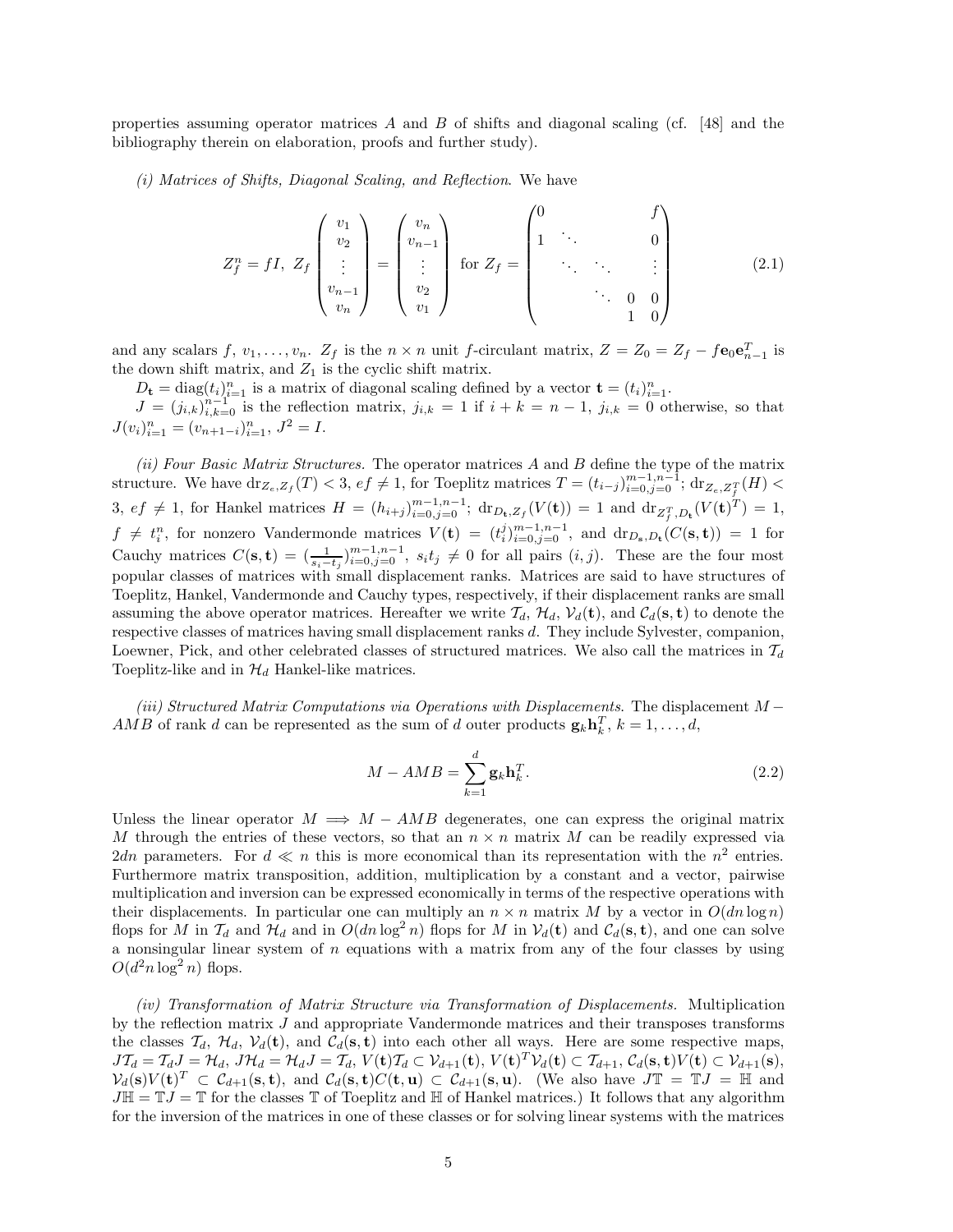of this class can be immediately extended to the same operations with the inputs in the three other classes.

**Remark 2.1. The Method of Displacement Transformation.** *The above techniques of displacement transformation for algorithm design was proposed in [44] and was refined in [22], [24], and [26] to devise practical algorithms for Toeplitz, Hankel, Toeplitz-like, and Hankel-like linear systems of equations. The algorithms first map an input from the class*  $\mathbb{T}, \mathcal{T}_d$ ,  $\mathbb{H}$  *or*  $\mathcal{H}_d$  *into a matrix with the structure of Vandermonde or Cauchy type. Then they apply fast Gaussian elimination with partial pivoting (GEPP) by exploiting the input structure. Direct application of GEPP to the four former matrix classes destroys the structure and is as slow as in the case of general input matrices, whereas one can run GEPP fast on the input classes*  $V_d(\mathbf{t})$  *and*  $C_d(\mathbf{s}, \mathbf{t})$ *. In other words, the above map extends the fast and numerically stable solution with GEPP from inputs in*  $V_d(\mathbf{t})$  *and*  $C_d(\mathbf{s}, \mathbf{t})$ *to the highly important input classes*  $\mathbb{T}$ *,*  $\mathbb{T}_d$ *,*  $\mathbb{H}$ *, and*  $\mathcal{H}_d$ *. In the algorithms in* [22], [24], and [26] *Vandermonde multipliers are specialized to the matrices of Discrete Fourier transform, and then the map is slightly further refined versus the original maps in [44]. The approach has been further advanced in [9], [50], and [70].*

*(v) Toeplitz-like, Toeplitz, and* f*-Circulant Matrices.* Let us supply more details on the basic classes of Toeplitz-like, Toeplitz, and f-circulant matrices.

For a scalar f and a column vector  $\mathbf{v} = (v_i)_{i=0}^{n-1}$  the matrix polynomials  $Z_f(\mathbf{v}) = \sum_{i=0}^{n-1} v_i Z_f^i$ form the algebra of  $f$ -*circulant matrices* in the class of Toeplitz matrices. For  $f = 0$  this is the algebra of lower triangular Toeplitz matrices for  $f = 0$ . In both cases the matrix  $Z_f(\mathbf{v})$  is defined by its first column vector **v**. Due to the factorization of f-circulant matrices in [10], they can be multiplied and inverted in  $O(n \log n)$  flops based on FFT. These estimates also hold for triangular Toeplitz matrices  $Z_0(\mathbf{v})$ .

f-circulant matrices are called *circulant* for  $f = 1$  and *skew circulant* for  $f = -1$ .

Now fix two scalars e and f, ef  $\neq 1$ , e.g.,  $e = f = 0$  or  $f = -f = 1$ . Then M is an  $n \times n$ Toeplitz matrix (resp. Toeplitz-like matrix of displacement rank d for the operator matrices  $A = Z_e$ and  $B = Z_f^T$  if and only if it can be nonuniquely represented as the sum  $Z_e(\mathbf{u}) + Z_f(\mathbf{v})^T$  for two vectors **u** and **v** (resp. as the sum

$$
(1 - e f)M = \sum_{k=1}^{d} Z_e(\mathbf{g}_k) Z_f(\mathbf{h}_k)^T
$$
\n(2.3)

for d pairs of vectors  $(\mathbf{g}_k, \mathbf{h}_k)$ , which are precisely the vectors in (2.2) for  $A = Z_e$  and  $B = Z_f^T$ . There are similar expressions for the matrix classes  $\mathcal{H}_d = J\mathcal{I}_d$ ,  $\mathcal{V}_d(\mathbf{t})$ , and  $C_d(\mathbf{s}, \mathbf{t})$  (cf. [48, Sections 4.3 and 4.4]).

b) **Banded matrices**  $(b_{i,j})_{i,j}$  with a *lower bandwidth* l and an *upper bandwidth* u, that is such that  $b_{i,j} = 0$  where  $i - j > l$  or  $j - i > u$  (cf. [25, Section 1.2.1]), their inverses, and more generally the **rank structured matrices**.

**Definition 2.2.** *(Cf. [20, Section 1], [81, Definition 3], [82, Definition 2], [83], [84].) A lower (resp. upper) rank*  $l = l_M$  *(resp.*  $u = u_M$ *) of a matrix* M *is the maximal rank of any its submatrix lying entirely below (resp. above) its diagonal. Its rank pair*  $(l, u)_M = (l_M, u_M)$  *is the pair of its lower rank* l and upper rank u. An  $m \times n$  *matrix* M is rank structured if  $\max\{l(M), u(M)\} \ll \min\{m, n\}$ .

Such an  $n \times n$  matrix can be generated with  $O((l + u + 1)n)$  parameters and multiplied by a vector in  $O((l + u + 1)n)$  flops. One can solve a nonsingular linear system of equations with such a matrix in  $O((l+u+1)^2n)$  flops (see [20]).

#### **2.3 Null vectors, nmbs, and annihilators**

A matrix B of full column rank is a *matrix basis* for its range. A null vector, a null basis, and a null matrix basis for a matrix  $A$  are a vector in, a basis for, and a matrix basis for its nonempty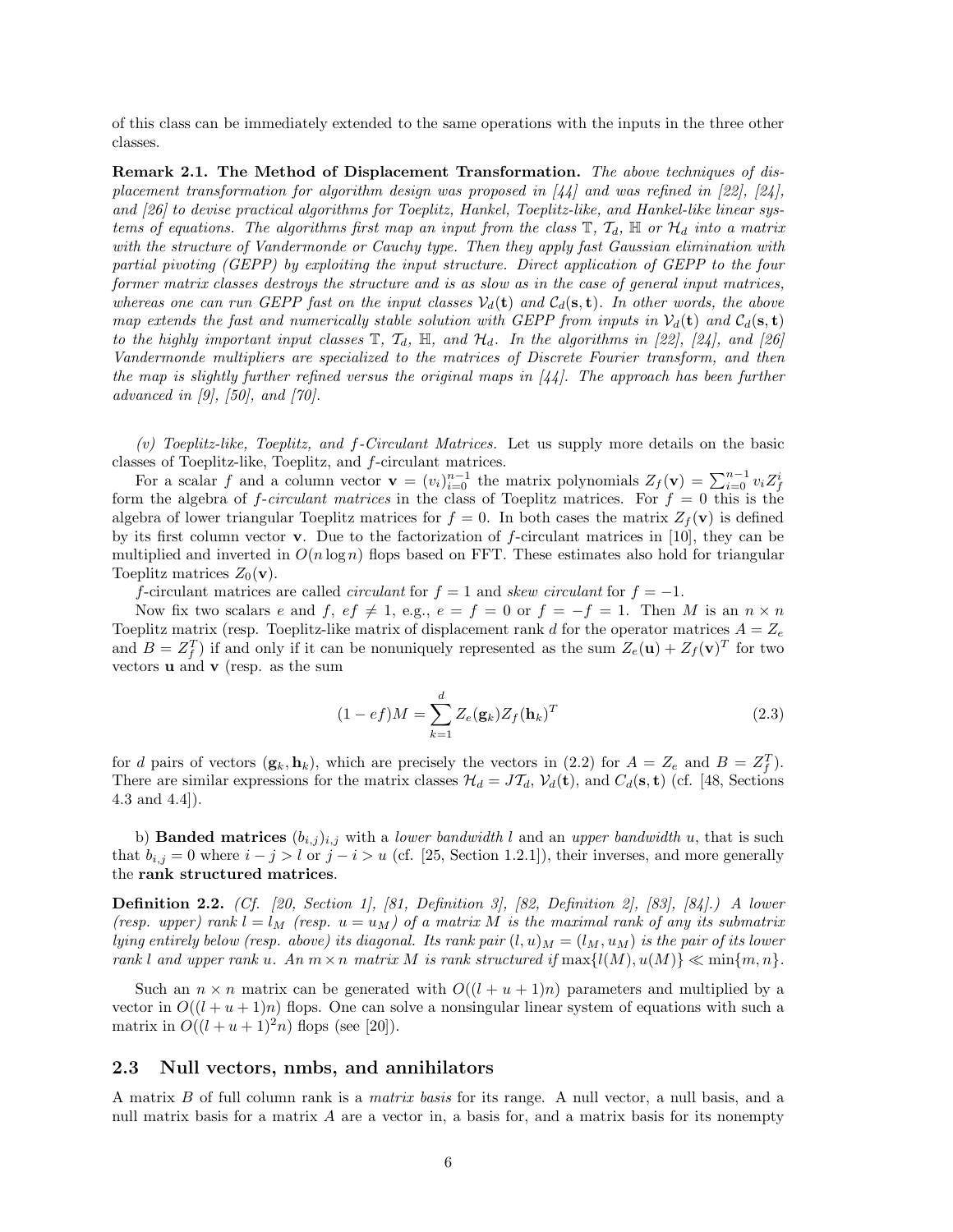null space  $N(A)$ , respectively (cf. Section 1.1). For an  $m \times n$  matrix A with a positive nullity r, its  $\text{nmb}(A)$  is an  $n \times r$  matrix where  $r < n$  unless  $A = 0$ . A matrix H is a *complete annihilator* of a matrix A if range  $H = N(A)$ . We use the abbreviations nmb, nmb(A), and ca(A) and define similar concepts for the left null space  $LN(A)$ . Clearly, every  $\text{nmb}(A)$  is a ca(A). Conversely, given a ca(A), we can compute a  $\text{nmb}(A)$  from LUP or QR factorization of the matrix A, but the following fact can be preferred as the basis in the case of structured matrices A.

#### **Fact 2.1.** *Suppose*  $H$  *is a* ca $(A)$ *. Then*

- (a) H is a nmb(A) if and only if nul  $H = 0$  and
- *(b)*  $HY$  *is a* nmb(A) *if* X *is a* ca(H) *and if*  $(X, Y)$  *is a nonsingular matrix.*

*Proof.* Part (a) is trivial, and clearly  $AHY = 0$  because H is a ca(A). Now suppose  $HY$  **x** = **0** for a nonzero vector **x**. Then  $Y$ **x** = X**y** for some vector **y** because X is a ca(H). Therefore  $(X, Y)$ **w** = **0** for  $\mathbf{w}^T = (\mathbf{x}^T, -\mathbf{y}^T)$ . It follows that  $\mathbf{w} = \mathbf{0}$  (and thus  $\mathbf{x} = \mathbf{0}$ ) because  $(X, Y)$  is a nonsingular matrix. Contradiction to the assumption that  $\mathbf{x} \neq \mathbf{0}$  implies part (b). 口

#### **2.4 SVDs and generalized inverses**

For an m × n matrix A of a rank ρ, its *full Singular Value Decomposition* (hereafter *SVD* or *full SVD*) is given by the equation  $A = S\Sigma T^H$  where  $S = (\mathbf{s}_j)_{j=1}^m$  and  $T = (\mathbf{t}_j)_{j=1}^n$  are square unitary matrices,  $S^H S = S^H S = I_m$ ,  $T^H T = TT^H = I_n$ ;  $\Sigma = \text{diag}(\Sigma^{(\rho)}, 0_{m-\rho,n-\rho})$  is an  $m \times n$  matrix;  $\Sigma^{(\rho)} = \text{diag}(\sigma_j)_{j=1}^{\rho}; \ \sigma_1 \geq \sigma_2 \geq \cdots \geq \sigma_\rho > 0, \ \sigma_j = 0 \text{ for } j > \rho \text{ and } \sigma_j = +\infty \text{ for } j < 1.$  The scalars  $\sigma_j = \sigma_j(A)$  for  $j \ge 1$  are the *singular values* of the matrix A. The vectors  $\mathbf{s}_j^H$  for  $j = 1, \ldots,$ m and **t**<sub>j</sub> for  $j = 1, \ldots, n$  are the associated left and right *singular vectors*, respectively.  $\mathbb{S}_{k,r}$  $\text{range}((s_i)_{i=k+1}^{k+r})$  (resp.  $\mathbb{T}_{k,r} = \text{range}((t_i)_{i=k+1}^{k+r})$ ) is the left (resp. right) singular space associated with the singular values  $\sigma_{k+1},\ldots,\sigma_{k+r}$  provided  $k > 0$ ,  $\sigma_k > \sigma_{k+1}$ , and either  $\sigma_{k+r} > \sigma_{k+r+1}$  or  $k + r = m$  (resp.  $k + r = n$ ). If  $k + r = n \leq m$ , then  $\mathbb{T}_{k,r}$  is the (right) r-tail and  $\mathbb{T}_{0,n-r}$  is the (right)  $(n - r)$ -*head* of the SVD.

**Fact 2.2.**  $\sigma_i(W^H) = \sigma_i(W)$  *for all matrices* W *and integers j.* 

A matrix  $X = A^{(I)}$  is a left (resp. right) inverse of a matrix A if  $XA = I$  (resp.  $AX = I$ ). An  $m \times n$  matrix of a rank  $\rho$  has a left (resp. right) inverse if and only if  $\rho = n$  (resp.  $\rho = m$ ). Such an inverse is unique if and only if the matrix A is nonsingular, and then  $A^{(I)} = A^{-1}$ .

 $A^+ = \sum_{j=1}^{\rho} \sigma_j^{-1}$ **t**<sub>j</sub>**s**<sup>H</sup></sup> denotes the Moore–Penrose generalized inverse (also called pseudo inverse) of an  $m \times n$  matrix A of a rank  $\rho$ .  $A^+ = (A^H A)^{-1} A^H$  is a left inverse  $A^{(I)}$  if  $m \geq n = \rho$ ,  $A^+ = A^H (AA^H)^{-1}$  is a right inverse  $A^{(I)}$  if  $m = \rho \leq n$ , and  $A^+ = A^{-1}$  if  $m = n = \rho$ .  $A^{+H}$  (resp.  $A^{-H}$ ) denotes the matrix  $(A^+)^H = (A^H)^+$  (resp.  $(A^{-1})^H = (A^H)^{-1}$ ).

#### **2.5 The Sherman–Morrison–Woodbury formula and its modifications**

**Theorem 2.1.** *Assume that*  $A \in \mathbb{C}^{m \times n}$ ,  $U \in \mathbb{C}^{m \times r}$ ,  $V \in \mathbb{C}^{n \times r}$ ,  $C = A + UV^H \in \mathbb{C}^{m \times n}$ , and the *matrices* A and C have full rank. Then the matrix  $G = I_r - V^H C^+ U$  is nonsingular and

$$
A^{+} = C^{+} + C^{+} U G^{-1} V^{H} C^{+}.
$$
\n(2.4)

口

*Proof.* See [52, Section 4.2].

In the case where  $m = n$  and A is a square matrix, we arrive at the Sherman–Morrison–Woodbury classical formula [25, page 50],

$$
A^{-1} = C^{-1} + C^{-1} U G^{-1} V^H C^{-1}.
$$
\n(2.5)

**Corollary 2.1.** *Under the assumptions of Theorem 2.1, we have*  $range(C^+U) = range(A^+U)$ *.*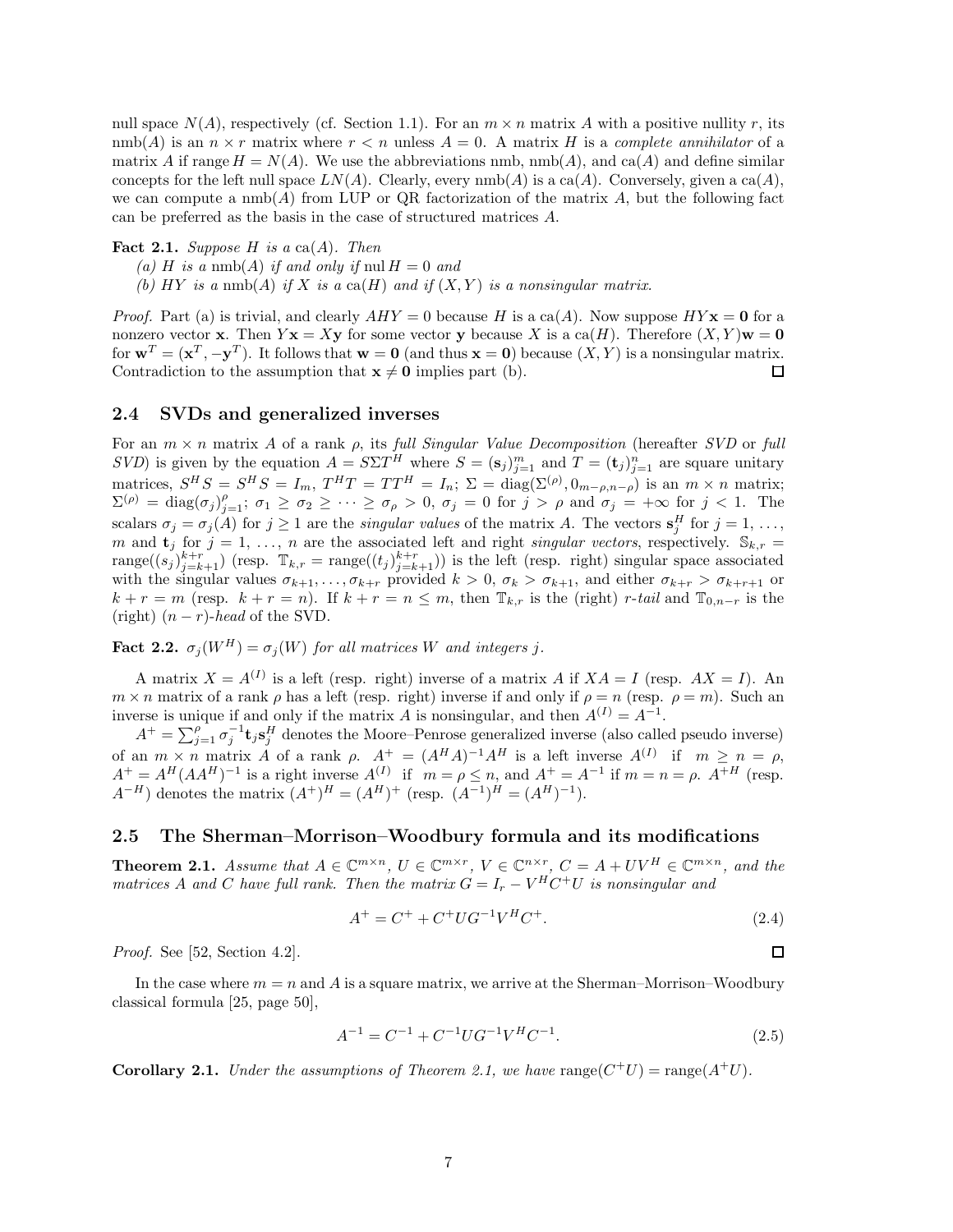(Hereafter we use the abbreviation *SMW formulae* for both expressions (2.5) and (2.4).)

Next we keep dealing with the matrices  $U \in \mathbb{C}^{m \times r}$ ,  $V \in \mathbb{C}^{n \times r}$ , and  $A \in \mathbb{C}^{m \times n}$  and assume that the matrices A and  $C_ = A^+ + UV^H$  have full rank. Apply Theorem 2.1 to the matrices A and  $C_-$ (replacing the matrix C). Obtain that the matrix  $H = I_r + V^H A U \in \mathbb{C}^{r \times r}$  (replacing the matrix G in Theorem 2.1) is nonsingular and arrive at the *dual SMW formula* (cf. [52])

$$
(C_{-})^{+} = A - A U H^{-1} V^{H} A.
$$
\n(2.6)

It follows that

$$
A^{+} = C_{-} - UV^{H} = (A - A U H^{-1} V^{H} A)^{+} - UV^{H}.
$$
\n(2.7)

For  $m = n$  we have the expressions

$$
(C_{-})^{-1} = A - A U H^{-1} V^{H} A, \quad A^{-1} = (A - A U H^{-1} V^{H} A)^{-1} - U V^{H}. \tag{2.8}
$$

#### **2.6 Norms, condition numbers, and singular values**

 $||A||$  is the 2-norm of a matrix A, which is normalized if  $||A|| = 1$ . cond  $A = ||A|| ||A^+|| = \frac{\sigma_1(A)}{\sigma_\rho(A)}$  is the condition number of a matrix A of a rank  $\rho$ . Effective norm and condition estimators can be found in [12], [25, Sections 2.3.2, 2.3.3, 3.5.4, and 12.5], [27, Chapter 15], and [73, Section 5.3].

**Fact 2.3.** For  $A = (a_{i,j})_{i,j=1}^{m,n}$  we have  $||A||/\sqrt{mn} \leq \max_{i,j=1}^{m,n} |a_{i,j}| \leq ||A|| = ||A^H||$ .

The minimax characterization [25, Theorem 8.6.1] relates the norms and singular values,

$$
\sigma_j = \max_{\dim(\mathbb{S}) = j} \min_{\mathbf{x} \in \mathbb{S}, \ ||\mathbf{x}|| = 1} \quad ||A\mathbf{x}|| \tag{2.9}
$$

for  $j = 1, 2, ..., n$  and for linear spaces S. Hence for an  $m \times n$  matrix A of a rank  $\rho$  we have  $\sigma_\rho = 1/||A^+||, \, \sigma_1 = \max_{||\mathbf{x}||=1} ||A\mathbf{x}|| = ||A||, \, \, \sigma_n = \min_{||\mathbf{x}||=1} ||A\mathbf{x}||.$ 

We write  $n \gg d$  where the ratio  $\frac{n}{d}$  is large. A matrix A of a rank  $\rho$  is *ill conditioned* if  $\sigma_1 \gg \sigma_\rho$ and is *well conditioned* otherwise. The concepts "large", "ill" and "well conditioned" are quantified in the context of the computational task and computer environment.

An APP P is an *A-preconditioner* of a matrix A if  $\text{cond}(A + P) \ll \text{cond} A$ .

An  $m \times n$  matrix A has *numerical rank*  $\rho = \text{nnul } A$  and *numerical nullity*  $\text{nnul } A = l - \rho$  for  $l = \min\{m, n\}$  if this matrix has exactly  $\rho$  singular values (counting their multiplicities) that exceed  $\delta\sigma_1(A)$  for a fixed small positive  $\delta$  and if either  $\rho < l$  and the ratio  $\frac{\sigma_\rho(A)}{\sigma_{\rho+1}(A)}$  is small or  $\rho = l$ .

#### **2.7 The singular values of submatrices and matrix products**

The two following theorems are used in the proofs of Theorems 3.7 and 3.8 in Section 3.5. In fact parts b) and c) of Theorems 2.2 are not used there but naturally complement part a).

**Theorem 2.2.** *Let* p, q, m, and n be four positive integers such that  $1 \leq p \leq m$  and  $1 \leq q \leq n$  and *let*  $A_0$  *be a*  $p \times q$  *submatrix of an*  $m \times n$  *matrix* A. Then

*a)*  $\sigma_j(A) \geq \sigma_j(A_0)$  *for*  $j = 1, 2, ..., \min\{p, q\},$ 

b) there is a  $p \times n$  block submatrix  $\widehat{A}$  of the matrix  $A$  such that  $\lceil m/p \rceil^{1/2} ||\widehat{A}|| \ge ||A||$ , and c) there is a  $p \times q$  block submatrix  $\widehat{A}$  of the matrix  $A$  such that  $\lceil m/p \rceil^{1/2} \lceil n/q \rceil^{1/2} ||\widehat{A}|| \ge ||A$ 

*Proof.* a)  $A_0$  is a submatrix of a certain  $p \times n$  submatrix  $\overline{A}_0$  of the matrix A. Then (2.9) implies that  $\sigma_j(A) \geq \sigma_j(\bar{A}_0)$  for all j and similarly  $\sigma_j(\bar{A}_0^H) \geq \sigma_j(A_0^H)$ , whereas  $\sigma_j(\bar{A}_0) = \sigma_j(\bar{A}_0^H)$  and  $\sigma_j(A_0) = \sigma_j(A_0^H)$  for all j, due to Fact 2.2.

b) Recall that  $\sigma_j(A) = ||A\mathbf{x}^{(j)}||$  for some vectors  $\mathbf{x}^{(j)}$  such that  $||\mathbf{x}^{(j)}|| = 1$  and for  $j = 1, 2, ...$ due to minimax characterization (2.9). Write  $\mathbf{a}_i^T = \mathbf{e}_i^T A$  for  $i = 0, \ldots, m-1$ ,  $\mathbf{a}_i^T = \mathbf{0}_i^T$  for  $i \geq m$ , and  $\tilde{A}_j = (\mathbf{a}_i^T)_{i=jl}^{j_l+l-1}$  for  $j = 0, \ldots, r-1$  and  $r = \lceil m/p \rceil$ . Observe that  $||A\mathbf{x}||^2 = \sum_{i=0}^{r-1} ||\tilde{A}_j\mathbf{x}||^2 =$  $\sum_{i=0}^{m-1} |\mathbf{a}_j^T \mathbf{x}|^2$  for all vectors **x**. Suppose the norm  $||\tilde{A}_j \mathbf{x}^{(1)}||$  is maximum for  $j = h$  and deduce that  $||A|| = \sigma_1(A) \leq \lceil m/p \rceil^{1/2} \lceil |\tilde{A}_h \mathbf{x}^{(1)}| \rceil \leq \lceil m/p \rceil^{1/2} \lceil |\tilde{A}_h| \rceil$ . Write  $\hat{A} = \tilde{A}_h$  and obtain part b).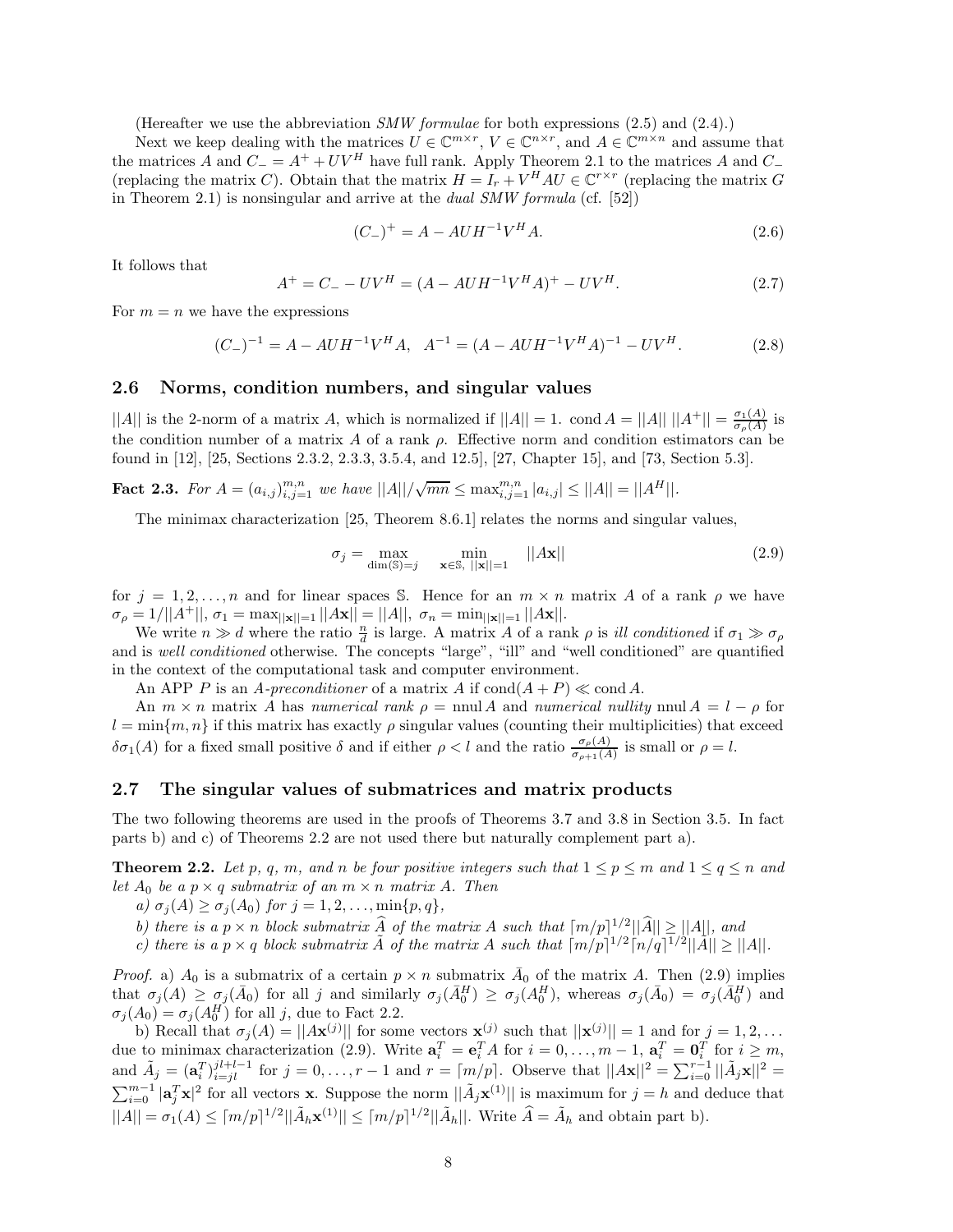c) Now apply part b) to the  $n \times p$  matrix  $\tilde{A}_h^T$  replacing the  $m \times n$  matrix A and obtain  $q \times p$  block submatrix B such that  $\lceil n/q \rceil^{1/2} ||B|| \ge ||\tilde{A}_h^T|| = ||\tilde{A}_h||$ . Therefore  $\lceil m/p \rceil^{1/2} \lceil n/q \rceil^{1/2} ||B|| \ge ||A||$ . Write  $\tilde{A} = B^T$  and obtain part c) because  $B^T$  is a  $p \times q$  block submatrix of the matrix A and  $||B|| = ||B<sup>T</sup>||.$ □

**Theorem 2.3.** *[60].* Let  $A \in \mathbb{C}^{m \times r}$  and  $B \in \mathbb{C}^{r \times n}$  and write  $r_A = \text{rank } A$ ,  $r_B = \text{rank } B$ ,  $r_- =$  $\min\{r_A, r_B\}$  and  $r_+ = \max\{r_A, r_B\}$ . Let  $r_+ = r$ . (In particular this holds if at least one of *the matrices* A *and* B *is nonsingular.)* Then  $\text{rank}(AB) = r_-, \sigma_{r_+}(AB) \geq \sigma_{r_A}(A)\sigma_{r_B}(B)$  and  $\text{cond}(AB) \leq (\text{cond }A) \text{ cond }B$ .

**Remark 2.2.** cond(AB) *can be arbitrarily large even for*  $m \times r$  *unitary matrices* A *and*  $B^H$  *if*  $m>r$ .

#### **2.8 Random sampling, random matrices, and Gaussian random variables**

|∆| is the cardinality of a set ∆. *Random sampling* of elements from a set ∆ is their selection from this set at random, independently of each other, and under the uniform probability distribution on the set. A matrix is *random* if its entries are randomly sampled from a fixed set  $\Delta$ , e.g., the set of all double precision numbers with the exponents in a fixed range, for numerical computations.

The next definition and lemma are only used in Section 3.5 and Theorem 3.12 in Section 3.6.

**Definition 2.3.**  $F_X(y) = Probability\{X \leq y\}$  *for a real random variable* X *is the* cumulative distribution function (CDF) of X evaluated at y.  $F_A(y) = F_{\sigma_l(A)}(y)$  for an  $m \times n$  matrix A and an *integer*  $l = \min\{m, n\}$ . A matrix *(resp. vector) is a* Gaussian random matrix *(resp. vector) with a mean*  $\mu$  and a variance  $\sigma^2$  if it is filled with independent Gaussian random variables, all having the *same mean*  $\mu$  *and variance*  $\sigma^2$ *. If*  $\mu = 0$  *and*  $\sigma^2 = 1$ *, this is a* standard Gaussian random matrix *(resp. vector).*  $F_{\mu,\sigma}(y) = \frac{1}{\sigma\sqrt{2\pi}} \int_{-\infty}^{y} \exp(-\frac{(x-\mu)^2}{2\sigma^2})dx$  is the CDF for a Gaussian random variable *with a mean*  $\mu$  *and a variance*  $\sigma^2$ .  $\Phi_{\mu,\sigma}(y) = F_{\mu,\sigma}(y) - F_{\mu,\sigma}(-y)$  *for*  $y \ge 0$ *.* 

**Lemma 2.1.** *For positive scalars*  $y$ *,*  $y_1$ *, and*  $y_2$  *we have*  $F_X(y) \leq F_{X_1}(y_1) + F_{X_2}(y_2)$  *if*  $X \leq \min\{X_1y/y_1, X_2y/y_2\}$ ,  $1 - F_X(y) \leq 2 - F_{X_1}(y_1) - F_{X_2}(y_2)$  *if*  $X \geq \max\{X_1y/y_1, X_2y/y_2\}.$ 

## **3 A-preprocessing and randomization**

#### **3.1 APPs and nmbs**

**Theorem 3.1.** For three integers m, n and r,  $m \geq n \geq r > 0$ , and for a pair of matrices U of *size*  $m \times r$  *and* V *of size*  $n \times r$ *, assume that* (a) A *is an*  $m \times n$  *matrix of a rank*  $\rho$ *, (b) the matrix*  $C = A + UV^H$  has full rank n, and (c)  $C^{(I)}$  is a left inverse of C, that is  $C^{(I)}C = I$ . Then

$$
r \ge \operatorname{rank} U \ge n - \rho = \operatorname{null} A,\tag{3.1}
$$

$$
N(A) \subseteq \text{range}(C^{(I)}U). \tag{3.2}
$$

*Furthermore if*

$$
r = \text{rank } U = n - \rho = \text{null } A,\tag{3.3}
$$

*then (cf. Corollary 2.1)*

$$
B = C^{(I)}U \text{ is a nmb}(A),\tag{3.4}
$$

$$
V^H C^{(I)} U = I_r. \tag{3.5}
$$

*Proof.* Bound (3.1) follows because  $\text{rank}(A + UV^H) \leq \text{rank } A + \text{rank}(UV^H)$ ,  $\text{rank } A = \rho$ , and rank $(UV^H) \leq$ rank $U$ .

Now let  $\mathbf{y} \in N(A)$ . Then  $C\mathbf{y} = (A + UV^H)\mathbf{y} = UV^H\mathbf{y}$ , and therefore

$$
\mathbf{y} = C^{(I)} U (V^H \mathbf{y}).\tag{3.6}
$$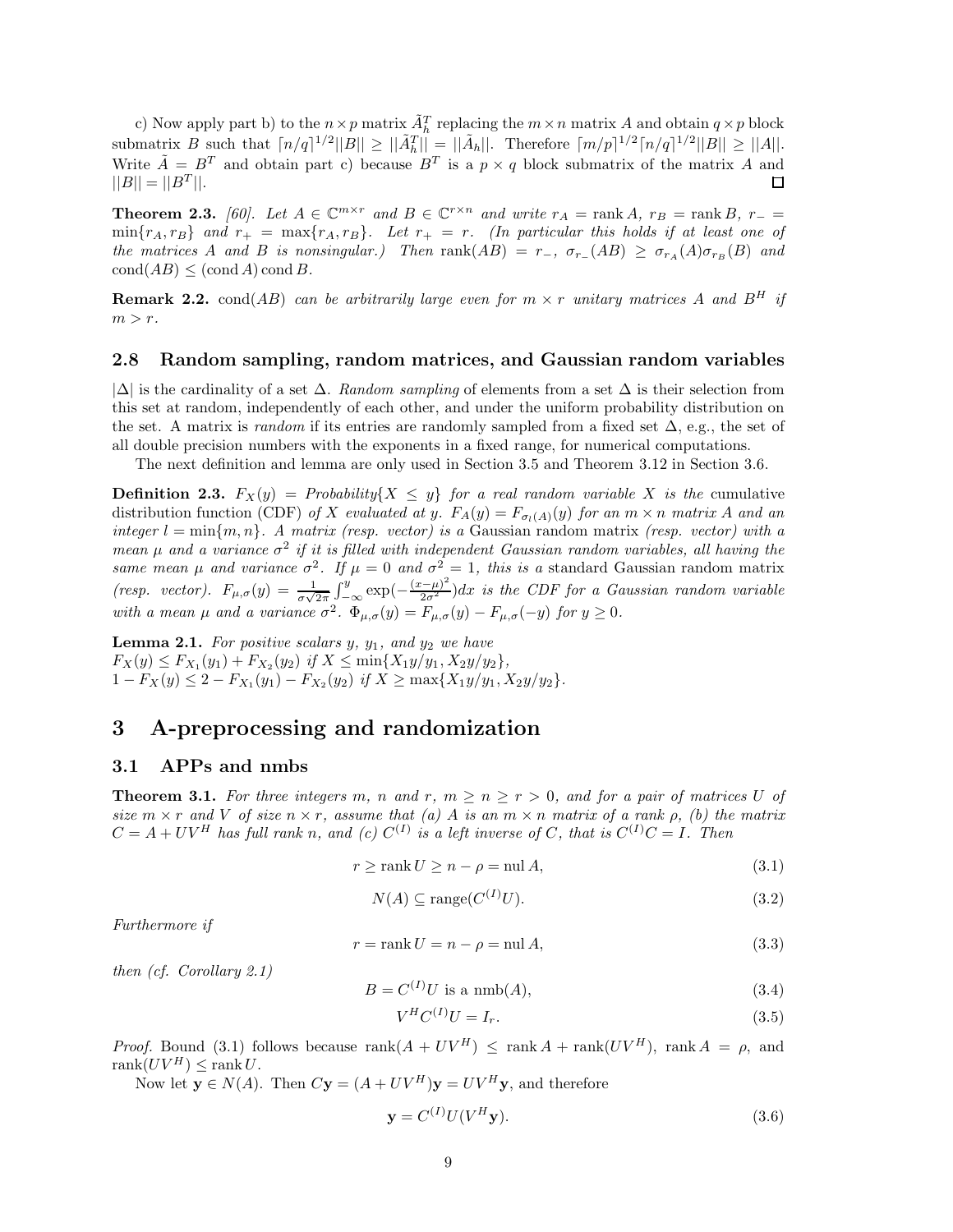This proves (3.2).

(3.4) follows from (3.2) and (3.3) because rank $(C^{(I)}U) \leq r$ .

To prove (3.5), first premultiply by  $V^H$  equation (3.6) and obtain that  $(V^H C^{(I)}U - I_r)V^H$ **y** for any vector **y** in  $N(A)$ . Next recall equation (3.4) and deduce that  $(V^HC^{(I)}U - I_r)V^HC^{(I)}U = 0$ . Now (3.5) follows unless the matrix  $V^H C^{(I)} U$  is singular, but if it is, then  $V^H C^{(I)} U \mathbf{z} = \mathbf{0}$  for some nonzero vector **z**. Let us write  $\mathbf{w} = C^{(I)}U\mathbf{z}$ , so that  $V^H\mathbf{w} = \mathbf{0}$  and  $\mathbf{w} \in \text{range}(C^{(I)}U) = N(A)$ . It follows that  $A\mathbf{w} = \mathbf{0}$ , and therefore,  $C\mathbf{w} = A\mathbf{w} + UV^H\mathbf{w} = \mathbf{0}$ . Now recall that the matrix C has full rank and since  $m \ge n$  conclude that  $\mathbf{w} = \mathbf{0}$ . Consequently,  $\mathbf{z} = \mathbf{0}$  because the matrix  $C^{(I)}U$  has full rank.  $\Box$ 

**Corollary 3.1.** *Under assumptions*  $(a)$ – $(c)$  of Theorem 3.1, let  $B = C^{(I)}U$ . (i) Then BX is a  $ca(A)$  *if* X *is a*  $ca(AB)$ *. (ii)* Furthermore X *is a*  $ca(AB)$  *if* BX *is a*  $ca(A)$  *and if*  $rank B = r$ *.* 

*Proof.* (i)  $A(BX) = (AB)X = 0$  if X is a ca(AB). Conversely, let  $A$ **u** = **0**. Then **u** = B**v** for some vector **v** in virtue of (3.2). Therefore  $ABv = Au = 0$ . It follows that  $v = Xz$  for some vector **z** because X is a ca( $AB$ ). Consequently  $\mathbf{u} = B\mathbf{v} = B\mathbf{X}\mathbf{z}$ .

(ii)  $(AB)X = A(BX) = 0$  if BX is a ca(A). Conversely, let  $AB\mathbf{u} = A(B\mathbf{u}) = \mathbf{0}$ . Then  $B$ **u** =  $BX$ **v** for some vector **v** because  $BX$  is a ca(A). Therefore **u** =  $B$ **v** since rank  $B = r$ . 口

#### **3.2 The left null spaces**

Theorem 3.1 and Corollary 3.1 can be readily extended to the case of the left null space and left nmbs for an  $m \times n$  matrix A where  $m \leq n$  because  $LN(A) = N(A^T)$ . Specifically, assume that  $U \in \mathbb{C}^{m \times r}$ ,  $V \in \mathbb{C}^{n \times r}$ ,  $C = A + UV^H$ ,  $r \ge \text{rank } U \ge \text{lnul } A$ , and  $\text{rank } C = m$  and write  $B_{\text{left}} = V^H C^{(I)}$ . Then  $LN(A)$  is a subspace of the left range of the matrix  $B_{\text{left}}$  and furthermore  $YB_{\text{left}}$  is a left ca(A) if Y is a left ca( $B_{\text{left}}A$ ), whereas Y is a left ca( $B_{\text{left}}A$ ) if  $YB_{\text{left}}$  is a left ca(A) and if rank  $B_{\text{left}} = r$ . If rank  $V = r = \text{lnul } A$ , then  $LN(A)$  is precisely the left range of the matrix  $B_{\text{left}}$ .

Seeking a pair of left and right nmbs for the matrix A, we can rely on the same factorization of the matrix C. The following results relate the left and right nmbs to the Schur aggregate  $G =$  $I_r - V^H C^{(I)} U$ , also called Gauss transform [52] (cf. Section 6.3 on aggregation techniques).

**Theorem 3.2.** Suppose  $A \in \mathbb{C}^{m \times n}$ ,  $C = A + UV^H \in \mathbb{C}^{m \times n}$ ,  $U \in \mathbb{C}^{m \times r}$ ,  $V \in \mathbb{C}^{n \times r}$ , rank  $C =$  $\min\{m, n\} > r$ , and  $C^{(I)}$  is a right or left inverse of C, that is  $CC^{(I)} = I$  or  $C^{(I)}C = I$ . Write  $G = I_r - V^H C^{(I)} U$ . Then  $V^H C^{(I)} A = G V^H$  (and therefore  $G = V^H C^{(I)} A (V^H)^{(I)}$  and  $LN(G) \subseteq$  $LN(V^HC^{(I)}A))$  if  $m \geq n$ , whereas  $AC^{(I)}U = UG$  (and therefore  $G = U^{(I)}AC^{(I)}U$  and  $N(G) \subseteq$  $N(\hat{A}C^{(I)}U)$ *)* if  $m \leq n$ .

*Proof.*

$$
V^H C^{(I)} A = V^H C^{(I)} (C - UV^H) = V^H - V^H C^{(I)} UV^H = G V^H \text{ if } m \ge n,
$$
  
\n
$$
AC^{(I)} U = (C - UV^H) C^{(I)} U = U - UV^H C^{(I)} U = U G \text{ if } m \le n.
$$

□

**Corollary 3.2.** *Under the assumptions of Theorem 3.2, let*  $m = n$ . *Then*  $N(AC^{-1}U) = N(G)$  *if the matrix* U *has full rank, whereas*  $LN(V^HC^{-1}A) = LN(G)$  *if the matrix* V *has full rank.* 

*Proof.* If  $G\mathbf{x} = \mathbf{0}$ , then  $UG\mathbf{x} = AC^{(I)}U\mathbf{x} = \mathbf{0}$ . Conversely, suppose  $AC^{(I)}U\mathbf{x} = UG\mathbf{x} = \mathbf{0}$ . Then  $G$ **x** = **0** because U is a matrix of full rank. This proves that  $N(AC^{-1}U) = N(G)$ . Equation  $LN(V^H C^{-1} A) = LN(G)$  is proved similarly. 口

#### **3.3 From rectangular to square inputs**

Our nmb algorithms are simpler and more stable numerically in the case of square input matrices. We can always shift to the Hermitian square input  $A^H A$  satisfying  $N(A) = N(A^H A)$ , but cond $(A^H A)$  $(\text{cond } A)^2$ , and so next we show some alternatives.

Given an  $m \times n$  matrix A for  $m > n$ , we can represent it as the sum  $A = \sum_{i=1}^{h} A_i$  where  $A_i = (0, B_i^T, 0)^T$  and  $B_i$  are  $k_i \times n$  matrices for  $i = 1, \ldots, h, \sum_{i=1}^h k_i \ge m$ . Then  $N(A) = \bigcap_{i=1}^h N(B_i)$ , and we can also employ the following result [25, Theorem 12.4.1].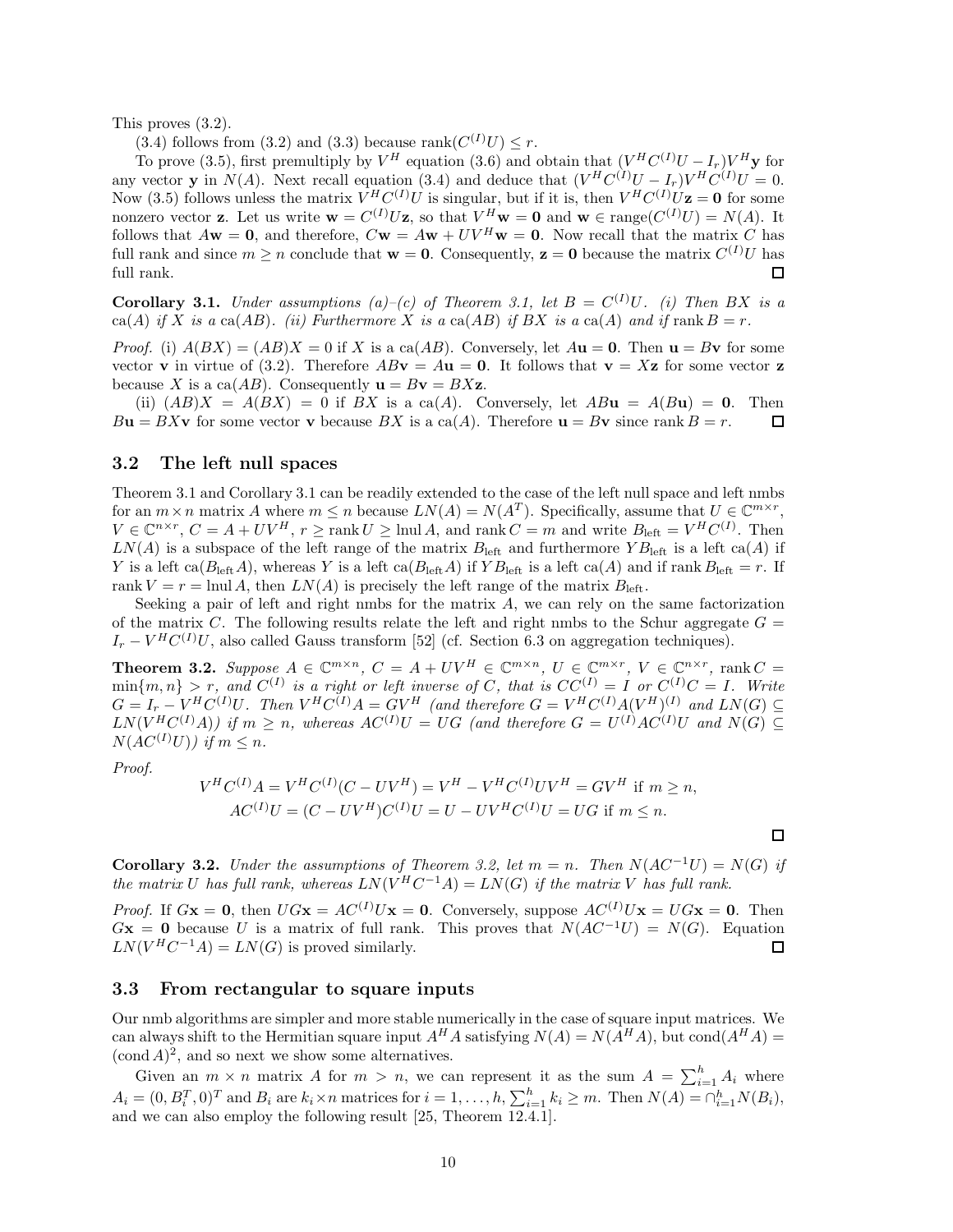**Lemma 3.1.** Let Z be a unitary nmb for an  $m \times n$  matrix A and let W be a unitary  $nmb(BZ)$ *where* B *is a*  $p \times n$  *matrix. Then* ZW *is a unitary matrix basis for the linear space*  $N(A) \cap N(B)$ *.* 

If  $m < n$  we can reduce our null space problem to the case of an  $n \times n$  matrix based on the following simple fact.

**Fact 3.1.** We have  $N(A) = N(B^H A)$  for a pair of  $m \times n$  matrices A and B where  $m \le n$  and B *is a matrix of full rank.*

The matrices A and BA share their singular values and right singular spaces if  $B^H B = I$ . We have  $B^T A = \begin{pmatrix} A & A \\ C & A \end{pmatrix}$ 0 for  $B=(I_m,0)$ , whereas  $B^T A = \begin{pmatrix} 0 & 0 \\ 0 & A \end{pmatrix}$ A for  $B=(0,I_m)$ .

### **3.4 Random APPs against rank deficiency**

Theorem 3.1 defines a  $\text{nmb}(A) = C^{(I)}U$  if an A-modification  $C = A + UV^H$  has full rank for the matrices  $U$  and  $V$  of the minimum rank. Next we show that the full rank property holds with a probability close to one if  $U$  and  $V$  are random matrices of sufficiently large sizes. We rely on the following lemma.

**Lemma 3.2.** *[17] (cf. also [72], [88]). For a set* ∆ *of cardinality* |∆|*, let a polynomial in* m *variables have total degree* d*, let it not vanish identically on the set* ∆<sup>m</sup>*, and let the values of its variables be randomly sampled from the set*  $\Delta$ *. Then the polynomial vanishes with a probability of at most*  $d/|\Delta|$ *.* 

**Corollary 3.3.** *Let an*  $m \times n$  *matrix* M *be filled with random entries sampled from a set*  $\Delta$ *. Let*  $l = \min\{m, n\}$ . Then the matrix has full rank with a probability of at least  $1 - \frac{l}{|\Delta|}$ .

*Proof.* Clearly an  $m \times n$  matrix M has full rank if its entries are indeterminates. The matrix is rank deficient if and only if det  $M_l = 0$  for all the  $l \times l$  sumbatrices  $M_l$ . Such determinants are polynomials of degrees at most l in the entries, and so the corollary follows from Lemma 3.2. 口

**Theorem 3.3.** *Assume five positive integers* m, n, q,  $\rho$ , and r such that  $\rho \leq n \leq m$  and  $q =$  $\min\{n, r + \rho\}$ , a set  $\Delta$  of cardinality  $|\Delta|$  in a ring R with at least  $|\Delta|$  *elements, and four matrices,*  $A \in \mathcal{R}^{m \times n}$  of rank  $\rho$ , U in  $\mathcal{R}^{m \times r}$ , V in  $\mathcal{R}^{n \times r}$ , and  $C = A + UV^T$ . Then

- a) rank  $C \leq q$ ,
- b) Probability{rank  $C = q$ }  $\geq 1 \frac{2r}{|\Delta|}$  where the entries of both matrices U and V have been *randomly sampled from the set* ∆ *as well as where the entries of the matrix* U *have been randomly sampled from this set and*  $V = U$ ,
- c) Probability{rank  $C = q$ }  $\geq 1 \frac{r}{|\Delta|}$  *if the matrix U (resp. V) is fixed and has full rank r and if the entries of the matrix* V *(resp. U) have been randomly sampled from the set*  $\Delta$ *.*

*Proof.* a) Combine the relationships rank  $C \leq \text{rank } A + \text{rank}(UV^T)$ , rank  $A = \rho$ , and  $\text{rank}(UV^T) \leq$ rank  $U \leq r$ .

b) Clearly rank  $C = q$  provided the entries of the matrix  $C = A + UV^H$  are bilinear functions in the indeterminate entries of the matrices U and V. Let  $C_q = C_q(U, V)$  denote its  $q \times q$  submatrix of rank q. Then det  $C_q$  is a nonvanishing polynomial of a total degree of at most  $2r$  in the entries of the matrices U and V. The matrix C is rank deficient if and only if this polynomial vanishes, which occurs on a variety of a lower dimension. Now part b) follows from Lemma 3.2.

Part c) is proved similarly to part b).

□

**Remark 3.1.** *Theorem 3.3 implies that the matrix* C *has rank* q *with a high probability provided the matrices* U *and* V *have random entries sampled from a set of a large cardinality.*

**Remark 3.2.** *Theorem 3.3 and Corollary 3.3 can be extended to the case where the matrices* M*,* U *and* V *are endowed with the displacement or rank structure as long as the determinants involved in the proofs of the theorem and the corollary do not vanish identically. See [67] on the respective study.*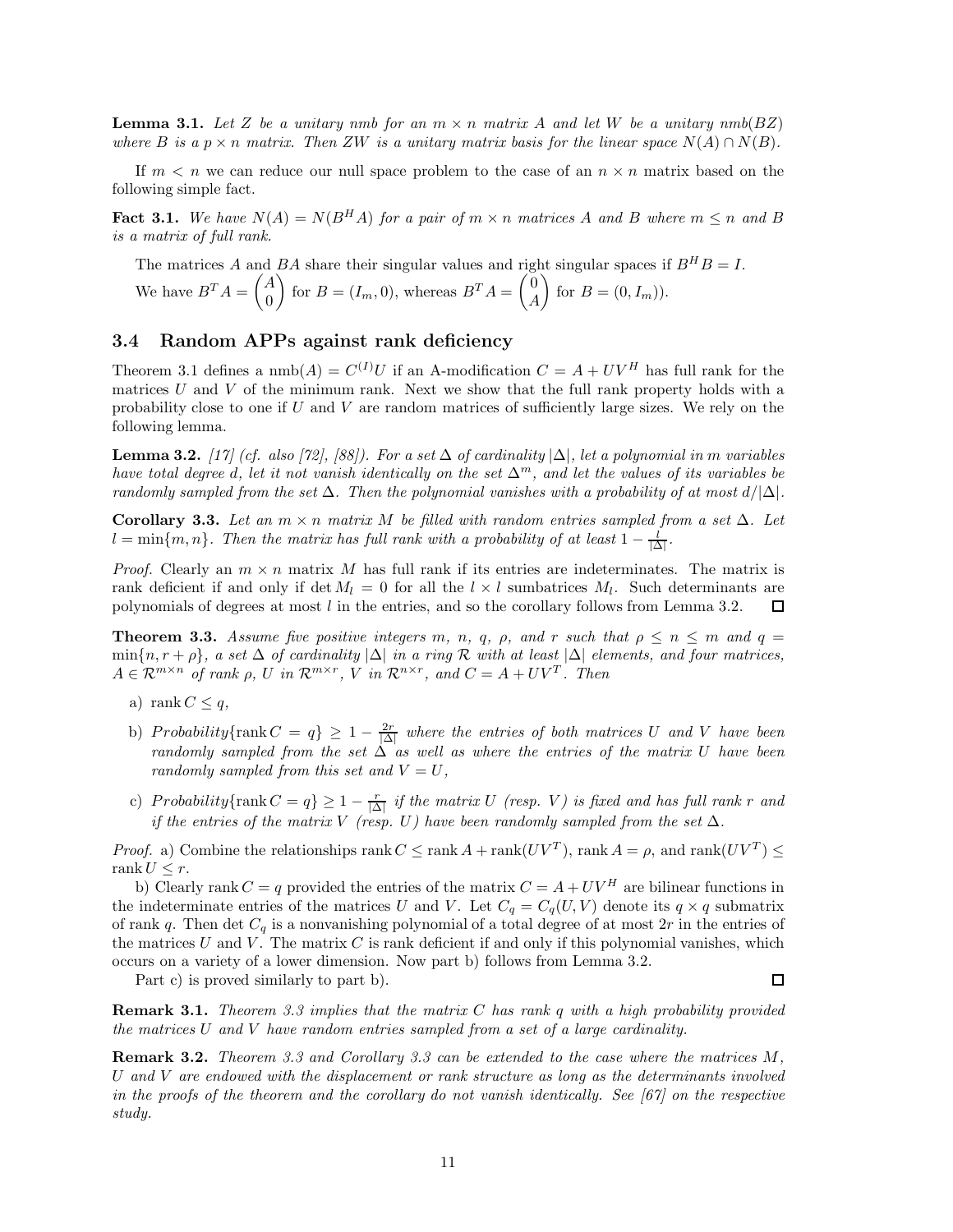### **3.5 Extremal singular values of random matrices and of their products with fixed matrices**

Gaussian random matrices (cf. Definition 2.3) are well conditioned with a high probability [13], [19], and even perturbations by such a random matrix  $A$  is expected to make a matrix  $M$  well conditioned unless the ratio  $||M||/||A||$  is small or large [75]. Next we specify and then extend the respective known estimates using a constant  $c \leq 2.35$  from [75].

**Theorem 3.4.** Assume an  $m \times n$  matrix A filled with d random variables  $X_1, \ldots, X_d$ . (d = m + n − 1 *for random Toeplitz and Hankel matrices* A*,* d = mn *for random general matrix* A*.)*  $Write\ F_{-}(y) = \min_{i=1}^d F_{|X_i|}(y)$  *for*  $y \ge 0$ *. Then a)*  $F_{-}(y) = \Phi_{\mu,\sigma}(y)$  *where*  $X_1, \ldots, X_d$  *are Gaussian random variables with a mean*  $\mu$  *and a variance*  $\sigma$ *, whereas b)*  $F_-(y) = y/a$  *(resp.*  $F_-(y) = (y/a)^2$ *) where*  $0 \leq y \leq a$  *and the random variables*  $X_1, \ldots, X_d$  *are uniformly distributed on the real line segments*  $[-a, a]$  *or*  $[0, a]$  *(resp. the circle*  $\{x : |x| \le a\}$  *on the complex plane or a sector of this circle). Furthermore we have c)*  $1 - F_{\vert A \vert} (y) \leq (1 - F_{-}(y/\sqrt{mn})))d$ , which is a trivial bound unless  $F_-(y/\sqrt{mn}) > 1-1/d$ , and  $d) F_{||A||}(y) \geq (F_-(y/\sqrt{mn}))^d$  *if the d random variables are independent of each other.*

*Proof.* Parts a) and b) are immediately verified. Part d) follows because Fact 2.3 implies that  $||A|| \leq y$  if  $|X_i| \leq y/\sqrt{mn}$  for all *i*. Apply Lemma 2.1 to deduce part c). П

Quite good estimates are known for the CDFs  $F_{\parallel A \parallel}(y)$  and  $F_{A+M}(y)$  for a fixed matrix M and a Gaussian random matrix A with the mean zero and a variance  $\sigma^2$ . Moreover these estimates can be extended to the matrices  $\bar{U}(A+M)\bar{V}$  where  $\bar{U}$  and  $\bar{V}$  are unitary matrices (because  $\sigma_i(\bar{U}(A+M)\bar{V}) =$  $\sigma_i(A + M)$  for all j) and even where U and V are just well conditioned matrices of full rank (in virtue of Theorem 2.3).

**Theorem 3.5.** *(See [18, Theorem II.7].) Suppose*  $A \in \mathbb{R}^{n \times n}$  *is a Gaussian random matrix with the mean zero and a variance*  $\sigma^2$ . Then  $F_{\vert A \vert \vert}(y) \geq 1 - e^{-x^2/2}$  *for all nonnegative*  $x = y/\sigma - 2\sqrt{n}$ .

**Theorem 3.6.** *(See [75, Theorem 3.3].) Suppose*  $M \in \mathbb{R}^{m \times n}$ ,  $\overline{U} \in \mathbb{R}^{m \times m}$ , and  $\overline{V} \in \mathbb{R}^{n \times n}$  are three *fixed matrices,*  $\overline{U}$  *and*  $\overline{V}$  *are unitary matrices,*  $A \in \mathbb{R}^{m \times n}$  *is a Gaussian random matrix independent of the matrix* M *and having mean zero and a variance*  $\sigma^2$ ,  $W = \overline{U}(A + M)\overline{V}$ , *l denotes* min{m, n}, *and*  $y \geq 0$ . Then  $F_W(y) \leq cy\sqrt{l}/\sigma$ .

Combining the two latter theorems implies the following result.

**Corollary 3.4.** *(See [75, Theorem 3.1].) Under the assumptions of Theorem 3.6, let*  $||M|| \leq \sqrt{l}$ *.* **Coronary 3.4.** (see [15, Theorem 3.1].) Under the assumptions of Theorem  $T_{\text{cond}}(y) \geq 1 - (c_1 + c_2 \sqrt{(\ln y)/n})n/(y\sigma)$  for  $c_1 = 14.1$ ,  $c_2 = 4.7\sqrt{(\ln y)/n}$ 2*,* and all  $y \geq 1$ .

On a further improvement of this bound by the factor of  $\sqrt{\log n}$ , see [86].

Let us combine Theorem 3.6 with our results in Section 2.7 to estimate the functions  $F_{GW}(y)$ and  $F_{WH}(y)$  for fixed matrices G and H and Gaussian random matrix W.

**Theorem 3.7.** Suppose that  $\mathbb{T} \in \mathbb{C}$ ,  $G \in \mathbb{T}^{q \times m}$ ,  $H \in \mathbb{T}^{n \times r}$ , and a random matrix  $W \in \mathbb{T}^{m \times n}$  is *independent of the matrices* G and H and has full rank  $\rho$  with probability one. Write  $r_G = \text{rank } G$ *and*  $r_H = \text{rank } H$ . Then  $F_{GW}(y) \leq F_W(y/\sigma_{r_G}(G))$  *if*  $r_G = m$ , whereas  $F_{WH}(y) \leq F_W(y/\sigma_{r_G}(H))$ *if*  $r_H = n$ .

*Proof.* The theorem follows from Theorem 2.3.

The theorem probabilistically bounds from below the smallest singular value of the product of a fixed matrix G or H and a random matrix W. In view of Remark 2.2, we cannot merely drop the above assumptions that  $r_G \geq m$  and  $r_H \geq n$ , but the next theorem (employing Theorem 3.7 and employed in the next subsection) circumvents the problem. We use this theorem only for  $\bar{U}=0$  and  $\bar{V} = 0.$ 

**Theorem 3.8.** *[60]. Suppose*  $G \in \mathbb{R}^{r_G \times m}$ ,  $H \in \mathbb{R}^{n \times r_H}$ ,  $X \in \mathbb{R}^{m \times n}$ ,  $\tilde{U} \in \mathbb{R}^{r_G \times n}$ ,  $\tilde{V} \in \mathbb{R}^{m \times r_H}$ , rank  $G = r_G < m$ , rank  $H = r_H < n$ , and the assumptions of Theorem 3.6 hold for the matrix X *replacing* W. Then a)  $F_{GX+\tilde{U}}(y) \leq cy\sqrt{l}/(\sigma_{rG}(G)\sigma)$  and b)  $F_{XH+\tilde{V}}(y) \leq cy\sqrt{l}/(\sigma_{rH}(H)\sigma)$ .

口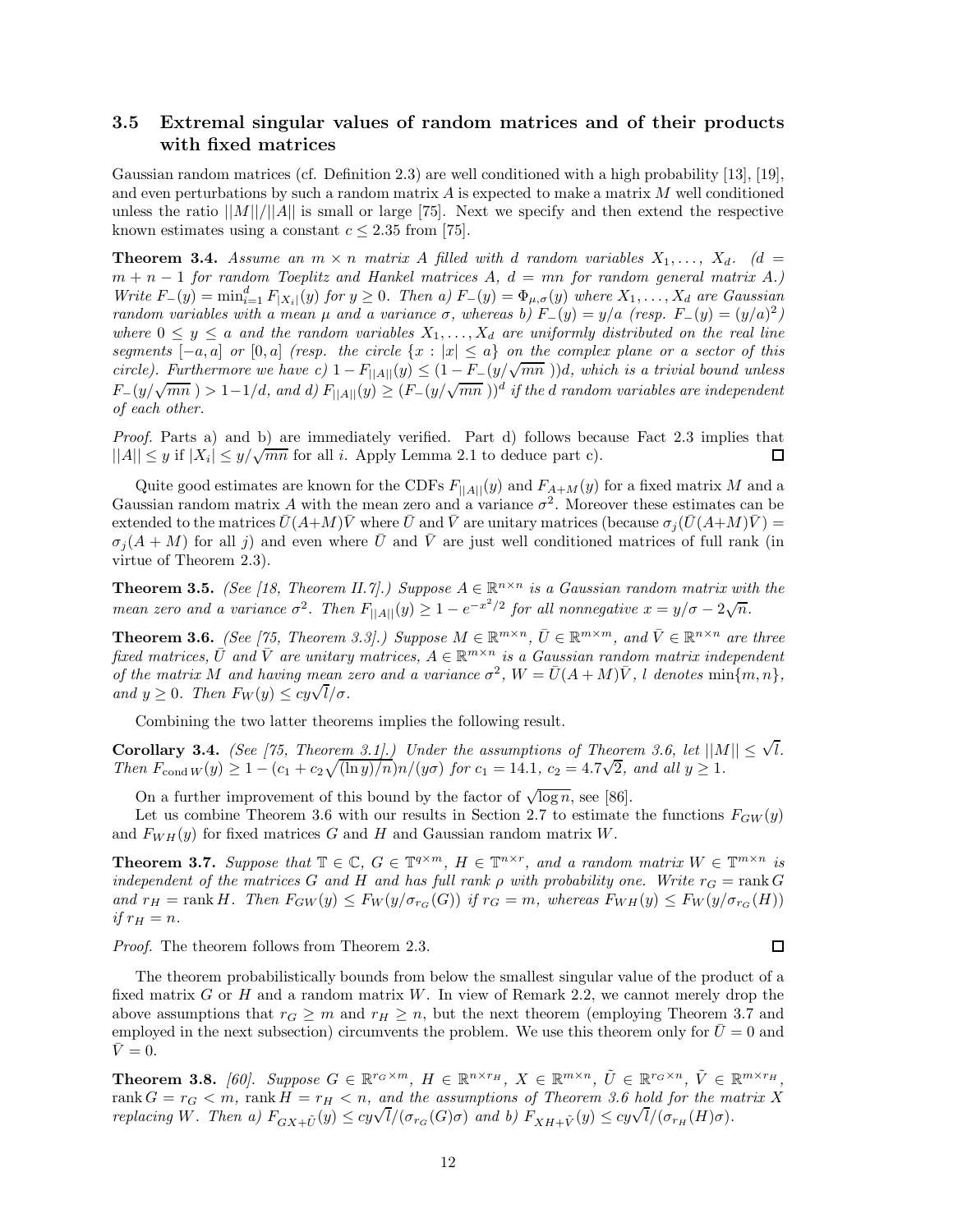**Remark 3.3.** *The estimates in [75] and consequently in our Theorem 3.8 are stated assuming real inputs, but the underlying geometric properties of random matrices (see, e.g., [76, Lemma 4.5 and Theorem 4.3]) and thus apparently the resulting probabilistic estimates in our Theorem 3.8 as well can be extended to the case of complex inputs.*

The norm estimates in Theorems 3.4 and 3.5 hold or can be readily extended to the cases of random sparse and structured matrices, but apparently the extension of the estimates of this section for the smallest positive singular values has not been elaborated upon the cases of banded, Toeplitz, and Hankel matrices (see, however, Remark 3.5 below and the Appendix), whereas random Vandermonde and Cauchy matrices are ill conditioned with some exceptions such as the matrices of discrete Fourier transforms.

Here are the estimates from [60] for the CDFs  $F_{\parallel A\parallel}(y)$  and  $F_A(y)$  for f-circulant matrices A.

**Theorem 3.9.** [60]. Let an  $n \times n$  circulant matrix  $A = Z_1(\mathbf{v}) = \sum_{i=0}^{n-1} v_i Z_f^i$  be defined by a Gaussian *random vector*  $\mathbf{v} = (v_i)_{i=0}^{n-1}$  *having a mean*  $\mu$  *and a variance*  $\sigma^2$ . *Then we have* 

> $1 - F_{\vert A \vert \vert}(y) \leq 2n - 1 - (2n - 2)\Phi_{0,\hat{\sigma}\sqrt{n}}(y) - \Phi_{\mu n,\sigma\sqrt{n}}(y),$  $F_A(y) \leq 2(n-1)\Phi_{0,\hat{\sigma}\sqrt{n}}(y/\sqrt{2}) + \Phi_{\mu n,\sigma\sqrt{n}}(y)$

*for all nonnegative* y, the function  $\Phi_{\mu,\sigma}(y)$  *defined in Section 2.2, and*  $2^{1/4}\sigma \leq \hat{\sigma} \leq \sigma$ .

**Remark 3.4.** *Factorizations in [10] imply that*  $\frac{1}{g}\sigma_j(Z_1(\mathbf{v})) \leq \sigma_j(Z_f(\mathbf{v})) \leq g\sigma_j(Z_1(\mathbf{v}))$  *for all vectors* **v***, scalars* f*,*  $j = 1, 2, ..., n$ *, and*  $g = \max\{1, |f|^2\} \max\{1, \frac{1}{|f|}\}\$ *. This enables us to extend the estimates of Theorem 3.9 to f-circulant matrices for all*  $f \neq 0$ *. In particular these estimates do not change in the case of skew circulant matrices (for which*  $f = -1$ ).

**Remark 3.5.** *The experiments in [60] suggest that the estimates of Theorem 3.9 are rather crude. This is probably because they rely on the bounds of Lemma 2.1, which are crude in this application. The experiments also show that as n grows large the values* cond A *for an*  $n \times n$  *random Toeplitz matrices* A *tend to grow rather slowly (although much faster than in the case of circulant matrices).*

#### **3.6 Preconditioning with random APPs**

Theorem 3.3 shows that with a high probability close to one the transition  $A \Longrightarrow C = A + UV^H$  fixes the rank deficiency in the case of random generators U and V of rank  $r = \text{null } A$  if the cardinality  $|\Delta|$  is large enough. Next we recall the estimates from [54], [55] for the impact of such a transition onto cond A. For simplicity we only recall the estimates in the case of a square input.

**Theorem 3.10.** *Let*  $A = S\Sigma T^H$  *be full SVD of an*  $n \times n$  *matrix* A *of a rank*  $\rho$  *where*  $\rho \le n$ *, S and*  $T$  *are unitary matrices,*  $S, T \in \mathbb{C}^{n \times n}, \Sigma = \text{diag}(\Sigma_A, 0_{r,r})$  *is an*  $n \times n$  *diagonal matrix,*  $r = n - \rho$ *,* and  $\Sigma_A = \text{diag}(\sigma_j)_{j=1}^{\rho}$  *is the*  $\rho \times \rho$  *diagonal matrix of the positive singular values of the matrix* A.  $Suppose U \in \mathbb{C}^{m \times r}, V \in \mathbb{C}^{n \times r}, and let the n \times n matrix C = A + UV^H$  *be nonsingular. Write* 

$$
S^{H}U = \begin{pmatrix} U_{\rho} \\ U_{r} \end{pmatrix}, T^{H}V = \begin{pmatrix} V_{\rho} \\ V_{r} \end{pmatrix}, R_{U} = \begin{pmatrix} I_{\rho} & U_{\rho} \\ 0 & U_{r} \end{pmatrix}, R_{V} = \begin{pmatrix} I_{\rho} & V_{\rho} \\ 0 & V_{r} \end{pmatrix}
$$

where  $U_r$  and  $V_r$  are nonsingular  $r \times r$  *matrices. Then*  $R_U \Sigma R_V^H = \Sigma$ ,  $R_U \text{diag}(0_{\rho,\rho},I_r)R_V^H =$  $S^H UV^H T$ , so that  $C = SR_U \text{ diag}(\Sigma_A, I_r) R_V^H T^H$ .

**Corollary 3.5.** *Write*  $\theta = \frac{||UV^H||}{||A||}$ ,  $q = ||R_U|| \, ||R_V||$  and  $p = ||R_U^{-1}|| \, ||R_V^{-1}||$ . Suppose  $\sigma_{n-r} \leq 1 \leq$ σ1*. Then under the assumptions of Theorem 3.10 we have*

*a)* max $\{|1 - \theta|, \frac{1}{p}\} \leq \frac{||C||}{||A||} \leq \min\{1 + \theta, q\},\$ *b*)  $\frac{1}{q} \leq \frac{||C^+||}{||A^+||} \leq p$ , and therefore  $c) \frac{1}{q} \max\{|1-\theta|, \frac{1}{p}\}\leq \frac{\text{cond } C}{\text{cond } A}\leq p \min\{1+\theta, q\}.$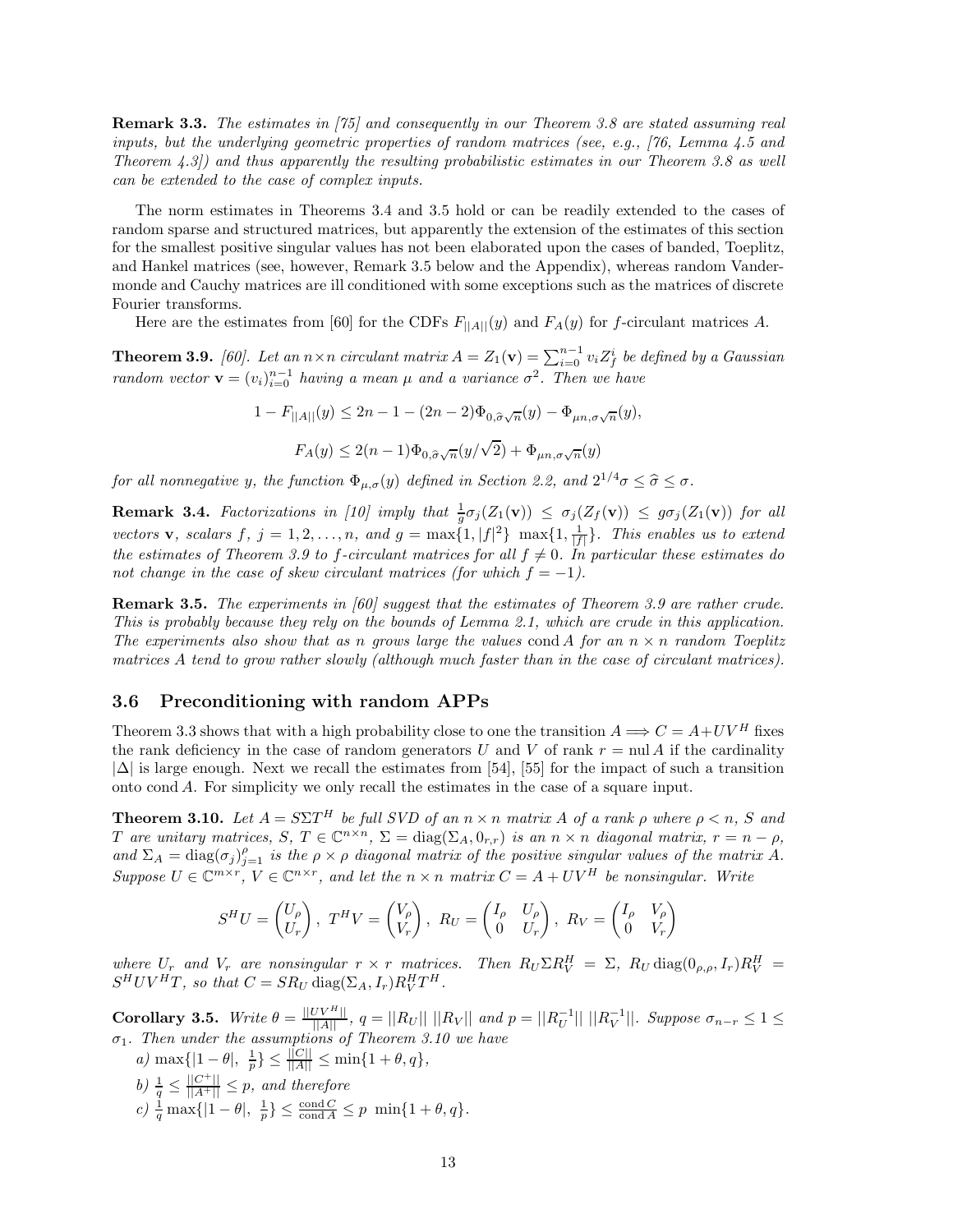**Theorem 3.11.** *Under the assumptions of Corollary 3.5, we have*

$$
\max\{1, ||U||, ||V||, ||U|| \, ||V||\} \le q \le \sqrt{(1+||U||^2)(1+||V||^2)},
$$
  

$$
1 \le p^2 \le (1+(1+||U||^2)||U_r^{-1}||^2)(1+(1+||V||^2)||V_r^{-1}||^2).
$$

*Proof.* Combine the equations  $R_U^{-1} = \begin{pmatrix} I_\rho & -U_\rho U_r^{-1} \\ 0 & I_r^{-1} \end{pmatrix}$ ) and  $R_V^{-1} = \begin{pmatrix} I_\rho & -V_\rho V_r^{-1} \\ 0 & V^{-1} \end{pmatrix}$ - with the  $\begin{array}{cc} 0 & U_r^{-1} \end{array}$  $\begin{array}{cc} 0 & V_r^{-1} \end{array}$ bounds  $\max\{||X||, ||Y||\} \le ||(X, Y)|| \le \sqrt{||X||^2 + ||Y||^2}$ , which hold for all matrices  $(X, Y)$ . 囗

We can readily bound the parameters  $\theta$  and q from above and below by properly scaling the matrices A, U and V, e.g.,  $||C||/||A||| \le 2$  if  $||A|| = ||UV^H||$  and  $1/2 \le ||C||/||A||| \le 3/2$  if  $2||A|| = ||UV^H||.$ 

Let us apply Theorem 3.8a to complement these estimates from [54], [55] with probabilistic upper bounds on the norms  $||U_r^{-1}|| = 1/\sigma_r(U_r)$  and  $||V_r^{-1}|| = 1/\sigma_r(V_r)$  and thus on the product  $p = ||R_U^{-1}|| \, ||R_V^{-1}|| \ge \frac{||C^+||}{||A^+||}$  for a pair of random U and V.

**Theorem 3.12.** Let U, V, U<sub>r</sub>, and V<sub>r</sub> denote the four matrices in Theorem 3.10 and let Theorem 3.8 hold (a) for  $r_G = r$ ,  $G = (0, I_r)S^H$ ,  $X = U$ , and  $\tilde{U} = 0$  as well as (b) for  $r_G = r$ ,  $m = n$ ,<br> $G = (0, I_r)T^H$ ,  $X = V$ , and  $\tilde{V} = 0$ . Then (a)  $F_{U_r}(y) \leq cy\sqrt{r}/\sigma$  and (b)  $F_{V_r}(y) \leq cy\sqrt{r}/\sigma$ , *respectively, for*  $c = 2.35$  *and*  $F_A(y)$  *in Definition 2.3.* 

*Proof.* Apply Theorem 3.8a, at first for  $r_G = r$ ,  $G = (0, I_r)S^H$ ,  $X = U$ , and  $\tilde{U} = 0$  to obtain that  $F_{U_r}(y) \leq cy\sqrt{r}/(\sigma_r((0,I_r)S^H)\sigma)$ , and then for  $r_G = r$ ,  $m = n$ ,  $G = (0,I_r)T^H$ ,  $X = V$ , and  $\tilde{V} = 0$ to obtain that  $F_{V_r}(y) \leq cy\sqrt{r}/(\sigma_r((0,I_r)T^H)\sigma)$ . Observe that  $\sigma_r((0,I_r)S^H) = \sigma_r((0,I_r)T^H) = 1$ because  $(0, I_r)S^H$  and  $(0, I_r)T^H$  are unitary matrices, substitute these equations into the above bounds, and obtain the theorem. 口

Now suppose A is a rank deficient matrix,  $C = A + UV^H$  is its A-modification of full rank, and both matrices A and C are well conditioned. Then the A-modification with the APP  $UV^H$ transforms all ill conditioned matrices  $A = A + E$  of full rank in a sufficiently small neighborhood of the matrix A into well conditioned matrices  $\tilde{C} = C+E$  of full rank because  $|\sigma_i(A+E) - \sigma_i(A)| \leq ||E||$ for  $j = 1, 2, ..., rank A$  [25, Corollary 8.6.2].

In view of Corollary 3.5 and Theorems 3.11 and 3.12, we can expect that cond  $\tilde{C} \approx \text{cond } C$  has the order of cond  $A = \sigma_1(A)/\sigma_{n-r}(A) \approx \sigma_1(A)/\sigma_{n-r}(A)$  provided U and V are Gaussian random matrices scaled so that the ratio  $||UV^H||/||A||$  is neither large nor small.

**Remark 3.6.** *Theorem 3.12 can be readily extended to the case where the matrices* U *and* V *are fixed and well conditioned provided*  $S<sup>H</sup>$  *and*  $T<sup>H</sup>$  *are Gaussian random matrices, and* it is realistic to assume that the matrices  $S<sup>H</sup>$  and  $T<sup>H</sup>$  are random where the matrices U and V are defined independently of them*. Furthermore the estimates in the theorem for* cond A *were in quite good accordance with the extensive tests performed for a variety of ill conditioned matrices* A *in [54], even though randomness of the matrices* U *and* V *was restricted by various patterns of sparseness and structure. In spite of these restrictions, the resulting APPs* UV <sup>H</sup> *regularly remained effective preconditioners. In particular this was the case for the sparse and structured generators and Hermitian APPs* UU <sup>H</sup> *in Example 3.1 below (cf. [54, Example 4.6], [55, Example 6]), even where we further restricted the APPs to the primitive case*  $\hat{P} = I$ ,  $T_i = c_i I$  *for all i (see below) and sampled the random parameters*  $c_i$  *from the sets*  $\{-2, -1, 1, 2\}$  *or just*  $\{-1, 1\}$  *with the subsequent scaling of the APP UUT*.

**Example 3.1. Sparse and structured Hermitian APPs.** Let  $k$ ,  $n_1, \ldots, n_k$  be positive integers *(fixed or random) such that*  $kr + n_1 + \cdots + n_k = n$ *. For*  $i = 1, \ldots, k$ *, let*  $0_{r,n_i}$  *denote the* r × n<sup>i</sup> *matrices filled with zeros, and generate some* r × r *(fixed or random) structured or sparse well conditioned matrices*  $T_i$ *, e.g., the matrices of the discrete Fourier, sign or cosine transforms, matrices with a fixed displacement structure (e.g., Toeplitz, triangular Toeplitz, circulant, Hankel, or Cauchy matrices), sparse structured matrices with fixed patterns of sparseness, or in the simplest case just the scaled identity matrices*  $c_iI_r$ . Define a block vector  $T = (T_1, 0_{r,n_1}, \ldots, T_k, 0_{r,n_k})^T$  of *block dimension* 2k with the k nonzero block coordinates  $T_1, \ldots, T_k$ . Fix an  $n \times n$  permutation matrix  $\widehat{P}$  *and define the generator*  $U = \widehat{P}T$  *and the APP UU*<sup>H</sup>.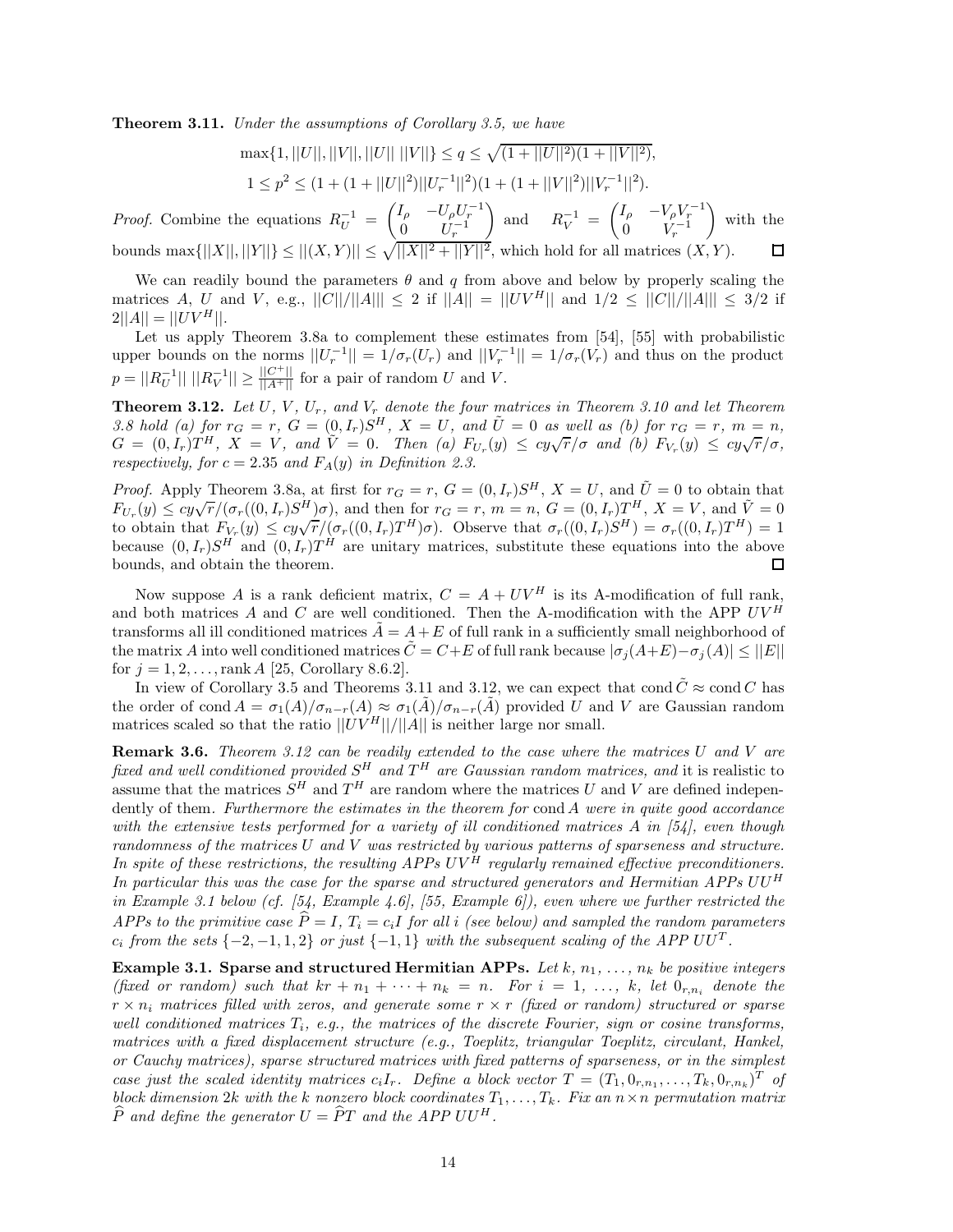**Remark 3.7.** We proved Theorem 3.12 assuming that the matrices  $(0, I_r)S^H$  and  $(0, I_r)T^H$  are *randomized by two independent random multipliers* U *and* V *, but the same proof implies the same estimates if the same random multiplier*  $U = V$  *is applied to randomize both matrices, in which case our A-preprocessing keeps a Hermitian input matrix* A *Hermitian.*

**Remark 3.8.** Assume an  $n \times n$  *matrix* A and an  $n \times n$  *(sparse or structured) random APP P of a* rank  $r \ll n$  such that the ratio  $\frac{||A||}{||P||}$  is neither large nor small. Define the matrix  $C = A + P$ . *Then according to the above analysis and extensive tests in [54], the random value* cond C *tends to have roughly the order of*  $\frac{\sigma_1(A)}{\sigma_{n-r}(A)}$ . A particular case is the matrix  $M = (A, -\mathbf{b})$  *of the linear system* A**y** − z**b** = **0** *in Section 1.1 provided the vector* **b** *can be viewed as random and independent of the SVD* of the matrix A and the scaled ratio  $\frac{||\mathbf{b}||}{||A||}$  is neither large nor small. Then the value cond M is *expected to be of the order of*  $\frac{\sigma_1(A)}{\sigma_{n-1}(A)}$ *.* 

## **4 Preprocessing via augmentation**

Next we extend Theorem 3.1 to the map  $A \Longrightarrow \begin{pmatrix} A & U \\ S & W \end{pmatrix}$  rather than  $A \Longrightarrow A + UV^H$ .

**Theorem 4.1.** For three integers m, n and r,  $m \ge n \ge r > 0$ , and three matrices U of size  $m \times r$ , S *of size* r × n*, and nonsingular* W *of size* r × r*, let* A *be an* m × n *matrix of a rank* ρ *and let the*  $(m+r) \times (n+r)$  matrix  $K = \begin{pmatrix} A & U \ S & W \end{pmatrix}$  have full rank  $n+r$ . Let  $K^{(I)}$  be a left inverse of the matrix K, so that  $K^{(I)}K = I$ . Then relationships (3.1) hold, that is  $r \geq \text{rank } U \geq n - \rho = \text{null } A$ , and

$$
N(A) \subseteq \text{range}(I_n, 0)K^{(I)}\begin{pmatrix} U \\ 0 \end{pmatrix}.
$$
\n(4.1)

*Furthermore if equations (3.3) hold, that is if*  $r = \text{rank } U = n - \rho = \text{null } A$ , then

$$
B = (I_n, 0)K^{(I)}\begin{pmatrix} U \\ 0 \end{pmatrix}
$$
 is a  $\text{nmb}(A)$ . (4.2)

*Proof.* rank  $U \geq n - \rho$  because rank  $K = n + r \leq \text{rank }A + \text{rank }U + \text{rank}(S, W)$ , rank  $A = \rho$ , and rank $(S, W) \leq r$ . This proves bound (3.1) because clearly rank  $U \leq r$ .

Now let  $\mathbf{y} \in N(A)$  and  $\mathbf{z} = -W^{-1}S\mathbf{y}$ . Then  $K\begin{pmatrix} \mathbf{y} \\ R \end{pmatrix}$ **z**  $= \left( \frac{Ay + Uz}{Cx + Wz} \right)$  $S$ **y** +  $W$ **z**  $= \begin{pmatrix} U\mathbf{z} \\ 0 \end{pmatrix}$ **0**  $\Big)$ , and so  $\mathbf{y} =$  $(I_n,0)K^{(I)}\begin{pmatrix} U\mathbf{z} & 0\\ 0 & \mathbf{z} \end{pmatrix}$ **0** -. This proves property (4.1).

Property (4.2) follows from (3.3) and (4.1) because rank $((I_n, 0)K^{(I)}\begin{pmatrix}U\\0\end{pmatrix})$  $\Big) \leq \text{rank } U.$  $\Box$ 0

**Corollary 4.1.** *Let the assumptions of Theorem 4.1 hold, except possibly for equations (3.3), and let*  $B = (I_n, 0)K^{(I)}\begin{pmatrix} U \\ 0 \end{pmatrix}$ 0 ). Then BX is a ca(A) if X is a ca(AB). Furthermore X is a ca(AB) if BX is a ca(A) and if rank  $B = r$ .

The proof of this result mimics the proof of Corollary 3.1, whereas Theorem 3.3 is extended as follows.

**Theorem 4.2.** *Assume five positive integers* m, n, q, r and  $\rho$  *such that*  $\rho \leq n \leq m$  *and*  $q =$  $\min\{n, r + \rho\}$ , a set  $\Delta$  *of cardinality*  $|\Delta|$  *in a ring* R, and five matrices  $A \in \mathcal{R}^{m \times n}$  *of rank*  $\rho$ ,  $\overline{U}$  *in*  $\mathcal{R}^{m \times r}, \ S \ \textit{in} \ \mathcal{R}^{r \times n}, \ W \ \textit{in} \ \mathcal{R}^{r \times r}, \ \textit{and} \ \textit{K} = \begin{pmatrix} A & U \ S & W \end{pmatrix}. \ \ \textit{Then}$ 

a) rank  $K \leq q + r$ ,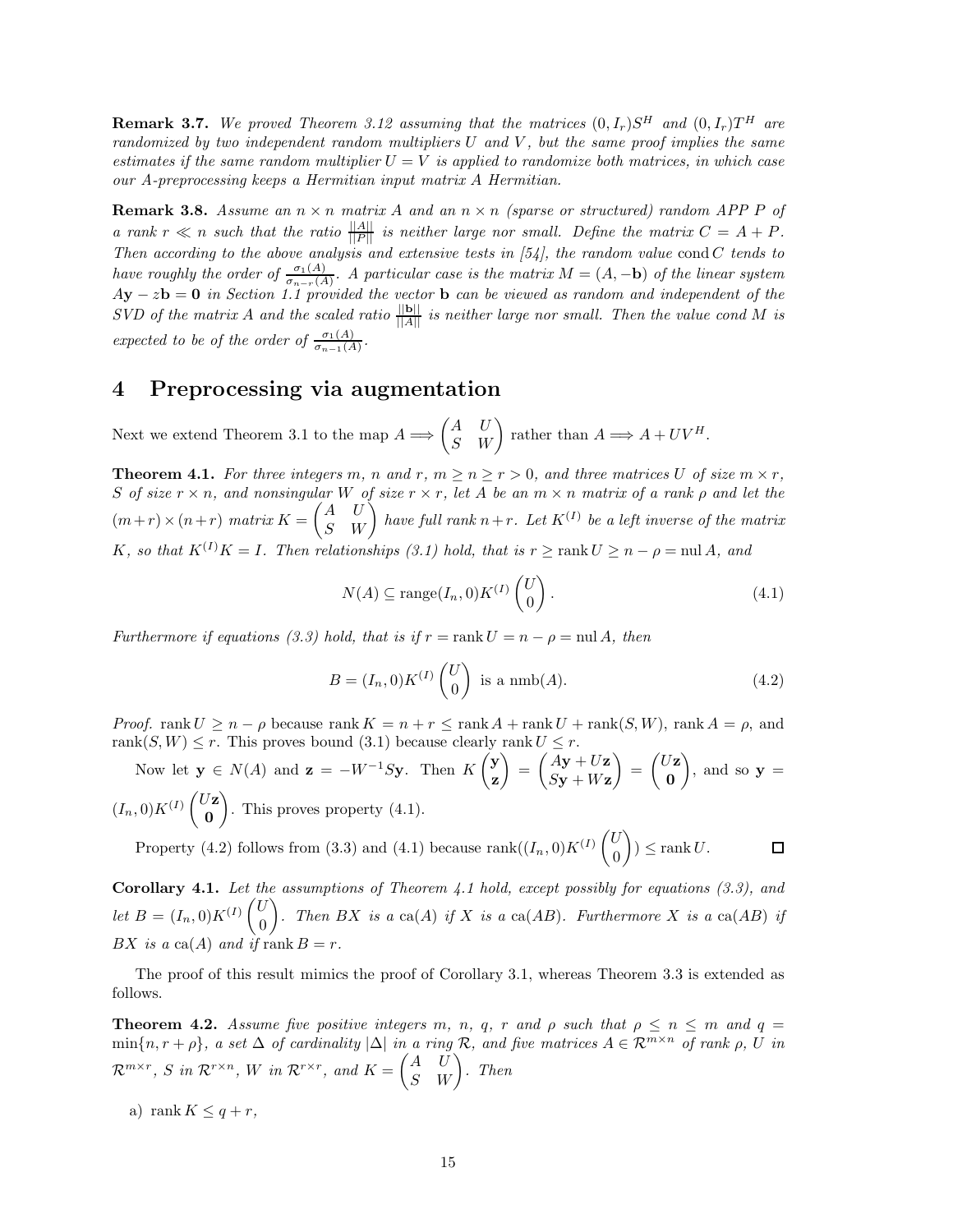- b) rank  $K = q + r$  *with a probability of at least*  $1 \frac{2r}{|\Delta|}$  *if either the entries of the three matrices* U*,* S *and* W *have been randomly sampled from the set* ∆ *or the entries of the matrices* U *and* W have been randomly sampled from this set and  $S = U$ ,
- c) rank  $K = q + r$  with a probability of at least  $1 \frac{r}{|\Delta|}$  provided the matrix  $(A, U)$  (resp.  $\begin{pmatrix} A \\ S \end{pmatrix}$ S - *) for a fixed matrix* U *(resp.* S*) has a rank of at least* q *and the entries of the matrices* S *and* W *(resp.* U and W) have been randomly sampled from the set  $\Delta$ *.*

*Proof.* Part a) follows from the simple bounds  $rank(A, U) \leq q$  and  $rank K \leq r + rank(A, U)$ . Clearly both parts b) and c) hold where all the random entries are replaced with indeterminates. It remains to apply Lemma 3.2 to complete the proof.  $\Box$ 

We omit the straightforward extensions of Remarks 3.1 and 3.2.

The following factorizations are readily verified and enable extension of a large part of our study from A-preprocessing to preprocessing by augmentation (cf. [59] on related study).

**Theorem 4.3.** *Assume that*  $K = \begin{pmatrix} A & U \\ S & W \end{pmatrix}$  is an  $(m + r) \times (n + r)$  matrix, W is a nonsingular  $r \times r$  *matrix,*  $V^H = -W^{-1}S$ ,  $C = \overrightarrow{A} + UV^{\overrightarrow{H}}$ . Then

$$
K = \begin{pmatrix} A & U \\ -WV^H & W \end{pmatrix} = \text{diag}(I_m, W)\widehat{U} \text{diag}(C, I_r)\widehat{V}
$$
(4.3)

*and consequently*

$$
diag(C, I_r) = \tilde{U} \operatorname{diag}(I_m, W^{-1}) K \tilde{V}, \qquad (4.4)
$$

$$
C = (I_m, 0)\tilde{U}\operatorname{diag}(I_m, W^{-1})K\tilde{V}\begin{pmatrix}I_n\\0\end{pmatrix}
$$
\n(4.5)

 $where \ \widehat{U} = \begin{pmatrix} I_m & U \ 0 & I_r \end{pmatrix}$  $0 \t I_r$  $\left( \begin{matrix} \tilde{U} \end{matrix} \right)$ ,  $\tilde{U} = \widehat{U}^{-1} = \begin{pmatrix} I_m & -U_m & \tilde{U} \ 0 & I_r & \tilde{U} \end{pmatrix}$  $0 \t I_r$  $\bigg), \ \widehat{V} = \begin{pmatrix} I_n & 0 \\ -V^H & I_n \end{pmatrix}$  $-V^H$  I<sub>r</sub>  $\begin{pmatrix} \cdot & \cdot & \cdot \\ \cdot & \cdot & \cdot \\ \cdot & \cdot & \cdot \\ \cdot & \cdot & \cdot \end{pmatrix}$ , and  $\tilde{V} = \hat{V}^{-1} = \begin{pmatrix} I_n & 0 \\ V^H & I_n \end{pmatrix}$  $V^H$  I<sub>r</sub> - *, and the matrix* K has full rank if and only if the matrix

**Corollary 4.2.** *Suppose the assumptions of Theorem 4.3 hold and the matrices* C *and* K *have full rank. Then*

$$
K^{+} = \tilde{V} \operatorname{diag}(C^{+}, I_{r}) \tilde{U} \operatorname{diag}(I_{m}, W^{-1}), \qquad (4.6)
$$

$$
\text{diag}(C^+, I_r) = \widehat{V} K^+ \text{diag}(I_m, W)\widehat{V},\tag{4.7}
$$

$$
C^{+} = (I_m, 0)\widehat{V}K^{+} \operatorname{diag}(I_m, W)\widehat{V}\begin{pmatrix} I_n \\ 0 \end{pmatrix}.
$$
 (4.8)

 $\Box$ 

Under the assumptions of Corollary 4.2, we can express the matrix  $A^+$  via the matrix  $K^+$  by combining equations (2.4) and (4.8).

**Corollary 4.3.** *Under the assumptions of Corollary 4.2 let*  $||C|| = ||W|| = 1$  *and*  $||U|| = ||V|| \le \gamma$ *for a scalar* γ*. Then we have*

 $a)$  rank  $K = r + \text{rank } C$ ,

*b*) cond  $K \leq (1 + \gamma)^4$  (cond *W*) cond *C*, and

*c*) cond  $C \leq (1 + \gamma)^4$  (cond W) cond K.

Note that  $(1 + \gamma)^4 = 16$  for  $\gamma = 1$ ,  $(1 + \gamma)^4 < 4$  for  $\gamma = 0.4$ .

*Proof.* Part a) immediately follow from equation (4.3).

b) We have cond $(\text{diag}(C, I_r)) = \text{cond } C$  and  $\text{cond}(\text{diag}(I_n, W)) = \text{cond } W$  because  $||C|| = ||W|| =$ 1. Furthermore we have  $||\hat{U}|| = ||\hat{U}^{-1}|| \leq 1+\gamma$ ,  $||\hat{V}|| = ||\hat{V}^{-1}|| \leq 1+\gamma$ . Therefore cond  $\hat{U} \leq (1+\gamma)^2$ , cond  $\hat{V} \leq (1+\gamma)^2$ . Now part b) follows from equations (4.3) and Theorem 2.3.

Part c) follows from equation (4.4) because cond(diag( $C, I_r$ )) = cond C.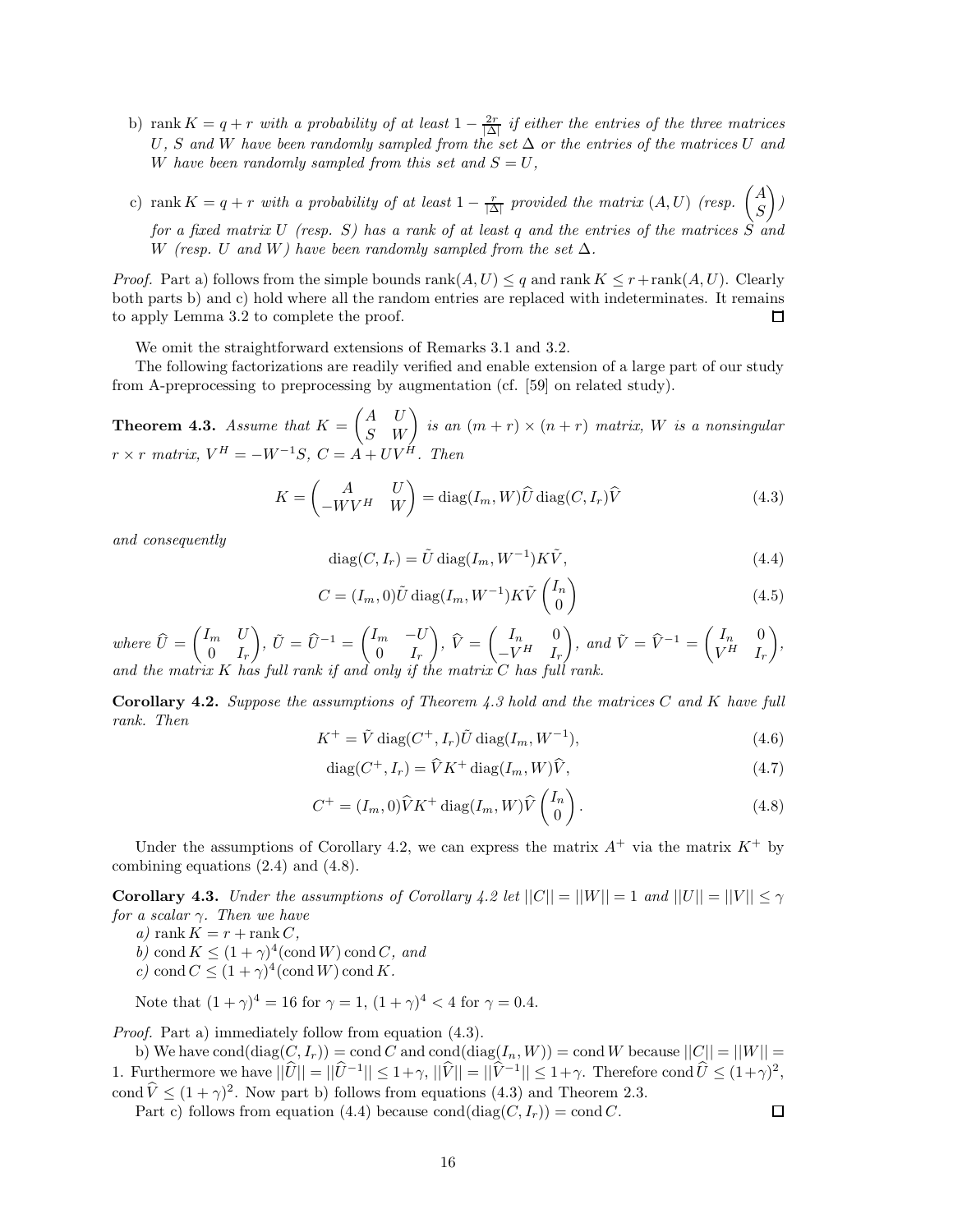By combining Theorem 3.12 and Corollary 4.3, we deduce that for Gaussian random and properly scaled matrices S, U, and W, the value cond K is expected to be of the order of cond  $A =$  $\sigma_1(K)/\sigma_{n-r}(A)$ .

It is instructive to reverse the augmentation where we seek a  $\text{nmb}(K)$  for an  $(n + r) \times (n + r)$ matrix  $K = \begin{pmatrix} A & U \\ S & W \end{pmatrix}$  of rank n having nonsingular diagonal block A of the size  $n \times n$ . Then the matrix  $B = \int_{0}^{1} A^{-1}U$  $-I_r$ is a nmb(K). Indeed,  $(A, U)B = 0$  and all rows in the lower block  $(S, W)$  of

the matrix K are linear combinations of the rows of the upper block  $(A, U)$ .

This gives us an approach to computing a  $\text{nmb}(K)$ , which, however, fails (resp. is prone to numerical problems) where the matrix  $A$  is rank deficient (resp. ill conditioned). Unlike preprocessing by augmentation, in this case we have no random parameters involved with which we could have fixed such a deficiency (cf. [60] on some remedies).

**Remark 4.1.** *Unlike A-preprocessing, augmentation is flop-free and allows us to completely preserves the input matrix structure. Furthermore augmentation is always performed error-free, but with reasonable effort we can define error-free A-preprocessing as well. E.g., we can fill the random (or random sparse and structured) matrices* U *or* V *with shorter numbers. Furthermore we can make the computation of the A-modification* C *multiplication-free by filling the matrices* U *or* V *with short integers, say just with* −2*,* −1*,* 0*,* 1*, and* 2 *(cf. Example 3.1). The power of A-preconditioning is still preserved for such APPs according to the analysis and experiments in [54] and [55].*

## **5 Perturbation and error estimates**

In this subsection, for the sake of completeness of our presentation in Section 6.6, we recall some basic estimates for the errors and perturbations in matrix computations. We assume computations in the field of real numbers (cf. [37] and [85, page 447] on the extension to computations in the complex field). We cover estimates for the general rectangular input, but in view of Section 3.2 the reader may omit a large part of this material and rely just on the simpler estimates for the square inputs.

Hereafter  $fl(W) = fl_u(W)$  denotes the result of floating point computation of the matrix or vector  $W$  by a fixed algorithm assuming the unit roundoff  $u$  (also called machine epsilon), and we write  $\gamma_n = \frac{nu}{1 - nu}$ .

For a matrix  $A = (a_{ij})_{ij}$  we write  $|A| = (|a_{ij}|)_{ij}$ , so that  $A \ge 0$  if  $A = |A|$ . We employ the matrix norms  $|| \cdot ||_l$  for  $l = 1, 2, \infty, F$  and recall that  $||A||_l = || |A|| ||_l$  for  $l = 1, \infty, F$  and that  $||A|| \le ||B||$ if  $|A| \leq B$  (cf. [73, page 53]).

**Theorem 5.1.** *(Cf. [27, Section 3.5].) For a pair of*  $n \times n$  *matrices* A *and* B *and* a vector **v** *of dimension n*, we have  $||fl(A**v**) − A**v**||<sub>l</sub> ≤ γ<sub>n</sub>||A||<sub>l</sub>||**v**||<sub>l</sub>,$  l = 1, ∞, and  $||fl(AB) − AB||<sub>l</sub> ≤$  $\gamma_n||A||_l||B||_l$ ,  $l = 1, 2, F$ , assuming classical matrix-by-matrix and matrix-by-vector multiplication.

The following basic perturbation estimate enables standard extension of the backward error bounds to relative error bounds for the computed solution or least squares solution of a linear system of equations. This bound is behind most of the error estimates in this subsection.

**Theorem 5.2.** *(Cf. [27, Section 7.1, page 121].) Let*  $A\mathbf{x} = \mathbf{v}$  and  $(A+\Delta(A))\tilde{\mathbf{x}} = \mathbf{v}+\Delta(\mathbf{v})$  *for a pair of nonsingular matrices* A *and*  $A + \Delta(A)$  *and two vectors* **v** *and*  $\Delta(\mathbf{v})$  *such that*  $||\Delta(A)||_l \leq \epsilon ||A||_l$ ,  $||\Delta(\mathbf{v})||_l \leq \epsilon ||\mathbf{v}||_l$  *for*  $l = 1, 2, \infty$  *and*  $\epsilon$  cond<sub>l</sub> A < 1*.* Then  $\frac{||(\tilde{\mathbf{x}}-\mathbf{x})||_l}{||\tilde{\mathbf{x}}||_l} \leq 2\epsilon \frac{\text{cond}_l A}{1-\epsilon \text{cond}_l A}$ .

We also recall some error estimates for the floating point computation of the solutions and least squares solutions to linear sytems of equations, which are more favorable in the case of square input matrices.

**Theorem 5.3.** *(Cf. [27, Theorem 8.5], [73, Section 3.4.2, equation (4.5)].) For an*  $n \times n$  *nonsingular triangular matrix* T, let the floating point solution  $\tilde{\mathbf{x}} = f\mathbf{l}(\mathbf{x})$  to the linear system  $T\mathbf{x} = \mathbf{v}$  be computed *by means of substitution with any ordering (in*  $n^2$  *flops). Then*  $(T + \Delta(T))\tilde{\mathbf{x}} = \mathbf{v}$ ,  $|\Delta(T)| \leq \gamma_n |T|$ *. Furthermore we have*  $\frac{||\tilde{\mathbf{x}} - \mathbf{x}||_l}{||\tilde{\mathbf{x}}||_l} \leq 1.12nu \text{ cond}_l T$  *for*  $l = 1, \infty, F$ .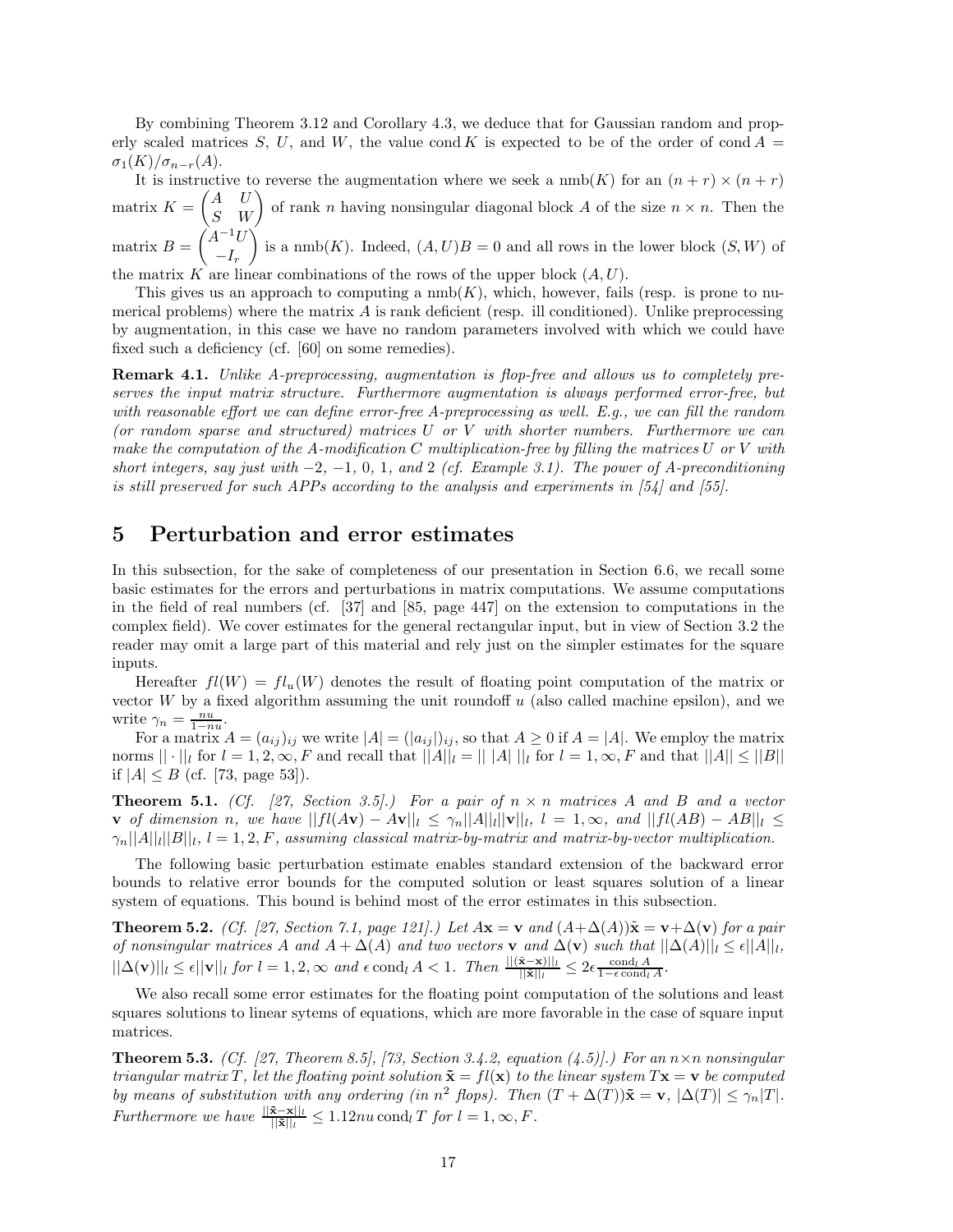**Theorem 5.4.** *(Cf. [27, Theorems 9.3 and 9.4], [73, Theorem 3.4.9].)*

*a) Suppose Gaussian elimination (with or without pivoting) applied to an* m × n *matrix* A *runs to completion (by using*  $(m - n/3)n^2 + O(mn)$  *flops) and outputs triangular factors* L *of size*  $m \times n$ *and*  $\tilde{U}$  *of size*  $n \times n$ *. Then*  $\tilde{L}\tilde{U} = A + \Delta(A), |\Delta(A)| \leq \gamma_n |\tilde{L}| |\tilde{U}|$ *.* 

*b)* If  $m = n$  and the computation produces floating point solution  $\tilde{\mathbf{x}} = fl(\mathbf{x})$  to a linear sys $tem$   $A\mathbf{x} = \mathbf{v}$ ,  $then$   $(A + \Delta(A))\tilde{\mathbf{x}} = \mathbf{v}$ ,  $|\Delta(A)| \leq 3\gamma_n|\tilde{L}| |\tilde{U}|$ . Furthermore  $\frac{||A(\tilde{\mathbf{x}} - \mathbf{x})||_l}{||\tilde{\mathbf{x}}||_l} \leq 1.12(3 +$  $1.12nu\\|nu||L|||_{l}||U||_{l}$  *for*  $l = 1, \infty, F$ .

For Gaussian elimination with rook and complete pivoting (which use from about  $2n^2$  to  $\frac{1}{3}n^3$ comparisons) the factor  $g(A) = \frac{||L||_l|||U||_l}{||A||_l}$  does not grow very rapidly with n. Even with partial pivoting (which uses  $(n-1)n/2$  comparisons) we always have  $||L||_l \leq 1$ , whereas according to empirical evidence the norm  $||U||_l$  usually has order 10 [25, page 116].

**Theorem 5.5.** *(Cf. [27, Theorems 10.3, 10.5, and 10.6].)*

*a) Suppose Cholesky factorization applied to a real symmetric and positive definite* n × n *matrix*  $A = (a_{ij})_{i,j=1}^n$  *runs to completion (by using*  $\frac{1}{3}n^3 + O(n^2)$  *flops) and outputs*  $n \times n$  *triangular factor*  $\tilde{R}$ *. Then*  $\tilde{R}\tilde{R}^T = A + \Delta(A)$  where  $|\Delta(A)| \leq \gamma_{n+1} |\tilde{R}^T| |\tilde{R}|$ *.* 

*b)* If the computation is extended to produce floating point solution  $\tilde{\mathbf{x}} = f\mathbf{l}(\mathbf{x})$  to a linear sys- $\lim_{n \to \infty} A$ **x** = **v***,* then  $(A + \Delta(A))$ **x** = **v***,*  $|\Delta(A)| \leq \gamma_{3n+1} |\tilde{R}^{T}| |\tilde{R}|$  and  $|\Delta(A)| \leq \frac{\gamma_{n+1}}{1 - \gamma_{n+1}} \sum_{i=1}^{n} a_{ii}$ . *Furthermore*

$$
\frac{||D(\mathbf{\tilde{x}} - \mathbf{x})||}{||D\mathbf{x}||} \le \frac{\epsilon \text{ cond } H}{1 - \epsilon \text{ cond } H}
$$

 $where D<sup>2</sup> = diag(a_{ii})<sub>i</sub>, A = DHD, \epsilon = n\frac{\gamma_{3n+1}}{1-\gamma_{n+1}}, and \epsilon \text{cond } H < 1.$ 

**Theorem 5.6.** *a) Suppose the Householder QR algorithm applied numerically with rounding to a*  $nonsingular \ m \times n \ matrix \ A = (\mathbf{a}_j)_{j=1}^n, \ m \geq n \ (performs \ 2(m - \frac{n}{3})n^2 + O(mn) \ flops \ and) \ outputs$  $m \times n$  *trapezoidal factor*  $\tilde{R} = fl(R)$ . Then there exists an  $m \times m$  *unitary matrix* Q such that  $Q\tilde{R} = A + \Delta_1(A)$  where  $\Delta_1(A) = (\Delta(a_j))_{j=1}^n$  and  $||\Delta(a_j)|| \leq \gamma_{cn^2} ||a_j||$  for  $j = 1, \ldots, n$  and a scalar c *(cf. [27, Theorem 19.4]).*

*b) If the latter computations with rounding are extended to computing floating point least squares solution*  $\tilde{\mathbf{x}} = f\mathbf{l}(\mathbf{x})$  to a linear system  $A\mathbf{x} = \mathbf{v}$ , then this is the exact least squares solution to the *linear system*  $(A + \Delta(A))\tilde{\mathbf{x}} = \mathbf{v} + \Delta(\mathbf{v})$  *where*  $||\Delta(\mathbf{v})|| \leq \gamma_{cn^2}||\mathbf{v}||$  *and*  $||\Delta(\mathbf{a})_j|| \leq \gamma_{cn^2}||\mathbf{a}_j||$  *for*  $j = 1, \ldots, n$  and a scalar c (cf. [27, Theorem 19.5]), and furthermore

 $|c\rangle$  ||∆(A)|| $_F \leq (6m - 3n + 41)nu||A||_F + O(u^2)$ ,  $||\Delta(\mathbf{v})|| \leq (6m - 3n + 40)nu||\mathbf{v}|| + O(u^2)$  *(cf.*) *[31, Chapter 16]).*

**Theorem 5.7.** *(Cf. [27, Theorem 19.13].) Suppose the Modified Gram–Schmidt QR algorithm applied to an*  $m \times n$  *matrix* A *of rank*  $n \leq m$  (performs  $2mn^2 + O(mn)$  *flops and) computes with rounding the factors*  $\tilde{Q} = fl(Q)$  *of the size*  $m \times n$  *and*  $\tilde{R} = fl(R)$  *of the size*  $n \times n$ *. Then there exists a unitary matrix* Q *and scalar parameters*  $c_1$ ,  $c_2$ ,  $c_3$ , and  $c_4$  depending on m and n such that  $\tilde{Q}\tilde{R} =$  $A + \Delta_1(A)$  *and*  $Q\tilde{R} = A + \Delta_2(A)$ ,  $||\Delta_1(A)|| \leq c_1u||A||$ ,  $||\tilde{Q}^T\tilde{Q} - I|| \leq c_2u \text{ cond }A + O((u \text{ cond }A)^2)$ , *and*  $||\Delta_2(\mathbf{a}_j)|| \leq c_3 u ||\mathbf{a}_j||, j = 1, ..., n.$ 

**Theorem 5.8.** *(Cf. [27, Section 20.2, page 385].) Suppose that least squares solution*  $\tilde{\mathbf{x}} = f\mathbf{l}(\mathbf{x})$  to *a linear system*  $A\mathbf{x} = \mathbf{v}$  *of* m *equations with* n *unknowns is computed (in*  $2(m - n/3)n^2 + O(mn)$ ) *flops) by the Householder algorithm applied with rounding where* A *is an* m×n *matrix* A *of full rank*  $n \leq m$ . Then there is a constant c such that

 $||A\mathbf{\tilde{x}} - \mathbf{v}|| \le m\gamma_{cmn}|| |A\mathbf{x}| + |\mathbf{v}| || + (1 + m\gamma_{cmn} \text{ cond } A^T)||A\mathbf{x} - \mathbf{v}|| + O(u^2).$ 

The latter estimate is readily extended to bound the error norm

$$
||\tilde{\mathbf{x}} - \mathbf{x}|| = ||\tilde{\mathbf{x}} - A^{+}\mathbf{v}|| \le ||A^{+}|| \, ||A\tilde{\mathbf{x}} - \mathbf{v}||. \tag{5.1}
$$

In 1967 Å. Björk deduced similar estimates for the solution computed in  $2mn^2 + O(mn)$  flops based on the Modified Gram-Schmidt algorithm instead of Householder's (cf. [2], [27, Section 20.3]).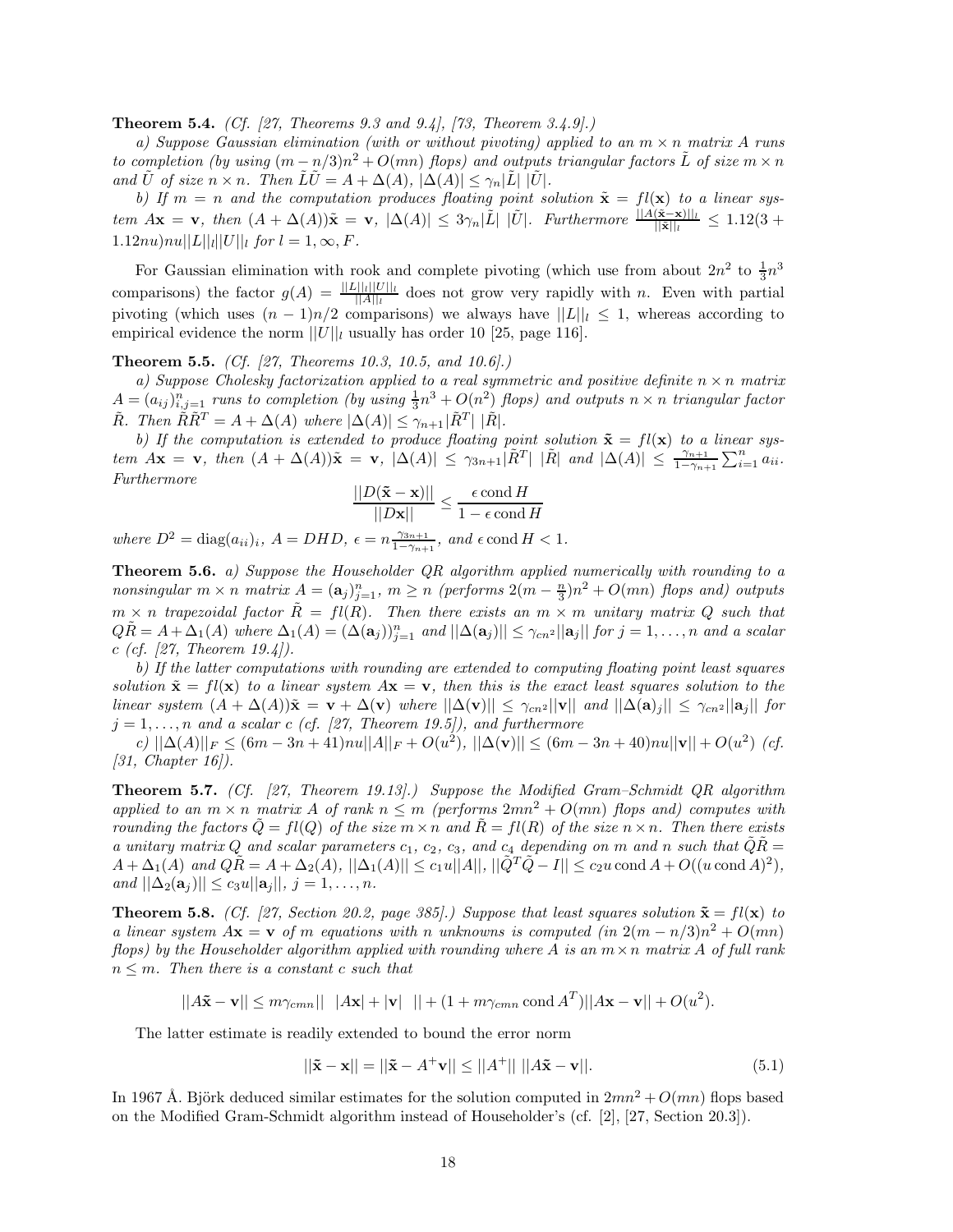By using the normal or corrected seminormal equations, one can obtain the solution in  $(m +$  $n/3$  $n^2 + O(mn)$  flops within the error norm bound  $||\mathbf{\tilde{x}} - \mathbf{x}||$  of the orders

$$
c_{m,n}(\text{cond }A)^2u||\mathbf{x}||\tag{5.2}
$$

for a scalar  $c_{m,n}$  depending on m and n [27, Section 20.4] and

$$
(2n^{1/2}(c_1 + 2n + m/2)(2n^{1/2}(c_1 + n)||\mathbf{x}|| + n^{1/2}m\frac{||\mathbf{v}||}{||A||})(\text{cond }A)^3u^2 +
$$
  

$$
(n^{1/2}u \text{ cond }A) (n||\mathbf{x}|| + m \text{ cond }A\frac{||\mathbf{v} - A\mathbf{x}||}{||A||}) + n^{1/2}u||\mathbf{x}||)(1 + O(u \text{ cond }A))
$$

provided  $c_1 = (6m - 3n + 40)n + O(u)$  and  $c_1n^{1/2}u$  cond  $A < 1$  (cf. [1]), respectively.

We conclude with the following perturbation estimates by Wedin 1973 (cf. [27, Theorem 20.1]).

**Theorem 5.9.** Let **x** and **y** denote the least squares solutions to two linear systems  $Ax = v$  and  $(A + \Delta(A))\mathbf{y} = \mathbf{v}$  *where*  $||\Delta(A)|| \leq \epsilon ||A||$ *, both*  $m \times n$  *matrices* A *and*  $A + \Delta(A)$  *have full rank*  $n \leq m$ , and  $\epsilon$  cond  $A < 1$ . Then  $\frac{||\mathbf{x} - \mathbf{y}||}{||\mathbf{x}||} \leq \frac{\epsilon \text{cond } A}{1 - \epsilon \text{cond } A} (2 + (\text{cond } A + 1) \frac{||\mathbf{v} - A\mathbf{x}||}{||A|| ||\mathbf{x}||}).$ 

## **6 Null bases via A-preprocessing**

In this section we compute nmbs based on randomized A-preprocessing, Theorems 3.1 and 4.2 and Corollary 3.1. We specificy our algorithms by employing the left inverses  $C^{(I)}$  and  $K^{(I)}$  given by the Moore–Penrose generalized inverses  $C^+$  and  $K^+$ , respectively, but any other choice of the left inverses can be used instead.

## **6.1 The auxiliary least squares computations, symmetrization and matrix structure**

One of our basic steps is the computation of an  $m \times r$  least squares solution  $Y = C^{+}U$  to the linear matrix equation  $CY = U$  where  $C = A + UV^H$  is an  $m \times n$  matrix of full rank. We can reduce our problem to the case where  $m = n$ ,  $C^+ = C^{-1}$  (see Section 3.3), and then we would just compute the matrix  $C^{-1}U$ . Alternatively we can choose among various effective numerical methods for the least squares task [3], [25, Section 5.3], [27, Chapter 20], [31], [73, Section 4.2]. Even though cond $(C^HC) = \text{cond}(CC^H) = (\text{cond }C)^2$ , the symmetrizations  $C \Longrightarrow C^HC$  and  $C \Longrightarrow CC^H$  (leading to normal and corrected seminormal equations) are still competitive for general well conditioned matrices C. ("The most widely used method for solving the full rank LS problem is the method of normal equations" [25, page 238], and "it is safe to say that the majority – a great majority – of least squares problems are solved by forming and solving the normal equations" [73, page 298].)

The structure of a matrix  $C$  may deteriorate a little, but is not lost in the symmetrization, which at most doubles the displacement rank  $\text{dr}_{A,B}(M)$  and makes similar impact on the bandwidth and the rank of a matrix (cf. the definitions in Section 2.2).

**Theorem 6.1.** *(Cf. [48, Section 4.7].)* We have  $dr_{A,A}(C^HC) \leq 2dr_{A,B}(C)$  and  $dr_{B,B}(CC^H) \leq$  $2d\text{r}_{A,B}(C)$ .

**Theorem 6.2.** *(Cf. [20, Theorem 4.1].) Let a matrix* C *have a lower bandwidth (resp. lower rank)*  $l = l<sub>C</sub>$  and an upper bandwidth (resp. upper rank)  $u = u<sub>C</sub>$ . Then  $l<sub>G</sub> \leq l + u$  and  $u<sub>G</sub> \leq l + u$  for  $G = C^H C$  and  $G = C C^H$ .

*Proof.* Clearly,  $l_A = u_{A^H} = u_{A^T}$  for any matrix A, in particular  $l_{C^H} = u_C$  and  $l_C = u_{C^H}$ . Now the theorem follows because  $l_{AB} \leq l_A + l_B$  and  $u_{AB} \leq u_A + u_B$  for any matrix product AB. (Transposition of the matrices A, B, and AB shows equivalence of the two latter inequalities.) For banded matrices the inequalities follow from the inclusion  $\mathbb{D}_s \mathbb{D}_t \subseteq \mathbb{D}_{s+t}$ . Here  $\mathbb{D}_q$  is the class of matrices whose nonzero entries can appear only on their qth subdiagonal for  $q \geq 0$  and only on their  $(-q)$ th superdiagonal for  $q \leq 0$ . Lemma 6.1 completes the proof of the theorem. □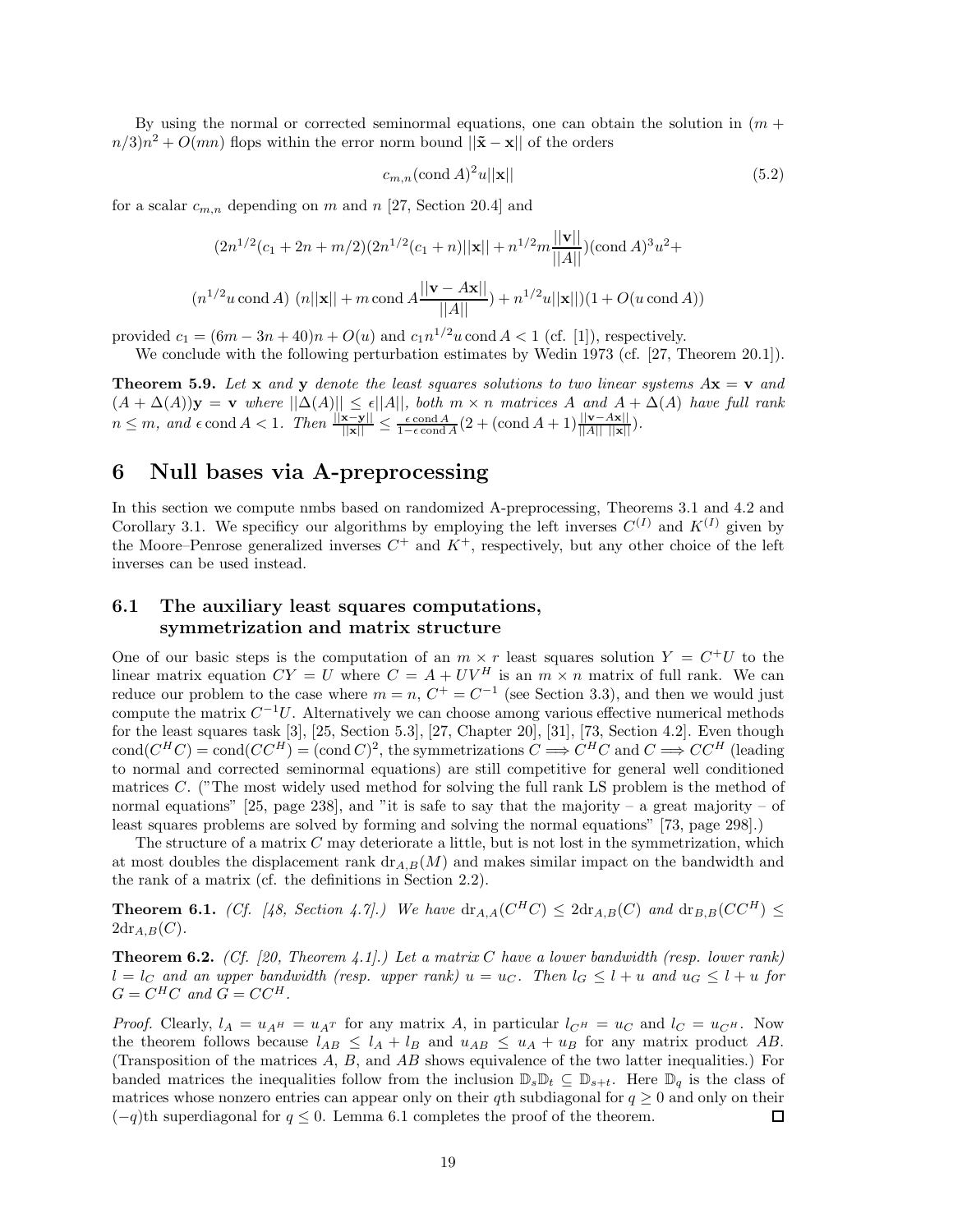**Lemma 6.1.**  $l_{AB} \leq l_A + l_B$  *for a pair of rank structured matrices* A *and* B *of compatible sizes.* 

*Proof.* We assume dealing with  $n \times n$  matrices A and B. (Rectangular matrices can be embedded into square matrices banded with zeros.) Represent a subdiagonal block  $V_h = (v_{ij})_{i=n-h,j=0}^{n-1,n-h-1}$  of the matrix  $V = AB$  as  $A_h B_h + \widehat{A}_h \widehat{B}_h$  where

$$
A_h = (a_{ij})_{i=n-h,j=0}^{n-1,n-h-1}, B_h = (b_{jk})_{j=0,k=0}^{n-h-1,n-h-1},
$$
  

$$
\widehat{A}_h = (a_{ij})_{i=n-h,j=n-h}^{n-1,n-1}, \widehat{B}_h = (b_{jk})_{j=n-h,k=0}^{n-1,n-h-1}.
$$

Observe that  $A_h$  and  $\widehat{B}_h$  are subdiagonal blocks of the matrices A and B, respectively. Therefore rank  $A_h \leq l_A$  and rank  $\widehat{B}_h \leq l_B$ . Consequently rank $(A_h B_h) \leq$  rank  $A_h \leq l_A$ , rank $(\widehat{A}_h \widehat{B}_h) \leq$  rank  $\widehat{B}_h < l_B$ , and rank  $V_h =$ rank $(A_h B_h + \widehat{A}_h \widehat{B}_h)$  < rank $(A_h B_h) +$ rank $(\widehat{A}_h \widehat{B}_h) \leq l_A + l_B$ . rank  $\widehat{B}_h \leq l_B$ , and rank  $V_h = \text{rank}(A_h B_h + \widehat{A}_h \widehat{B}_h) \leq \text{rank}(A_h B_h) + \text{rank}(\widehat{A}_h \widehat{B}_h) \leq l_A + l_B$ .

#### **6.2 Error-free computation of nmbs**

In this subsection we cover symbolic error-free computation of nmbs in a fixed field F, e.g., the field of rational, real or complex numbers. We begin with a simpler case where we are given the nullity of an input matrix.

#### **Algorithm 6.1. Computing a nmb given the nullity***.*

- INPUT: *three integers* m *and* n, a small positive  $\delta$ , an  $m \times n$  matrix A, and the integer  $r = \text{null } A$ *where*  $m \geq n > r \geq 0$ *.*
- OUTPUT: *either FAILURE with a probability of at most*  $\delta$  *or a* nmb(A).
- INITIALIZATION: *Set*  $k \leftarrow 1$ *. Fix a smaller positive integer*  $\nu$  *(say,*  $\nu = 1$  *or*  $\nu = 2$ *) and a sufficiently large set*  $\Delta$  *of real or complex numbers such that*  $(2/|\Delta|)^{\nu} \leq \delta$ .

#### COMPUTATIONS:

- *1. Randomly sample from the set*  $\Delta$  *the entries of two matrices,* U *of the size*  $m \times r$  *and* V *of the size*  $n \times r$ .
- 2. Compute the matrix  $C = A + UV^H$ . If this matrix is rank deficient, then either output *FAILURE and stop if*  $k > \nu$  *or otherwise set*  $k \Leftarrow k+1$  *and go to Stage 1.*
- *3. Compute the matrix* C<sup>+</sup>U*. Compute and output a matrix basis for its range and stop.*

**Remark 6.1.** *The computation of the matrix* V *at Stage 1 can be omitted, but if*  $m \leq n$  *and the matrices* C, U and V have full ranks, we can compute the matrix  $V^H C^+$  and test whether it is *a left nmb*(A)*, that is whether*  $V^H C^+ A = 0$ *. If*  $m = n$ *, we can recall Corollary 3.2 and modify Algorithm 6.1 and its latter extension to compute both left and right nmbs by using the matrix*  $G = I_r - V^H C^+ U$  instead of the matrices  $AC^+ U$  and  $V^H C^+ A$ . This remark can be applied to our *subsequent algorithms as well.*

Unless it fails, the algorithm produces a nmb due to Theorem 3.1. The algorithm invokes Stage 2 at most  $\nu$  times. In each invocation, it fails with a probability of at most  $\frac{2}{|\Delta|}$  due to Theorem 3.3b for  $r = 1$ , that is the overall probability of failure is at most  $(2/|\Delta|)^{\nu} \leq \delta$ . This proves correctness of the algorithm.

In each invocation of Stage 1, it generates  $(m + n)r$  random parameters in the case of general APP  $UV^H$ , but *as in all other our algorithms, we need much fewer parameters for a sparse or structured APP* (cf. Example 3.1).

If the nullity nul A is unknown, we can recall Theorems 3.1 and 3.3 and compute it as

i) the minimum integer r such that the matrix  $C = A + UV^H$  has full rank for some APP  $UV^H$ of rank r,

i') the minimum integer r such that the matrix  $C = A + UV^H$  is likely to have full rank for a random APP  $UV^H$  of rank r,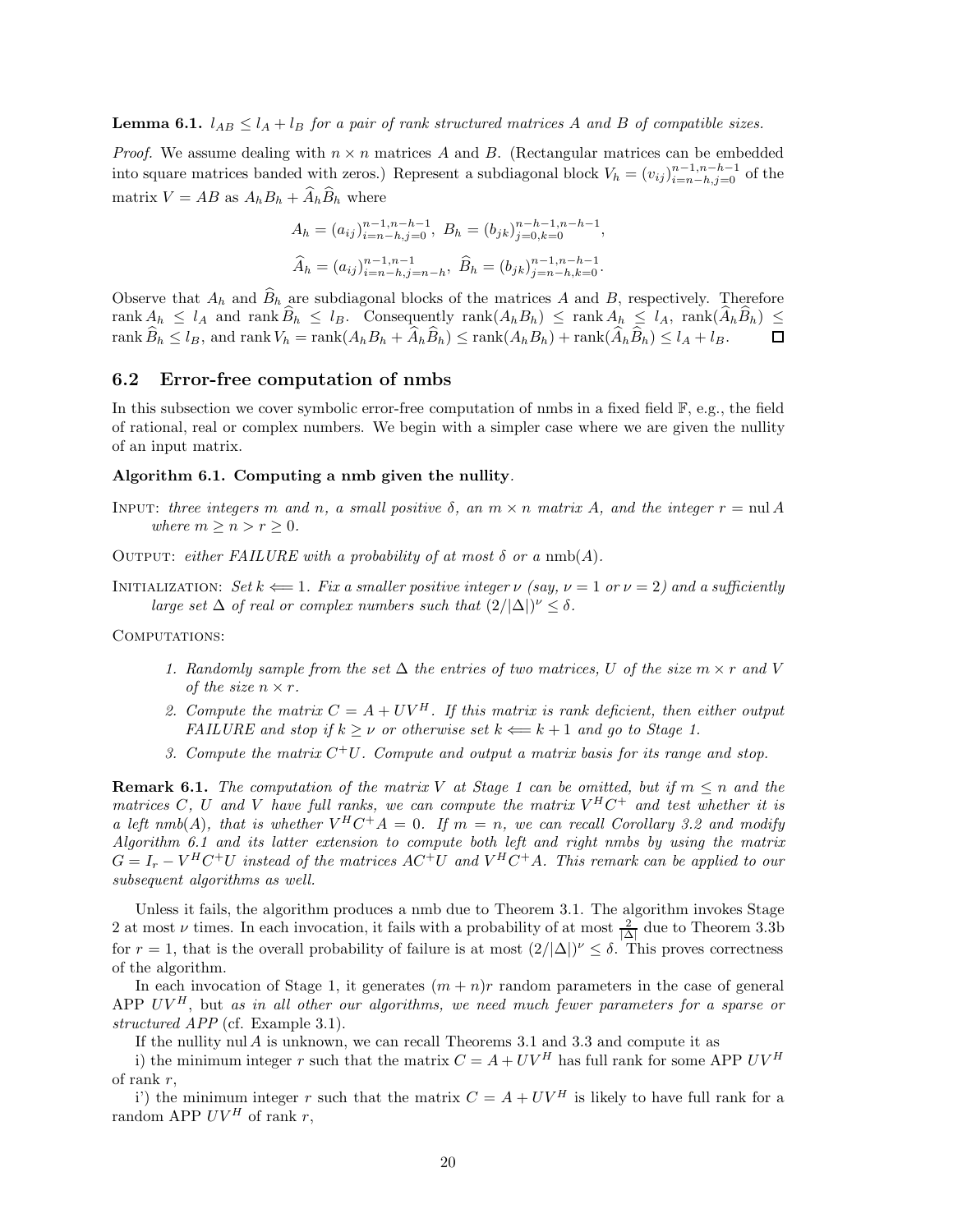ii) the rank of an APP UV<sup>H</sup> such that the matrix  $C = A + UV^H$  has full rank and  $AC^+U = 0$ . ii') the rank of an APP  $UV^H$  such that the matrix  $C = A + UV^H$  has full rank and the matrix

 $AC^{+}U$ **x** vanishes with a probability near one for a random vector **x**.

Next, assuming some initial range  $[r_-, r_+]$  for the nullity  $r = \text{null } A$  such that  $0 \leq r_- \leq r \leq$  $r_+ \leq n-1$ , we generate random matrices U of the size  $m \times i$  and V of the size  $n \times i$  for i changing in this range until we arrive at a matrix  $C = A + UV^H$  of full rank and such that  $AC^+U = 0$ . It remains to choose a policy of search for the nullity  $r$  in this range. We specify two algorithms that perform linear (sequential) search based on properties i) and ii) above, where we successively choose  $i = r_-, r_- + 1, \ldots, r$  or  $i = r_+, r_+ - 1, \ldots, r$ , respectively (see Remark 6.2 and Algorithm 6.4 on the acceleration of the search). One can modify the algorithms by adding randomization and relying on properties i') and ii'), respectively. The algorithms employ a black box Subroutine FULL·RANK that tests whether a given matrix has full rank (cf. Remark 6.5).

#### **Algorithm 6.2. A nmb via the nullity search from below.**

INPUT: *four integers* m, n, r<sub>−</sub>, and r<sub>+</sub> such that  $m \ge n > r_+ > r_- \ge 0$ , a small positive  $\delta$ , an  $m \times n$  *matrix* A such that  $r_+ \geq r = \text{null } A \geq r_-\text{, and a Subroutine FULL-RANK.}$ 

OUTPUT: *either FAILURE with a probability of at most*  $\delta$  *or the integer*  $r = \text{null } A$  *and*  $a \text{ nmb}(A)$ *.* 

INITIALIZATION: *Set*  $q \leftarrow r_-\$ *. Fix a sufficiently large set*  $\Delta$  *of real or complex numbers such that*  $2\frac{r_{+}+1}{|\Delta|} \leq \delta$ . Sample from this set the entries of random matrices U of the size  $m \times q$  and V of  $$ *empty matrices of the sizes*  $m \times 0$  *and*  $n \times 0$ *, respectively, and*  $C = A$ *.*)

COMPUTATIONS:

- *1. Apply the Subroutine FULL*·*RANK to the matrix* C*.*
- 2. If the matrix C is rank deficient, then either output FAILURE and stop if  $q = r_+$  or *otherwise randomly sample the entries of two vectors*  $\mathbf{u} = (u_i)_{i=1}^m$  and  $\mathbf{v} = (v_i)_{i=1}^n$  from *the set*  $\Delta$ *, set*  $C \leftarrow C + \mathbf{u}\mathbf{v}^H$ *,*  $U \leftarrow (U, \mathbf{u})$ *,*  $V \leftarrow (V, \mathbf{v})$  *(cf. Remark 6.1), and*  $q \leftarrow q + 1$ *, and go to Stage 1.*
- *3. If the matrix* C has full rank, compute the matrices  $C^+U$  and  $AC^+U$ . If  $AC^+U \neq 0$ , *output FAILURE. Otherwise compute and output an*  $n \times r$  *matrix basis* B for range( $C^+U$ ), *where*  $r \leq q$ . (*B is the*  $n \times 0$  *empty matrix if*  $r = 0$ *.) Output the integer* r *and stop.*

In the case of general APP  $UV^H$  the algorithm generates  $(m+n)r_$ – random parameters at the Initialization Stage and then  $m + n$  new random parameters in each invocation of Stage 2.

rank  $C = \text{rank } A + r_-$  at the initialization stage with a probability of at least  $1 - 2 \frac{r_-}{|\Delta|}$ , due to Theorem 3.3b for  $r = r_-\,$ , whereas in every recomputation of the matrix C (at Stage 2) its rank increases with a probability of at least  $1 - \frac{2}{|\Delta|}$ , due to Theorem 3.3b for  $r = 1$ . This means a probability of at least  $\left(1 - \frac{2}{|\Delta|}\right)^{r_+ - r_- + 1} \left(1 - 2\frac{r_-}{|\Delta|}\right) > 1 - 2\frac{r_+ + 1}{|\Delta|} \ge 1 - \delta$  that rank  $C = n$  after all updatings of the matrix  $C$ . In this case the algorithm produces correct output in virtue of Theorem 3.1. Correctness of the output is certified at Stage 3, when we test whether  $AC^{+}U = 0$ . Otherwise, with a probability of at most  $\delta$ , the algorithm outputs FAILURE (and so it works as we claimed).

Algorithm 6.2 tests property i) of the nullity nul A where  $C = A + UV^H$  and the APPs  $UV^H$ have rank recursively increasing from r−. Our next algorithm tests property ii) for the matrices  $C = A + UV^H$  where the APPs  $UV^H$  have ranks recursively decreasing from  $r_+$ .

#### **Algorithm 6.3. A nmb via the nullity search from above.**

Input *and* Output *as in Algorithm 6.2.*

INITIALIZATION: Set  $q \leftarrow r_+$ *. Fix a sufficiently large set*  $\Delta$  *of real or complex numbers such that* <sup>4</sup>r+−2r*<sup>−</sup>* <sup>|</sup>∆<sup>|</sup> <sup>≤</sup> <sup>δ</sup>*. Sample from this set the entries of random matrices* <sup>U</sup> *of size* <sup>m</sup> <sup>×</sup> <sup>q</sup> *and* <sup>V</sup> *of size*  $n \times q$  *and compute the matrix*  $C = A + UV^H$ .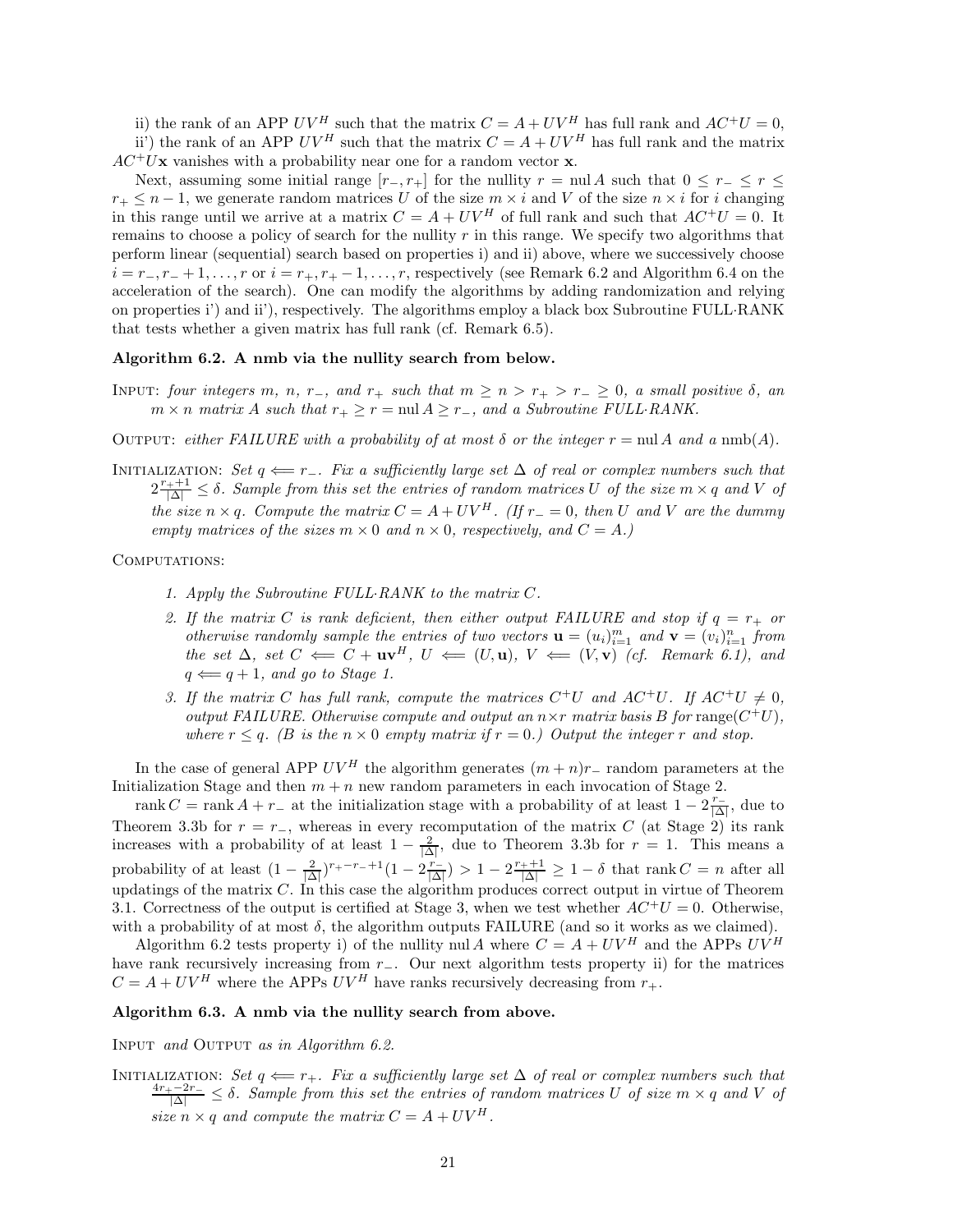#### COMPUTATIONS:

- *1. Apply Subroutine FULL*·*RANK to the matrix* C*. If the matrix is rank deficient, output FAILURE and stop. Otherwise compute the matrices* C+U *and* AC+U*.*
- 2. If  $AC^+U = 0$ , compute and output an  $n \times r$  matrix basis B for the range $(C^+U)$ , output *the integer* r, and stop. (*B* is the  $n \times 0$  *empty matrix if*  $r = 0$ *.*)
- *3. Otherwise if* q = r−*, output FAILURE and stop. If* q>r−*, update the matrices* U *and* V *by removing their last columns* **u** *and* **v***, respectively. Set*  $C \leftarrow C - \mathbf{u}\mathbf{v}^H$ ,  $q \leftarrow q - 1$ , *and go to Stage 1.*

In the case of a general APP  $UV^H$  the algorithm generates  $(m+n)r_+$  random parameters at the Initialization Stage and then generates  $m + n$  new random parameters in each invocation of Stage 2.

Unless it fails, the algorithm computes correct output due to Theorem 3.1. With a probability of at least  $1-\frac{2r_+}{|\Delta|}$  the initialization produces a matrix C of full rank n, due to Theorem 3.3b for  $r = r_+$ . With every update of the matrix C at Stage 3 its rank decreases with a probability of at least  $\frac{2}{|\Delta|}$ , due to Theorem 3.3b for  $r = 1$ . This means a probability of at least  $(1 - \frac{2}{|\Delta|})^{r_+ - r_-}$  that the rank decreases in each of the  $r_{+} - r$  updatings. Therefore the algorithm produces correct output with a probability of at least  $\left(1 - \frac{2}{|\Delta|}\right)^{r_+ - r_-} \left(1 - 2\frac{r_+}{|\Delta|}\right) > 1 - 2\frac{2r_+ - r_-}{|\Delta|} \geq 1 - \delta$ . (Correctness is certified at Stage 2 when we test whether  $AC^+U = 0$ .) Otherwise the algorithm outputs FAILURE (and so it works as we claim). The algorithm outputs FAILURE only if it encounters a rank deficient matrix C, but according to the above estimates this occurs with a low probability where the cardinality  $|\Delta|$ is large, and similarly for our next algorithm.

**Remark 6.2.** *Both Algorithms 6.2 and 6.3 compute the nullity by means of the linear (sequential) search in the range* [r−, r+] *based on properties i) and ii) of the nullity. We can achieve acceleration by applying binary search. Furthermore whenever we update the matrix* C *by adding a matrix of a rank* h*, we only need* O(mnh) *flops to update also the matrix* C<sup>+</sup> *(by applying SMW formula (2.4)). Our next algorithm, based on Corollary 3.1, demonstrates yet another acceleration technique: it applies aggregation to compute the nullity and a nmb*(A)*.*

#### **Algorithm 6.4. A nmb via aggregation** *(see Section 6.3).*

Input**,** Output*,* Initialization *and Stages 1 and 2 of* Computations *are as in Algorithm 6.3, except that at the* INITIALIZATION *we require that*  $8 \frac{r_+}{|\Delta|} \leq \delta$ .

#### COMPUTATIONS:

*3. Otherwise apply the algorithm to the*  $m \times q$  *matrix*  $AC^+U$ *. (The algorithm can fail with a*  $probability of at most  $2\frac{q}{|\Delta|} \leq 2\frac{r_+}{|\Delta|}$ .) Unless it fails, it computes an integer  $s \leq q$ , a  $q \times s$  matrix$  $X = \text{nmb}(AC^+U)$ *, and the matrix*  $H = C^+UX$ *, which is a* ca(A). In view of Lemma 3.2, we *can expect that*  $s = \text{null } A$  *and*  $H$  *is a*  $\text{nnb}(A)$ *. To yield a verified nmb, apply the algorithm supporting Fact 2.1 to the matrix*  $H = C^+UX$  *and compute an*  $s \times r$  *matrix* Y *such that*  $HY$ *is a* nmb(A)*. Then output the matrix* HY *and the integer* r *and stop.*

Correctness of the algorithm follows from Fact 2.1, Corollary 3.1 and Lemma 3.2. Indeed in virtue of Corollary 3.1,  $H = C^+UX$  is a ca(A). Lemma 3.2 implies that  $C^+U$  is a matrix of full rank with a probability of at least  $1 - \frac{q}{|\Delta|}$ . If it has full rank, then so does the matrix  $C^+UX$ , because X is a nmb. In this case  $H = C^+UX$  is a nmb(A). Otherwise HY is a nmb(A) in virtue of Fact 2.1.

**Remark 6.3.** *Computing the residual matrix*  $AC^+U$  *takes*  $(2n - 1)mr$  *flops if we are given the*  $matrix C^+U$ , but if  $m = n > 2r$  *(so that*  $C^+ = C^{-1}$ *)* we have  $U(V^H C^{-1}U - I_r) = -AC^{-1}U$ , and *so we can compute just the matrix*  $G = I_r - V^H C^{-1} U$  *by using*  $2(2r - 1)nr + r$  *flops.*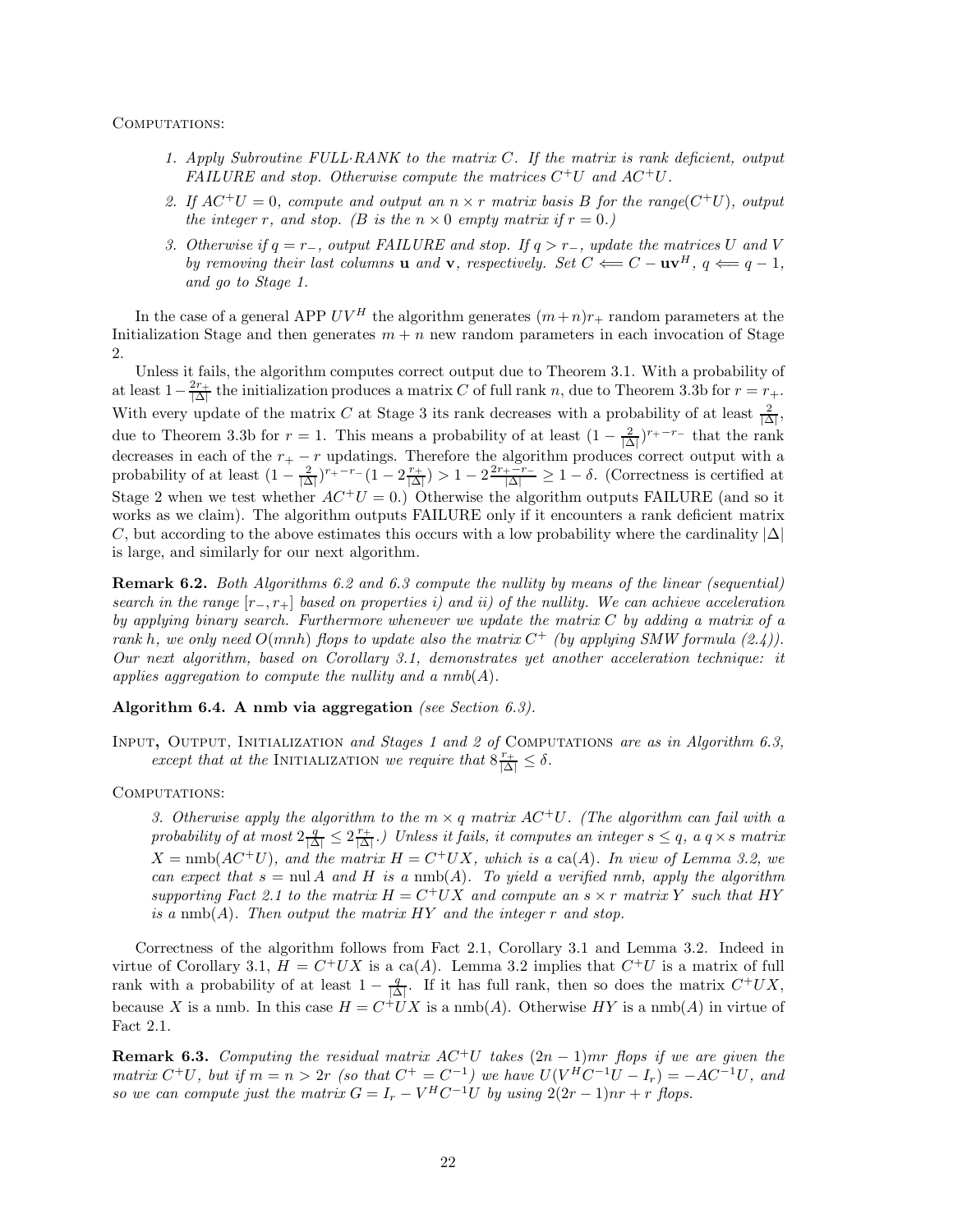**Remark 6.4.** *To compute a single null vector rather than a nmb, we can fix a vector* **c** *and compute the vector*  $C^+U$ **c** *instead of the matrix*  $C^+U$  *in Algorithms 6.1–6.4, and similarly we can simplify Stage 3 of Algorithm 6.4. We can reapply the same algorithm to the matrix*  $\begin{pmatrix} A \ Y^H & 0 \end{pmatrix}$ - *to obtain another null vector. Indeed for a fixed null vector*  $\mathbf{y} \in N(A)$ *, its orthogonal complement in the null space*  $N(A)$  is given by the null space of the matrix  $\begin{pmatrix} A \ \mathbf{y}^H \end{pmatrix}$ -*. We can continue this process recursively until the computed null vectors form a* nmb(A)*.*

**Remark 6.5.** *The Subroutine FULL*·*RANK is used in Algorithms 6.3 and 6.4 only as a stopping criterion at Stages 1 or 2. Instead of applying it, we can implicitly test whether the matrix* C *is rank deficient by trying to compute the matrix*  $C^+U$ . If the computation fails, then the matrix C is *definitely rank deficient. Otherwise it has full rank with a probability near one.*

#### **6.3 Null Aggregation**

Unless  $AC^+U = 0$  at Stage 2, Algorithm 6.4 is a new instance in the general class of *aggregation/disaggregation methods* that successively a) aggregate an input  $\mathbb{I}$  into an input  $\mathbb{I}_1$  of a smaller size, b) compute the solution  $Y_1$  for a given task, but for the aggregated input  $\mathbb{I}_1$ , and c) disaggregate the aggregated solution  $Y_1$  producing the solution Y for the original input I. At Stage b) one can recursively reapply aggregation.

In applications to matrix computations, one can seek a matrix W that reduces a linear system  $A$ **y** = **b** to a system  $B$ **y**<sub>1</sub> = **f** of a smaller size such that  $y = Wy_1$ . In this case  $I = A$ ,  $I_1 = W$ ,  $Y_1 = \mathbf{y}_1$ , and  $Y = \mathbf{y}$ . Recursively this has led to the hierarchial aggregation processes in [36], which in the 1980s served as the springboard for *Algebraic Multigrid*.

For another example, SMW formula (2.4) defines the *Schur aggregation* in [52], where  $\mathbb{I} = A$ ,  $\mathbb{I}_1 = G$ ,  $Y_1 = G^{-1}$ , and  $Y = A^{-1}$ , with the aggregate G being the Schur complement in the input matrix A.

Algorithm 6.4 defines *Null Aggregation*, where  $\mathbb{I} = A$ ,  $\mathbb{I}_1 = AC^+U$ ,  $Y_1 = X$ , and  $Y = C^+UX$ . If  $m = n$ , one can alternatively choose  $\mathbb{I}_1 = G = I_r - V^H C^+ U$  (cf. Remark 6.1). Fact 2.1b) defines aggregation of a matrix A into its complete annihilator H, in which case  $\mathbb{I} = H$ ,  $\mathbb{I}_1 = X^H$ .

*Trilinear aggregating* in [42] and [43] has supported the design of the fastest known theoretical and practical algorithms for matrix multiplication in [11], [28], and [32]. The method works by first reducing matrix multiplication to *tensor decomposition* and then compressing the associated tensors by means of special aggregation techniques.

#### **6.4 Numerical computation of nmbs: initial comments**

Suppose our algorithms have been performed numerically, with rounding errors. Let  $B + E$  denote the output matrix where  $B = \text{nmb}(A)$  and E denotes the error matrix. Then generically  $A(B +$  $E$  = AE  $\neq$  0 and furthermore the computed matrix  $\tilde{C} = \text{fl}(A + UV^H)$  has full rank even where rank  $U = \text{rank } V < \text{null } A$ .

In the next subsection we modify Algorithms 6.1–6.4 to accomodate these changes. Instead of testing whether the matrix C is rank deficient and whether  $AC^+U = 0$ , we apply two Subroutines ILL·CONDITIONED and NORM. For two fixed tolerance values  $\tau$  and  $t$ , they test whether

$$
\tau \operatorname{cond} C > 1\tag{6.1}
$$

(which means that a rank deficient matrix approximates the matrix C within the norm bound  $\tau||C||$ ) and whether the residual norm  $||AB||$  is small enough, namely whether

$$
||AB|| \le t||A|| \, ||B||. \tag{6.2}
$$

In virtue of Theorem 3.3 randomized A-preprocessing  $A \implies C = A + UV^H$  fixes degeneracy with a probability near one if  $\text{rank}(UV^H) > \text{null } A$ . In virtue of Corollary 3.5 and Theorems 3.11 and 3.12, this preprocessing, applied to the well conditioned rank deficient matrix A, is expected to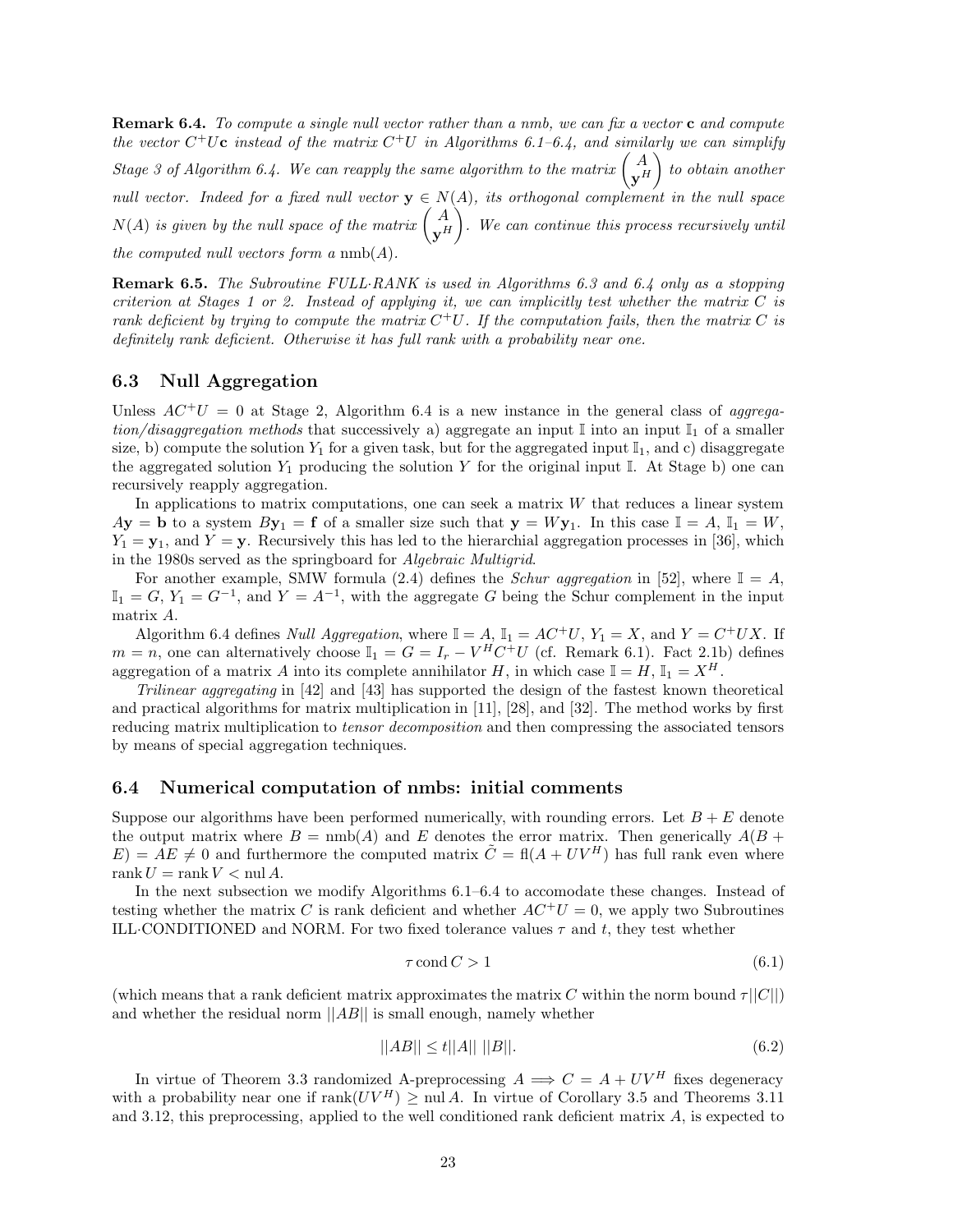produce a well conditioned A-modifiication C (of full rank) under proper scaling of the APP, and then the matrices  $C + E$  must be also well conditioned if the ratio  $||E||/||C||$  is small.

We further comment on the two subroutines and the tolerance bounds in Section 6.6.

#### **6.5 Numerical computation of nmbs: algorithms**

Let us specify numerical versions of Algorithms  $6.1-6.4$  for general matrices A and C (cf. Section 9) on the case of structured inputs A). Remarks 6.1–6.5 can still be readily extended.

#### **Algorithm 6.5. Computing a numerical nmb given the nullity***.*

- INPUT: *three integers* m, n, and r, an  $m \times n$  matrix A of rank  $n r$ , such that  $m \ge n > r = \text{null } A$ , *a small positive tolerance* t*, and a Subroutine NORM.*
- OUTPUT: *either FAILURE* or an  $n \times r$  *matrix* B *such that bound* (6.2) holds.
- INITIALIZATION: *Set*  $k \leftarrow 1$ *. Fix a small positive integer*  $\nu$  *(say,*  $\nu = 1$  *or*  $\nu = 2$ *) and a sufficiently large set* ∆ *of real or complex numbers.*

COMPUTATIONS:

- *1. Generate two random matrices,* U *of size* m×r *and* V *of size* n×r*, with the entries from the set*  $\Delta$ *. Compute the matrices*  $U \leftarrow \frac{||A||}{||U||} U$ ,  $V \leftarrow \frac{V}{||V||}$ *, and*  $C \leftarrow A + UV^H$ *.*
- 2. Compute the matrices  $B = C^+U$  and AB.
- *3. Apply the Subroutine NORM to the matrix* AB*. If bound (6.2) holds, output the matrix* B and stop. Otherwise either output FAILURE and stop if  $k \geq \nu$  or set  $k \Leftarrow k+1$  and *go to Stage 1 if*  $k < \nu$ *.*

Unless it fails, the algorithm verifies correctness of its output at Stage 3. The failure can occur for two reasons: a) because of an unlikely unlucky choice of the APP  $UV^H$  or b) because the precision of computing was too low to ensure the selected tolerance bound t on the residual norm. The same comments apply to our next algorithms as well.

In Algorithm 6.5 we assume that we are given the nullity  $r = \text{nu} A$ . In our next numerical counterparts of Algorithms 6.2–6.4 we compute the nullity. In Algorithm 6.6 we expect to invoke at least  $r - r_-\$  ill conditioned matrices C of full rank that satisfy bound (6.1), whereas Algorithm 6.7 involves such matrices with a probability near zero. Then again (cf. Remark 6.2), we can update the matrix C and its inverse in Algorithms 6.6 and 6.7 at a lower arithmetic cost based on SMW formula (2.4).

#### **Algorithm 6.6. A numerical nmb via the nullity search from below.**

- INPUT: *four integers*  $m$ *,*  $n$ *,*  $r_$ *, and*  $r_+$  *such that*  $m \geq n > r_+ \geq r_- \geq 0$ *, an*  $m \times n$  *matrix* A *such that*  $r_+ \geq \text{null } A \geq r_-$ , *two small positive values t and*  $\tau$ , *and two Subroutines NORM and ILL*·*CONDITIONED.*
- OUTPUT: *either FAILURE* or an integer r *such that*  $r_+ \geq r \geq r_-$  and an  $n \times r$  *matrix* B *such that bound (6.2) holds.*
- Initialization: *Set* q ⇐= r−*. Fix a sufficiently large set* ∆ *of real or complex numbers. Sample from this set the entries of random matrices* U *of size*  $m \times q$  *and* V *of size*  $n \times q$ *, scale these matrices to have*  $||U| \approx ||A||$  *and*  $||V|| \approx 1$ *, and compute the matrix*  $C = A + UV^H$ *. (If*  $r_ = 0$ *, then* U and V are the empty matrices of the sizes  $m \times 0$  and  $n \times 0$ , respectively, and  $C = A$ .)

COMPUTATIONS:

*1. Apply the Subroutine ILL*·*CONDITIONED to the matrix* C*.*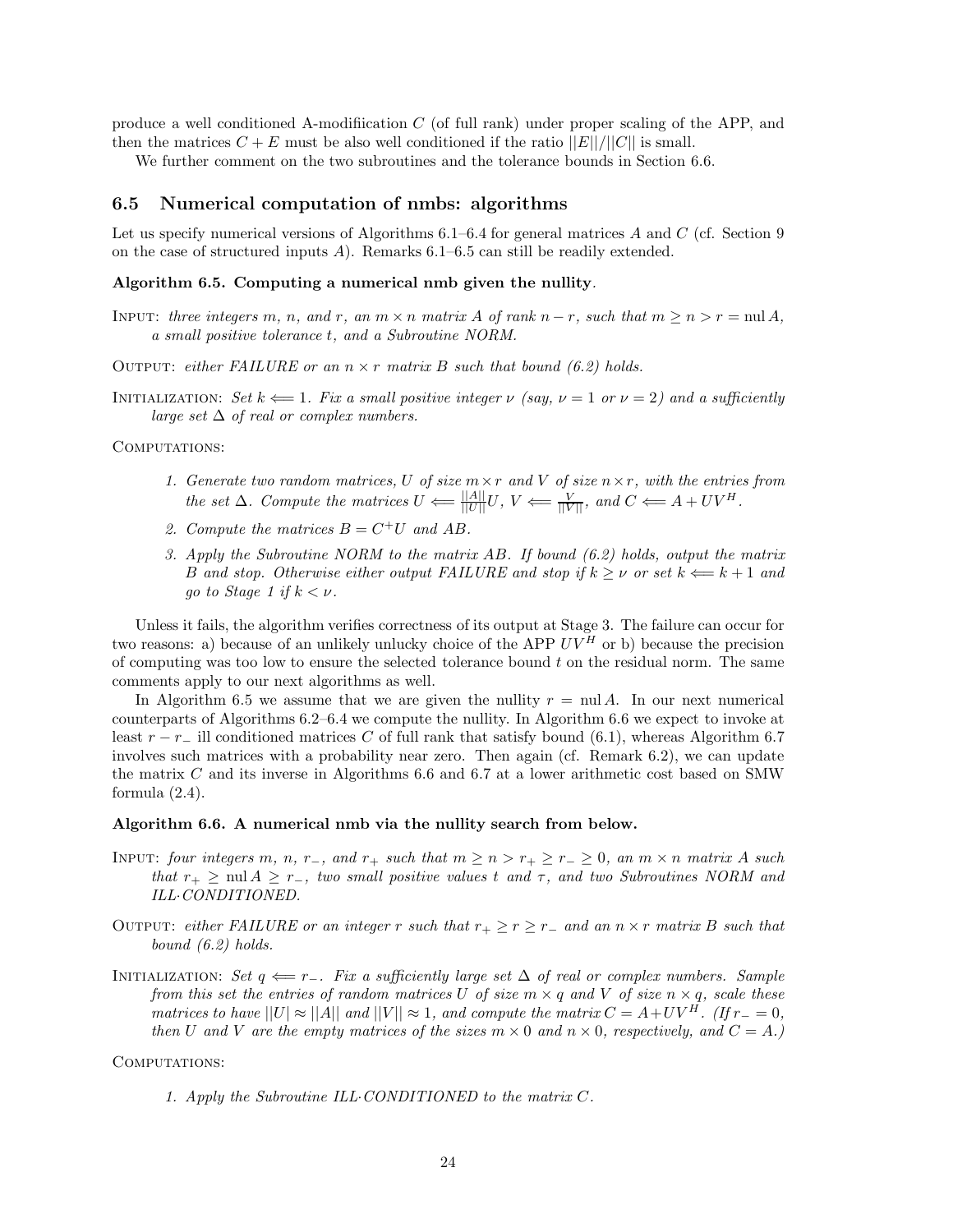- 2. If cond  $C > \frac{1}{\tau}$ , then either output FAILURE and stop if  $q \geq r_+$  or, otherwise, sample *from the set*  $\Delta$  *the entries of two random column vectors*  $\mathbf{u} = (u_i)_{i=1}^m$  *and*  $\mathbf{v} = (v_i)_{i=1}^n$ *, scale them and append to the matrices* U *and* V *as follows,*  $\mathbf{u} \leftarrow \frac{\mathbf{u}_i}{\gamma ||\mathbf{u}||}$  *for*  $\gamma = \sqrt{q}$ *,*  $\frac{\mathbf{u}_i}{\gamma ||\mathbf{u}||}$  *for*  $\gamma = \sqrt{q}$ *,*  $\mathbf{v} \leftarrow \frac{\mathbf{v}}{\|\mathbf{v}\|}, \ U \leftarrow (U, \mathbf{u}) \text{ and } V \leftarrow (V, \mathbf{v})$ *. Set*  $C \Longrightarrow C + \mathbf{u}\mathbf{v}^H \text{ and } q \leftarrow q+1$ *, and go to Stage 1.*
- *3. If* cond  $C \leq \frac{1}{\tau}$ , then compute the  $n \times q$  matrix  $B = C^+U$  and set  $r = q$ .
- *4. Compute the matrix* AB *and apply the Subroutine NORM to this matrix. If bound (6.2) holds, output the integer* r *and the matrix* B *and stop. Otherwise output FAILURE and stop.*

#### **Algorithm 6.7. A numerical nmb via the nullity search from above.**

Input *and* Output *are as in Algorithm 6.6.*

INITIALIZATION: *Set*  $q \leftarrow r_+$ *, fix a sufficiently large set*  $\Delta$  *of numbers, sample from this set the entries of random matrices* U *of size*  $m \times q$  *and* V *of size*  $n \times q$ *, scale these matrices to have*  $||U| \approx ||A||$  and  $||V|| \approx 1$ , and compute the matrix  $C = A + UV^H$ .

COMPUTATIONS:

- *1. Apply the Subroutine ILL*·*CONDITIONED to the matrix* C*.*
- 2. If cond  $C > \frac{1}{\tau}$ , then output FAILURE and stop. Otherwise compute the  $n \times q$  matrix  $B = C^+U.$
- *3. Compute the matrix* AB *and apply the Subroutine NORM to this matrix. If bound (6.2) holds, output the integer*  $r = q$  *and the matrix* B *and stop.*
- *4. Otherwise output FAILURE and stop if* q = r−*. If* q>r−*, update the matrices* U *and* V *by removing their last columns* **u** *and* **v***, respectively. Update the matrix* C *by setting*  $C \leftarrow C - \mathbf{u}\mathbf{v}^H$ , set  $q \leftarrow q - 1$ , and go to Stage 1.

#### **Algorithm 6.8. A numerical nmb via aggregation***. (Cf. Section 6.3)*

Input**,** Output**,** Initialization**,** *and Stages 1, 2 and 3 of* Computations *are as in Algorithm 6.7, except that the input includes a small positive integer* ν *and that an additional parameter COUNTER is initialized at zero.*

COMPUTATIONS:

*4. Otherwise stop and output FAILURE if COUNTER exceeds* ν*. Otherwise set COUNTER* ⇐= 1+*COUNTER and apply the same algorithm to the* m × q *matrix* AB *but with another tolerance bound. Namely, unless the algorithm outputs FAILURE, require that it output a* $q \times r$ *matrix* X such that  $r_− ≤ r ≤ q$  and  $||ABX|| ≤ t||A|| ||BX||$ *. Then set*  $B \Leftarrow BX$ *, output the integer* r *and the* n × r *matrix* B *and stop.*

**Remark 6.6.** *According to our study in Sections 3.5 and 3.6, the random matrices* U*,* V *, and* B *in Algorithms 6.5–6.8 are expected to be well conditioned, but to yield additional numerical stabilization one can orthogonalize them, which takes low cost if an upper bound*  $r_+$  *on the numerical nullity* nnul A *is small.*

## **6.6 Numerical computation of nmbs: the error and tolerance bounds**

Bound  $(6.1)$  holds if and only if our A-modification does not decrease the value cond C to the desired level. Bound  $(6.2)$  shows us that the matrix B approximates a  $\text{nmb}(A)$  within a fixed tolerance to the residual norm. By employing these two bounds we can extend rules i), i'), ii), and ii') in Section 6.2 to numerical computations.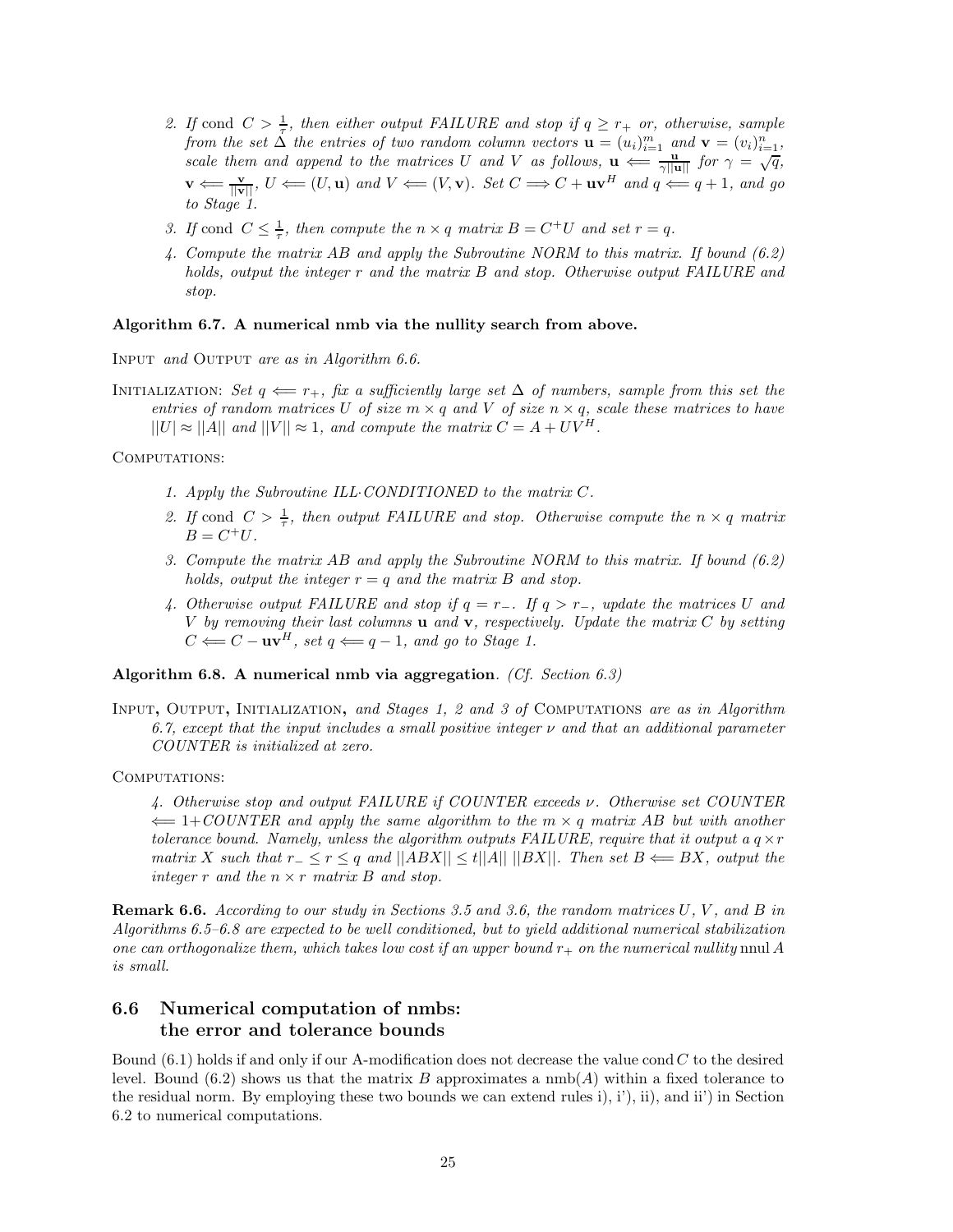To test bound (6.1) we can apply the effective condition estimators in [12], [25, Section 3.5.4], [27, Chapter 15], and [73, Section 5.3] or extend our comments in Remark 6.5 respectively.

Let us link bounds  $(6.1)$  and  $(6.2)$  to the respective error estimates based on the results in Section 5. Let  $\Delta(M) = \text{fl}(M) - M$  denote the error matrix in floating-point computation of a matrix M with rounding to a fixed (e.g., the IEEE standard double) precision. Assume that the matrices  $A, U$ , and V have been normalized by scaling so that  $||A|| = ||UV^H|| = 1$  and therefore  $||C|| \leq 2$ . Further assume that  $\Delta(C) = 0$ , thus ignoring the smaller errors in computing the matrix C (cf. Remark 4.1). Write  $\kappa_-=||C^+||$ . To simplify the estimates, ignore the terms of higher orders in the unit roundoff u and write  $c_{m,n}$  for the bounds that depend on the dimensions m and n, but otherwise are independent of the matrix C.

By combining the estimates in Section 5 for the errors in computing matrix products and the solutions and least squares solutions to linear systems of equations, we obtain that  $||\Delta(C^+)|| \le$  $c_{m,n}u\kappa_-\text{ and }||\Delta(AC^+U||\leq c_{m,n}u||A||\kappa_-\text{.}$ 

We can decrease the value  $u$  and therefore the output residual norm bounds if we increase the precision of computing. Alternatively we can stay with the double precision computations but apply fast advanced algorithms in [16], [27], [30], [38], [57], and [71] (which rapidly compute sums and products error-free or with high accuracy) and the extended iterative refinement in [52, Section 9] for the solution of the auxiliary well conditioned linear systems of equations.

**Remark 6.7.** *The error estimates are more favorable in the case of square (nonsingular) matrices* C*, and this can motivate using the respective techniques in Section 3.3.*

#### **6.7 Computation of nmbs via augmentation**

We can readily replace A-preprocessing in Algorithms  $6.1-6.8$  with preprocessing by augmentation, but we only specify such a modification for Algorithm 6.1.

#### **Algorithm 6.9. Computing a nmb given the nullity via augmentation** *(cf. (4.2)).*

Input**,** Output*, and* Initialization *as in Algorithm 6.1.*

COMPUTATIONS:

- *1. Randomly sample from the set*  $\Delta$  *the entries of three matrices, U of the size*  $m \times r$ *, S of the size*  $n \times r$ *, and W of the size*  $r \times r$ *.*
- 2. Compute the matrix  $K = \begin{pmatrix} A & U \ S & W \end{pmatrix}$ . If this matrix is rank deficient, then either output *FAILURE and stop if*  $k \geq \nu$  *or otherwise set*  $k \Leftarrow k+1$  *and go to Stage 1.*
- 3. Compute the matrix  $(I_n, 0)K^+\begin{pmatrix} U_n \end{pmatrix}$ 0 - *. Compute and output a matrix basis for its range and stop.*

## **7 Approximating nmbs and the tails and heads of the SVD. Approximation by lower rank matrices and by structured matrices and A-preconditioning**

#### **7.1 Approximation of nmbs and the tails and heads of the SVD**

Suppose  $\tilde{A} = A + E$  is a perturbation of an  $n \times n$  matrix A of a rank  $\rho$  and the ratio  $||E|| / \sigma_o(A)$ is small. Let  $A = S\Sigma T^H$  and  $\tilde{A} = \tilde{S}\tilde{\Sigma}\tilde{T}^H$  be the SVDs. Write  $T = (\mathbf{t}_j)_{j=1}^n$ ,  $T_r = (\mathbf{t}_j)_{j=n-r+1}^n$ ,  $T^{(n-r)} = (\mathbf{t}_j)_{j=1}^{n-r}, \tilde{T} = (\tilde{\mathbf{t}}_j)_{j=1}^n, \tilde{T}_r = (\tilde{\mathbf{t}}_j)_{j=n-r+1}^n, \tilde{T}^{(n-r)} = (\tilde{\mathbf{t}}_j)_{j=1}^{n-r}.$  Now if  $r = \text{null }\tilde{A}$ , then the linear space  $\mathbb{T}_{n-r,r}$  = range  $\bar{T}_r$  closely approximates the null space  $N(A)$  [25, Theorem 8.6.5], [74, Section 3.3.1], and we can extend some of our earlier study to A-preprocessing  $\tilde{A} \Longrightarrow \tilde{C} = \tilde{A} + UV^H$ .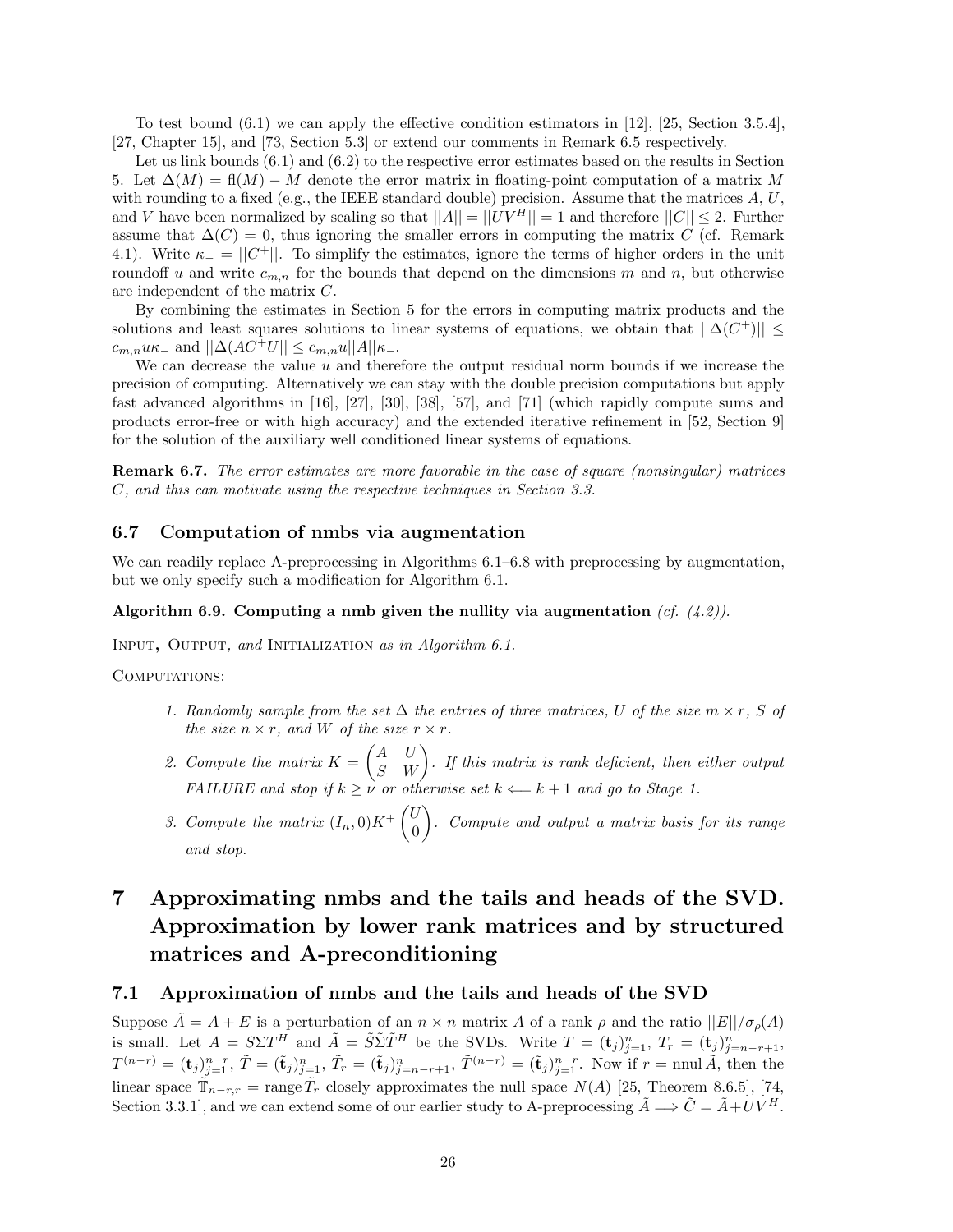E.g., for  $\tilde{r} \leq r$ , nnul  $\tilde{C}$  is expected to equal  $r - \tilde{r}$  assuming random and properly scaled matrices  $U \in \mathbb{C}^{m \times \tilde{r}}$  and  $V \in \mathbb{C}^{n \times \tilde{r}}$ . We can obtain similar extensions of Corollary 3.5 and Theorem 3.12. Furthermore, based on Theorem 4.3 or directly (cf. [59]) we can extend these results to preprocessing by augmentation  $\tilde{A} \Longrightarrow \tilde{K} = \begin{pmatrix} \tilde{A} & U \\ S & W \end{pmatrix}$  for random and properly scaled matrices U, S, and W.

Further assume that A-modification  $C = A + UV^H$  has full rank n and is well conditioned, range( $C^+U$ ) =  $N(A)$ , and the perturbation  $\tilde{C}^+ - C^+$  has a small norm (see Section 7.4 on the respective estimates in terms of the norm  $||E||$ . Then clearly  $\tilde{R} = \text{range}(\tilde{C}^+U) \approx N(A) \approx \tilde{T}_{n-r,r} =$ range  $\tilde{T}_r$  (the r-tail of the matrix  $\tilde{A}$ ), whereas the orthogonal complement of the linear space  $\tilde{R}$ approximates the linear space  $\tilde{T}_{0,q} = \text{range } \tilde{T}^{(q)}$  (the q-head of the matrix  $\tilde{A}$ ) for  $q = n - r$ .

We can directly approximate the linear space  $\tilde{T}_{0,q}$  by range $((\tilde{C}_{-})+H)$  where  $(\tilde{C}_{-})+H = (\tilde{A}+H)$  $UV^H)^{+H}$ ,  $U \in \mathbb{C}^{m \times q}$ ,  $V \in \mathbb{C}^{n \times q}$ ,  $m \geq n$ , and  $q = \text{null}(A^{+H})$  (cf. (2.6)). This follows because the q-head  $\tilde{T}_{0,q}$  of an  $m \times n$  matrix  $\tilde{A}$  of full rank coincides with the q-tail of the matrix  $\tilde{A}^{+H}$  for  $m \geq n \geq q$ . One may prefer dealing with  $n \times q$  rather than  $n \times r$  matrices U and V where  $q \ll r$  or may prefer applying the dual (rather than standard) SMW formulae (see Section 11.4).

**Remark 7.1.** If  $r = \text{null } A > 0$ , we can rapidly approximate the null space  $N(A)$  and the r-tail  $\mathbb{T}_{n-r,r}$  by choosing zero as the initial approximate eigenvalue and applying the Rayleigh quotient *iteration, inverse iteration [25], [74], or their modifications in [61], [68], based on A-preprocessing.*

#### **7.2 Approximation by lower rank matrices and by structured matrices**

Suppose we are given an  $m \times n$  matrix  $\tilde{A}$  for  $m \geq n$ , its numerical nullity r, a scaled random APP UV<sup>H</sup> of rank r defining a well conditioned A-modification  $\tilde{C} = \tilde{A} + UV^H$  of full rank, and a unitary matrix  $Q$  (e.g.,  $Q = Q(\tilde{B})$  for  $\tilde{B} = \tilde{C}^{(I)}U$  in (3.4)) that closely approximates a nmb(A) where A denotes an unknown nearby matrix of rank  $\rho = n - r$  for  $r > 0$ . (Alternatively we can approximate a  $\text{nmb}(A)$  by applying the augmentation echniques in Theorem 4.1.) Then the linear space range $(I - QQ^H) = N(Q^H)$  of dimension  $\rho$  closely approximates range  $\tilde{A}$ , and so we can approximate the matrix  $\tilde{A}$  with its orthogonal projection  $\tilde{A}(I_n - QQ^H)$  (of rank  $\rho$ ) onto this orthogonal complement.

Alternatively, one can at first compute the matrix  $(\tilde{C}_{-})^{+} = (\tilde{A}^{+} + \hat{U}\hat{V}^{H})^{+}$  for a scaled random APP  $\widehat{U}\widehat{V}^H$  of rank  $\rho$  (cf. equation (2.6) for  $UV^H$  replaced by  $\widehat{U}\widehat{V}^H$ ), then compute the unitary matrix  $\hat{Q} = Q((\tilde{C}_{-})^{+}\hat{U})$  of rank  $\rho$  (to approximate the  $\rho$ -tail of the matrix  $\tilde{A}^{+}$  or equivalently the ρ-head of the matrix  $\tilde{A}$ ), and finally approximate the matrix  $\tilde{A}$  with the matrix  $\tilde{A}\hat{Q}\hat{Q}^H$  of rank ρ, which is the orthogonal projection of the matrix  $\tilde{A}$  onto the range of the matrix  $\hat{Q}$ . This is most attractive where the integer  $\rho$  is small, e.g., where we seek a low rank approximation  $T - ZTZ^{T}$  to the displacement  $\tilde{T}-Z\tilde{T}Z^{T}$  of a matrix  $\tilde{T}$  that lies near a Toeplitz-like matrix T of a small displacement rank  $\rho$  [47], [64]. Having such an approximation available we could immediately approximate the matrix  $T$  by the structured matrix  $T$ .

#### **7.3 Approximate nmbs and A-preconditioning**

Let us comment on approximating a nmb(A) by means of Algorithms 6.7 and 6.8. Suppose an  $m \times n$ input matrix A has full rank, is ill conditioned, and has numerical nullity  $r = \text{mul } A, r < n \leq m$ . Suppose two matrices U of size  $m \times r$  and V of size  $n \times r$  are random and properly scaled and have full rank r. In view of Sections 3.4 and 3.6 we can expect that the matrix  $C = A + UV^H$  has full rank and is well conditioned. Then the ratio  $t = ||AB||/(||A|| \, ||B||)$  is small for  $B = Q(C^+U)$  (cf.  $(3.2)$ , that is the matrix B closely approximates a nmb(A).

We detect if  $r > \text{nnul } A$  by observing that the ratio  $||AB||/||A|| ||B||$  is too large. If so, we can set  $r \leftarrow r + 1$  and recursively reapply the same algorithm to the matrix A until we yield a matrix B such that  $AB = 0$  (cf. Algorithm 6.7).

Alternatively we can reapply the algorithm to the matrix  $AB$  to compute the matrix  $X =$  $nmb(AB)$ , and then we can obtain and output the matrix  $BX = nmb(A)$  (cf. Algorithm 6.8). In this way we confine our numerical problems to the computations of and with the matrix AB of a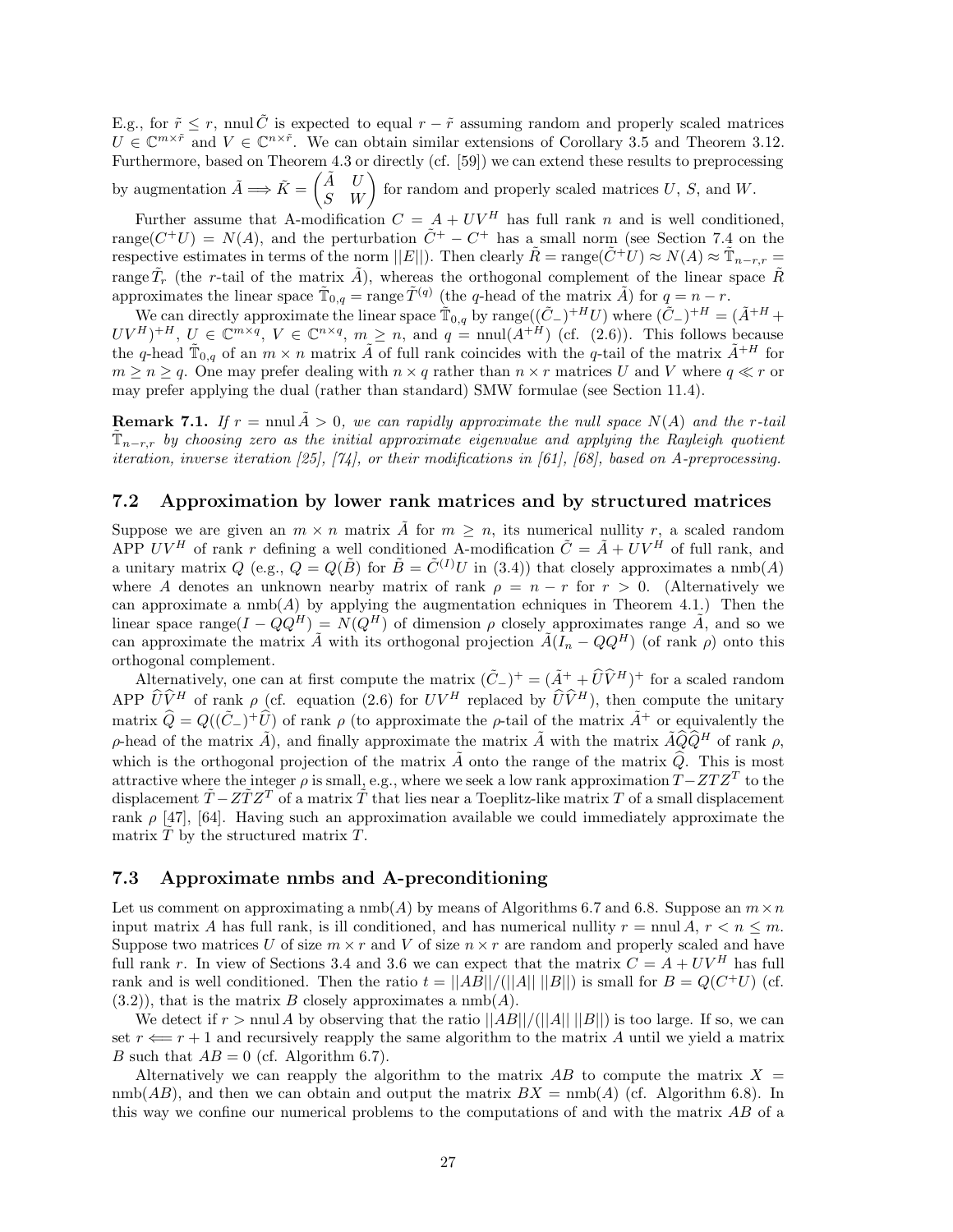smaller size. Such computations require high accuracy [52, Section 7], but (as we recalled in Section 6.6) we can stay with double precision computations by employing the effective algorithms in [16], [27], [30], [38], [57], and [71] for sums and products and the extended iterative refinement in [52].

#### **7.4 Perturbation and residual norm estimates in approximation of nmbs**

Next we estimates the norm  $||(C + E)^+ - C^+||$  in terms of the norms  $||E||$  and  $||E||_F$ . Here and hereafter  $|| \cdot ||_F$  denotes the Frobenius norm,  $||M|| \le ||M||_F \le \sqrt{\rho} ||M||$  for a matrix M of a rank  $\rho$ .

**Lemma 7.1.** *Let* C and  $C + E$  *be two matrices of full rank. Then* 

$$
\delta_+||E|| = ||(C+E)^+ - C^+|| \le ||(C+E)^+ - C^+||_F \le 2||E||_F \max\{||C^+||^2, ||(C+E)^+||^2\}.
$$

*Proof.* See [25, Section 5.5.5] for  $\delta A = E$ .

**Lemma 7.2.** *Suppose* C *is a nonsingular matrix,* E *is a matrix of the same size, and*  $||C^{-1}E|| =$  $\theta < 1$ . Then  $||I - (C + E)^{-1}C|| \leq \frac{\theta}{1-\theta}$ , so that  $\delta_+ ||E|| = ||(C + E)^{-1} - C^{-1}|| \leq \frac{\theta}{1-\theta}||C^{-1}||$ .

 $\Box$ 

口

*Proof.* See [73, Theorem 1.4.18] for  $P = -C^{-1}E$ .

In the remainder of this subsection we directly link the perturbation norms  $||E||$  and  $||E||_F$ with the relative residual norm  $||AC^+U\mathbf{x}||/(||A|| \, ||C^+U\mathbf{x}||)$ . We assume that A is a full rank approximation of a rank deficient matrix  $A-E$  and simplify our notations by dropping the character "tilde" and writing  $A$  and  $C$  instead of  $A$  and  $C$ .

**Theorem 7.1.** *Assume an*  $m \times n$  *matrix A for*  $m \geq n$  *and an APP UV*<sup>*H*</sup> *such that the A-modification*  $C = A + UV^H$  has full rank n. Then the vector  $y - C^+Ay$  lies in the space range( $C^+U$ ).

*Proof.* Postmultiply the matrix equation  $C = A + UV^H$  by **y**, premultiply it by  $C^+$ , substitute  $C^+C = I_n$ , and obtain that  $\mathbf{y} = C^+Ay + C^+U\mathbf{z}$  for  $\mathbf{z} = V^H\mathbf{y}$ .

The theorem implies that a vector **y** lies near the space range( $C^+U$ ) provided the norm  $||Ay||$  is small and the norm  $||C^+||$  is not very large. Conversely, our next theorem bounds the norm  $||Ay||$ for the vectors  $y \in \text{range}(C^+U)$ .

**Theorem 7.2.** For positive integers m, n, and r where  $m \geq n$ , a pair of  $m \times n$  matrices A and E, *and a pair of unitary matrices* U *of size*  $m \times r$  *and* V *of size*  $n \times r$ *, write*  $C = A + UV^H$  *and assume that*  $r = \text{null}(A - E)$ *, the matrix* C *has full rank*,

$$
||A|| = 1, \ \delta = ||E||_F < \sigma_- = \sigma_n(C) = \frac{1}{||C^+||} \le ||C|| \le 2,
$$

*and*  $\mathbf{y} = C^+U\mathbf{x}$  *for a normalized vector* **x***. Then*  $||A\mathbf{y}|| \le \tau ||A|| \, ||\mathbf{y}||$  *where*  $\tau \le \delta + (4 + 4\delta) \frac{\delta}{(\sigma - \delta)^2}$ *(for*  $m \ge n$ *), and if*  $m = n$ *, then*  $\tau \le \delta + (1 + \delta) \frac{\delta}{\sigma - \delta}$ *.* 

*Proof.* We have  $(A-E)(C-E)^+U$ **x** = **0** in virtue of Theorem 3.1 (cf. (3.4)). Therefore,  $A$ **y** =  $E$ **y**+**z** where

$$
\mathbf{z} = (A - E)\mathbf{y} = (A - E)C^{+}U\mathbf{x} = (A - E)(C^{+} - (C - E)^{+})U\mathbf{x}.
$$

It follows that  $||\mathbf{z}|| \leq ||A-E|| \, ||C^+-(C-E)^+|| \leq (1+\delta) ||C^+-(C-E)^+||$  because  $||E|| \leq ||E||_F = δ$ ,  $||A|| = 1$ , and consequently  $||A - E|| \le ||A|| + ||E|| \le 1 + \delta$ .

Moreover,  $2||y|| \ge ||y|| ||C|| \ge ||Cy||$ , and since  $Cy = Ux$  for  $m \ge n$ , we obtain that  $2||y|| \ge$  $||Ux|| = 1$ . Furthermore,  $||(C - E)^+|| \le \frac{1}{\sigma - \delta}$ ,  $||C^+|| = \frac{1}{\sigma - \epsilon}$ . Combine all these estimates with Lemma 7.1 and obtain the claimed bound on  $\tau$  for  $m \geq n$ .

For  $m = n$  we have  $C^+ - (C - E)^+ = (I - (C - E)^{-1}C)C^{-1}$ , and therefore  $\mathbf{z} = (A - E)(I - (C - E)^{-1}C)C^{-1}$  $E^{-1}C$ <sup>-1</sup>C)C<sup>-1</sup>U**x**. Substitute **y** = C<sup>+</sup>U**x** and obtain **z** =  $(A - E)(I - (C - E)^{-1}C)$ **y**. Consequently  $||\mathbf{z}|| \leq ||A - E|| ||I - (C - E)^{-1}C|| ||\mathbf{y}||.$  To estimate the norm  $||I - (C - E)^{-1}C||$ , apply Lemma 7.2 and substitute the bound  $||C^{-1}E|| \le ||C^{-1}|| \, ||E|| \le \frac{\delta}{\sigma_-}$ . Combine the resulting estimate for the norm  $||\mathbf{z}||$  with the bound  $||A|| \leq 1 + \delta$  and the equation  $A\mathbf{y} = E\mathbf{y} + \mathbf{z}$  and obtain the theorem for  $m = n$ . 口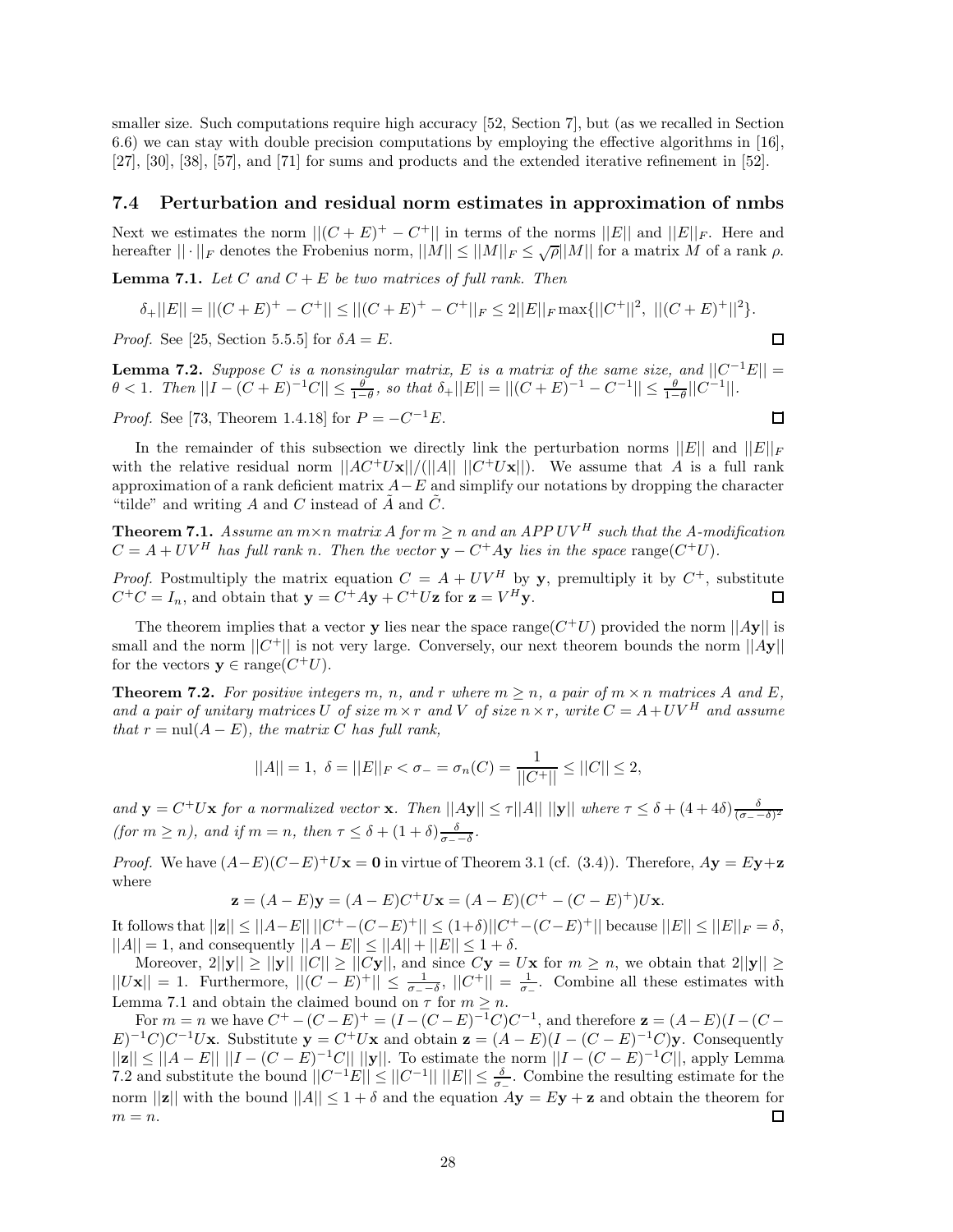## **8 Generating and improving A-preconditioners**

#### **8.1 Improving A-preconditioners via orthogonalization**

Let us come back to the notations of Section 7.1, where A is an  $n \times n$  rank deficient matrix with a positive nullity  $r < n$ , whereas  $A = A + E$  is an ill conditioned matrix of full rank. Then we can obtain a crude A-preconditioner and the integer nnul  $A$ , e.g., by extending the algorithms in Section 6 to approximation of nmbs. In this subsection we refine such an A-preconditioner.

Suppose that U and V be a pair of unitary matrices and  $UV^H$  is an APP of the rank r such that the A-modification  $C = A + UV^H$  has full rank. We may have cond  $C > \text{cond } A$  and even  $\text{cond } C \gg \text{cond } A$ , but the following transform serves as a remedy,

$$
(U \Longleftarrow Q(C^+U), \quad V \Longleftarrow Q(C^{+H}V)). \tag{8.1}
$$

With the new APP  $UV^H$  the A-modification  $C = A + UV^H$  still has full rank and, in virtue of our next theorem, shares the condition number with the matrix A.

**Theorem 8.1.** *Assume an*  $n \times n$  *matrix* A *of a rank*  $\rho \leq n$  *such that*  $\sigma_1(A) \geq 1 \geq \sigma_\rho(A)$  *and let* U and V *be a pair of*  $n \times r$  *unitary matrices such that*  $r = n - \rho = \text{null } A$  *and the matrix*  $C = A + UV^H$  is nonsingular. Let  $U_1 = Q(C^+U)$  and  $V_1 = Q(C^{+H}V)$  denote the respective updates *of the matrices* U and V according to policy (8.1). Then the matrix  $A + U_1 V_1^H$  is nonsingular and  $\text{cond}(A + U_1 V_1^H) = \text{cond} A.$ 

*Proof.* Due to Theorem 3.1, the updated matrices  $U_1$  and  $V_1$  remain the right and left nmbs for the matrix A, respectively. Let  $A = \sum_{j=1}^{p} \sigma_j s_j \mathbf{t}_j^H$  be an SVD of the matrix A. Write  $U_1 = (\mathbf{u}_j)_{j=1}^r$  and  $V_1 = (\mathbf{v}_j)_{j=1}^r$  and obtain the SVD of the matrix  $A + U_1 V_1^H = \sum_{j=1}^r \mathbf{u}_j \mathbf{v}_j^H + \sum_{j=1}^{\rho} \sigma_j \mathbf{s}_j \mathbf{t}_j^H$ . Theorem 8.1 follows because  $r = n - \rho$  and  $\sigma_1 \geq 1 \geq \sigma_\rho$ .

Suppose the singular matrix  $A$  in this theorem is well conditioned. Then so is the nonsingular matrix  $A + U_1 V_1^H$  as well as all nearby matrices. Therefore, the APP  $U_1 V_1^H$  preconditions all ill conditioned matrices  $\tilde{A} = A + E$  lying near the matrix A provided nnul  $\tilde{A} = \text{rank}(U_1 V_1^H)$ . According to the test results in [54, Table 7.2], transformation (8.1) substantially increases the preconditioning power of an APP  $U_1 V_1^H$  for such an average matrix  $\tilde{A}$  and for  $U = U_1$ ,  $V = V_1$ .

## **8.2 Generating and improving A-preconditioners via inflation and compression**

Suppose we have an upper bound  $r^+$  on the unknown number  $r = \text{null } A$  of small (positive and zero) singular values  $\sigma_{n-r+1}(A),\ldots,\sigma_n(A)$  of an  $m \times n$  input matrix A for  $m \geq n$ . To approximate an r-tail of the matrix A, we can generate a scaled random APP  $UV^H$  of rank  $r^+$ , compute the A-modification  $C = A + UV^H$ , approximate the matrix  $C^+U$ , and test whether the matrix  $AC^+U$ has a small norm (within a fixed tolerance bound). If not so, we can choose a candidate integer  $r < r^+$  and approximate the r-tail  $\mathbb{T}_{n-r,r}$  of the matrix A by extending transform (8.1) to the compression of the APP as follows.

#### **Flowchart 8.1. Inflation/Compression of an APP** *(cf. [87]).*

- *1.* (Generation of an inflated APP.) *Generate an APP UV<sup>H</sup> of rank*  $r^+$ *.*
- *2.* (Approximation of a nmb.) *Compute two unitary or well conditioned matrix bases* T(U) *and*  $T(V)$  *for the r-tails of the matrices*  $AC^+U$  *and*  $A^HC^{+HV}$ *, respectively. (If*  $m = n$  *and the matrices* U *and* V *are unitary, then in virtue of Corollary 3.2 we can compute just the left and right* r-tails of the matrix  $G = I_{r^+} - V^H C^+ U$ .)
- *3.* (Compression.) *Compute and output the new generators*  $U \leftarrow Q(C^+ U T(U))$  and  $V \leftarrow Q(C^+ {}^H V T(V))$  and the new APP UV<sup>H</sup>.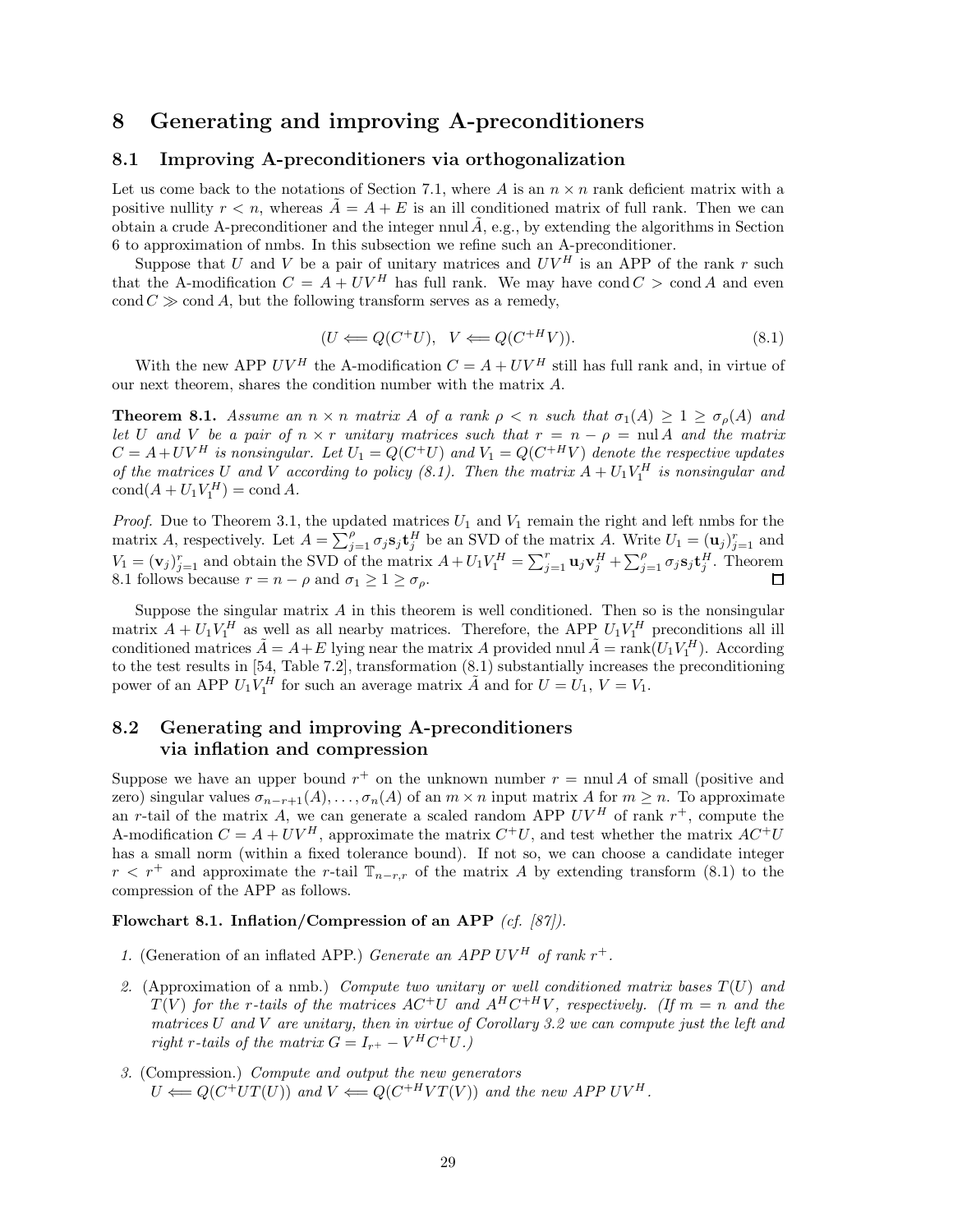If we have no targit integer r, we can apply the flowchart recursively, say for  $r = 1, 2, \ldots$ , until the matrix  $AC^+U$  vanishes or nearly vanishes.

X. Wang in [87] has applied an algorithm similar to Flowchart 8.1 to  $10 \times 10$  Hilbert input matrices  $A = (\frac{1}{i+j-1})_{i,j=1}^{10}$  and has consistently arrived at cond  $C \approx \frac{\sigma_1(A)}{\sigma_{10-r}+(A)}$  in his extensive tests for various choices of positive  $r^+\leq 10$  and  $r < r^+.$ 

Random APPs  $UV^H$  whose rank exceeds nnul A is a safe initial choice for obtaining a well conditioned matrix  $C = A + UV^H$  according to our tests. Flowchart 8.1 complements this choice to yield A-preconditioners of rank nnul A.

## **9 A-preprocessing and matrix sparseness and structure**

Suppose an input matrix A as well as an APP  $UV^H$  can be multiplied by a vector fast. (This property holds for APPs of small ranks as well as sparse and structured APPs of any rank, e.g., the APPs in Example 3.1.) Then we can multiply the A-modification  $C$  by a vector fast, and this makes iterative algorithms attractive for computing the matrices  $C^+U$  and  $V^HC^+$ . In particular the iterative refinement and *the Conjugate Gradient algorithms become attractive* if such a structured preprocessing turns an ill conditioned sparse or structured matrix A into its well conditioned A-modification C.

Direct algorithms can be also effective as long as we preserve matrix structure in A-preprocessing and the subsequent computation of a nmb, that is in the computation of the APP  $UV^H$  and either the matrices  $C = A + UV^H$ ,  $V^H C^+$ ,  $C^+U$ ,  $G = I - V^H C^+U$ , and  $G^{-1}$  or the matrices  $H = I + V^H A U$ ,  $H^{-1}$ ,  $(C_{-})^{+} = A - AUH^{-1}V^{H}A$ , and  $A^{+} = C_{-} - UV^{H}$  where we assume that these matrices have full rank (cf. Section 2.5). This involves only a small number of matrix additions, multiplications, and inversions. They do not destroy matrix structure (although usually spoil it a little), and we can perform these operations fast. We can employ APPs in Example 3.1 in Section 3.6, [54, Examples 4.1–4.6], [55, Examples 1–6] to match the structure of the input matrix A. It can be effective if one first modifies the structure of the matrix A by applying displacement transformations in [44] and [48], e.g. transforms the input matrix A with the structure of Vandermonde or Cauchy type into a Toeplitz-like matrix (cf. Remark 2.1), and then applies A-preprocessing.

In the augmentation  $A \implies K = \begin{pmatrix} A & U \\ S & W \end{pmatrix}$  in Section 4 where  $W \in \mathbb{C}^{r \times r}$ , we can even more readily preserve the structure of the matrix A by choosing appropriate matrices  $W, S$  and  $U$ . Namely we can obtain Toeplitz, Hankel, Vandermonde, or Cauchy matrix  $K$  if so is the matrix  $A$ , and this still allows 2r random parameters (or r in the Vandermonde case).

Now assume a Toeplitz-like matrix A and its expression via its displacement  $A - ZAZ$ Now assume a Toeplitz-like matrix A and its expression via its displacement  $A - ZAZ^T = \sum_{k=1}^d \mathbf{g}_k \mathbf{h}_k^T$  (cf. (2.2)), augment every column vector  $\mathbf{g}_k$  as well as  $\mathbf{h}_k$  for  $k = 1, ..., d$  by appending r random coordinates at its bottom (for a total of  $2dr$  random parameters), and then define the Toeplitz-like matrix K via expression (2.3) for  $e = f = 0$ . This defines the matrix  $K = \begin{pmatrix} A & U \\ S & W \end{pmatrix}$ 

with  $W \in \mathbb{C}^{r \times r}$  and the matrices S, U, and W randomized with  $2dr$  random parameters. Similar augmentations of matrices A with the structures of Hankel, Vandermonde, and Cauchy types also preserve the structure type and displacement rank allowing  $s(r, d)$  random parameters where  $s(r, d)$ equals  $2dr$ ,  $(2d + 1)r$ , and  $2(d + 1)r$  for matrices with the structures of Hankel, Vandermonde, and Cauchy types, respectively (cf. [48, Section 4.4] on representations of such matrices via their displacements).

Clearly we can also preserve sparseness as well as the sparseness structure in the augmentation, in particular we can preserve a lower bandwidth l and an upper bandwidth u involving  $s(r, d)$  =  $(l + u + 1)r$  new random entries.

Finally assume an  $n \times n$  structured ill conditioned matrix A with exactly r singular values that are small relatively to the norm  $||A||$  (we count every singular value with its multiplicity). Then the structured matrices  $V^H C^+$  of size  $r \times n$  and  $C^+ U$  of size  $n \times r$  approximate some matrix bases for the left and right r-dimensional singular spaces associated with the r smallest singular values of the matrix A. This holds even where these singular spaces have no structured matrix bases.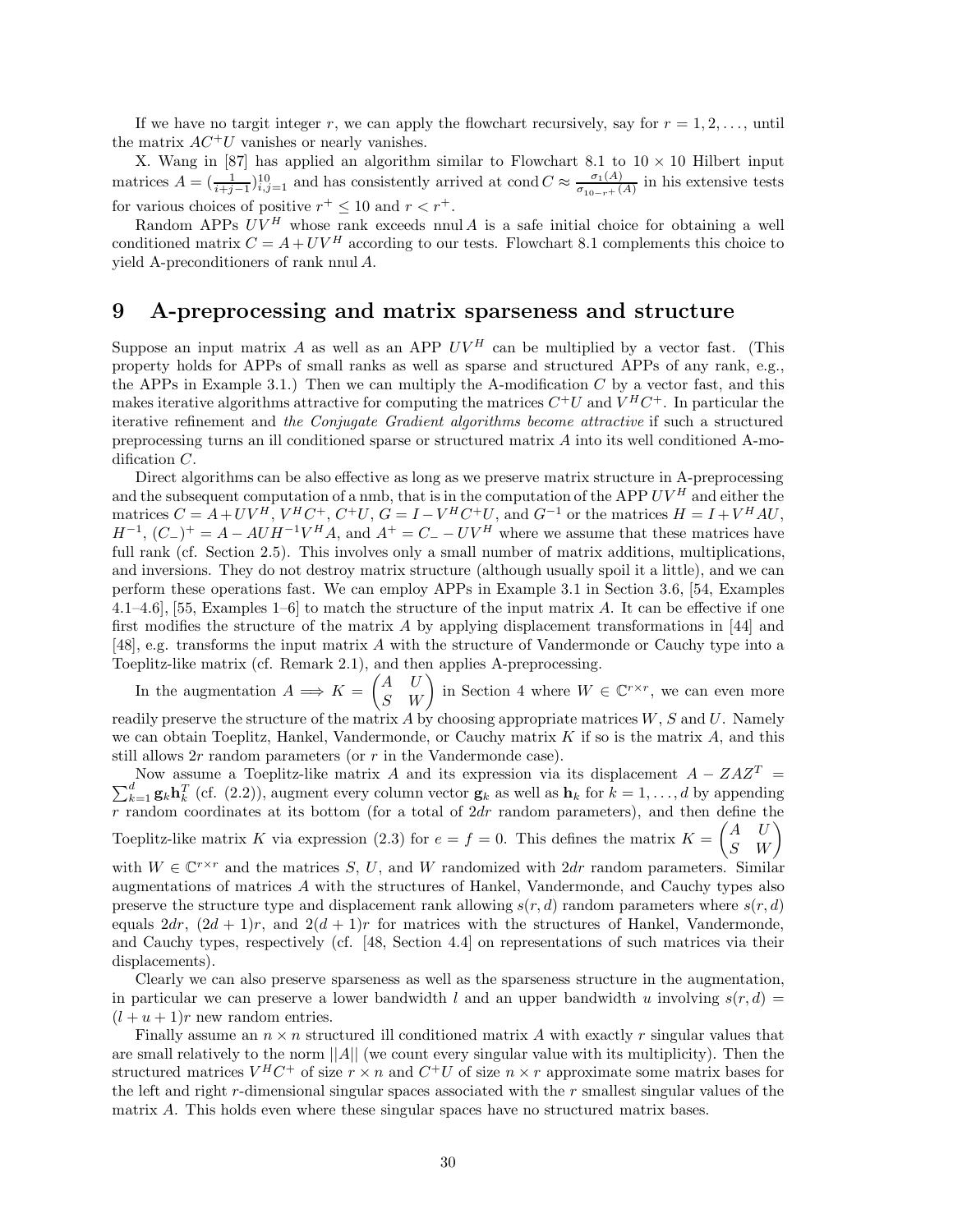## **10 Numerical experiments**

In a series of numerical experiments performed in the Graduate Center of the City University of New York, we tested our algorithms for computing nmbs and null vectors of general and Toeplitz matrices. The tests were conducted on a Dell server with a dual core 1.86 GHz Xeon processor and 2G memory running Windows Server 2003 R2. The test Fortran code was compiled with the GNU gfortran compiler within the Cygwin environment. Random numbers were generated with the random number intrinsic Fortran function assuming the uniform probability distribution over the range  $[-1, 1] = \{x : -1 \le x < 1\}$ . To shift to the range  $\{y : b \le y \le a+b\}$  for fixed real a and b, we applied the linear transform  $x \Longrightarrow y = ax + b$ . CPU time was measured with the mclock function. We computed QR factorizations and SVDs by applying the LAPACK procedures DGEQRF and DGESVD, respectively.

#### **10.1 Generation of singular structured matrices**

We present our test results for random singular circulant and symmetric Toeplitz matrices. Similar tests with random general Toeplitz matrices have produced similar results [60].

#### **a) Generation of singular circulant input matrices**

For  $n = 2<sup>h</sup>$  being the powers of two, we generated real singular  $n \times n$  circulant matrices  $A =$  $(a_{i,j})_{i,j=0}^{n-1}$  by fixing their first columns **a** as follows. For every odd integer  $i = 2j - 1$ , we randomly sampled the value  $a_{i,0}$  in the range  $[-1, 1)$  and then set  $a_{i,0} = a_{i-1,0}$  for all even i. A factorization in [10] implies that the resulting circulant matrices are singular.

#### **b) Generation of symmetric Toeplitz matrices with nullity one.**

To generate an  $n \times n$  real symmetric singular Toeplitz matrix, we first sampled  $n-1$  random entries  $a_{0,j} = a_{j,0}$  for  $j = 0, 1, \ldots, n-2$  in the range  $[-1, 1)$ , then defined the  $(n-1)^2$  entries  $a_{i+1,j+1} = a_{i,j}$  for  $i, j = 0, 1, \ldots, n-2$ , and set  $a_{n-1,0} = a_{0,n-1} = 0$ , to obtain an  $n \times n$  real symmetric Toeplitz matrix  $A_0 = (a_{i,j})_{i,j=0}^{n-1}$ . Then we computed the entries  $x_{0,0}$  and  $x_{0,n-1}$  of its inverse  $A_0^{-1} = (x_{i,j})_{i,j=0}^{n-1}$  and changed the pair of the  $(n-1,0)$ th and the  $(0, n-1)$ st entries into  $a_{n-1,0} = a_{0,n-1} = -1/(x_{0,0} + x_{0,n-1})$ . (As we expected in virtue of Corollary 3.3, we always had  $(x_{0,0} + x_{0,n-1})$  det  $A_0 \neq 0$  in our tests. Had  $x_{0,0} + x_{0,n-1} = 0$ , we could have regenerated the matrix  $A_0$ , whereas had it been singular, we would have written  $A = A_0$  and output it.)

The resulting matrix  $A = (a_{i,j})_{i,j=0}^{n-1}$  had nullity one. Indeed, being a rank-one modification of a nonsingular matrix  $A_0$ , it had nullity at most one, whereas  $A\mathbf{x} = \mathbf{0}$  for  $\mathbf{x} = A_0^{-1}(\mathbf{e}_0 + \mathbf{e}_{n-1})$  because

$$
A = A_0 - \frac{1}{x_{0,0} + x_{0,n-1}} (\mathbf{e}_0 \mathbf{e}_{n-1}^T + \mathbf{e}_{n-1} \mathbf{e}_0^T),
$$

 $\mathbf{e}_{n-1}^T \mathbf{x} = x_{n-1,0} + x_{n-1,n-1}, \mathbf{e}_0^T \mathbf{x} = x_{0,0} + x_{0,n-1}, x_{n-1,0} = x_{0,n-1}$  (since the matrix X was symmetric), and  $x_{n-1,n-1} = x_{0,0}$  (since the matrix X was persymmetric, that is since the matrix XJ was symmetric).

## **10.2 Augmentation of singular Toeplitz matrices and the computation of their null vectors**

We computed null vectors of the matrices A from Section 10.1 based on Algorithm 6.9 for  $r = 1$ . The computation preserved the Toeplitz structure and the symmetry but not the circulant structure of circulant inputs. (We could have immediately computed the null vectors of a circulant matrix based on its factorization in [10], but instead we used circulant inputs just as additional representatives of the class of Toeplitz inputs.) Namely, we first generated singular circulant and symmetric Toeplitz matrices A according to the previous subsection and randomly sampled scalars  $s_0 = u_0$  in the range

[-1, 1]. Then we defined the  $(n+1) \times (n+1)$  Toeplitz matrices  $K = (k_{i,j})_{i,j=0}^n = \begin{pmatrix} A & \mathbf{u} \\ \mathbf{s}^T & m \end{pmatrix}$  $\mathbf{s}^T$  w - where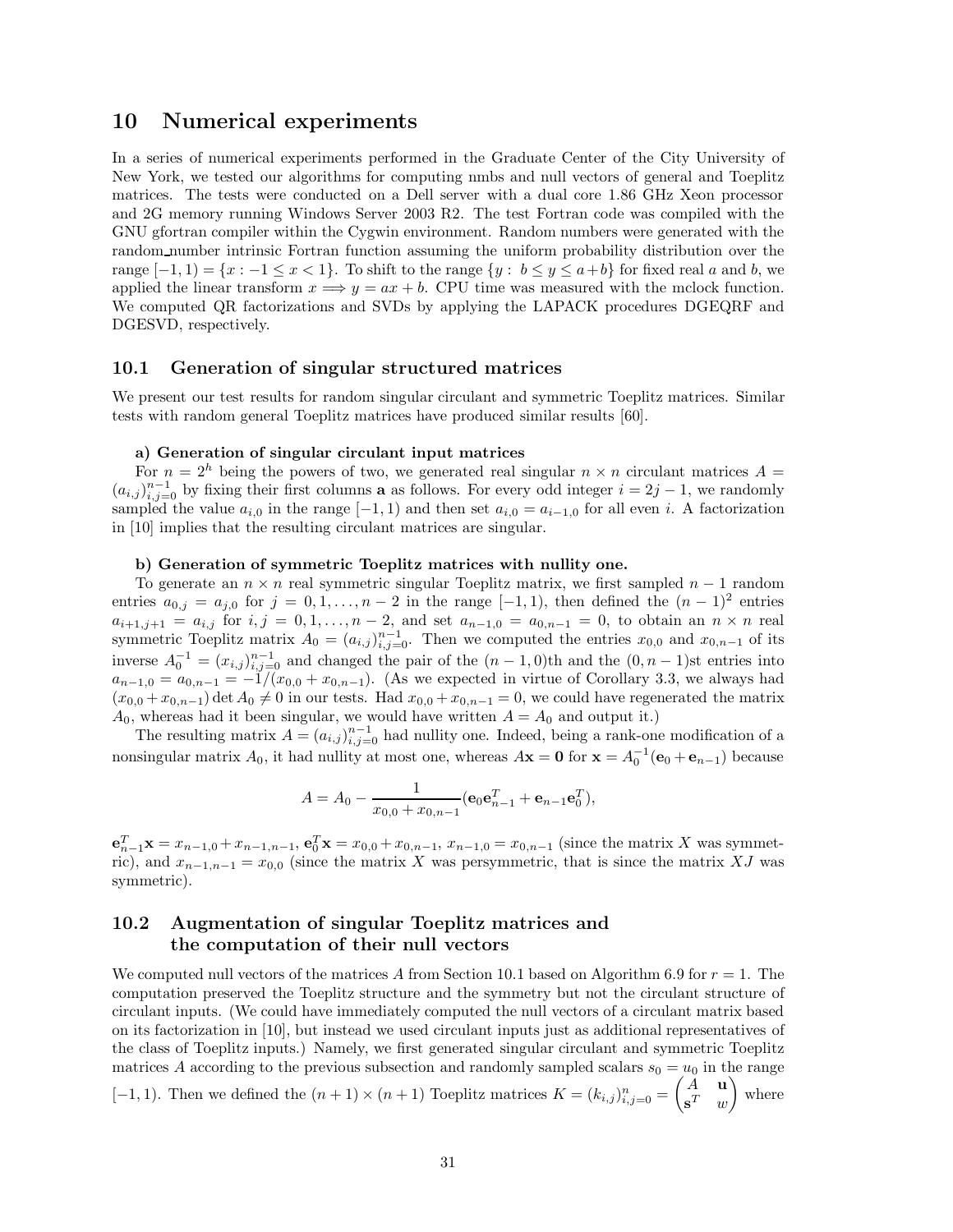the entries w and the vectors  $\mathbf{s} = (s_i)_{i=0}^{n-1}$  and  $\mathbf{u} = (u_i)_{i=0}^{n-1}$  were completely defined by the matrices A and scalars  $s_0 = u_0$  due to the Toeplitz conditions  $k_{i+1,j+1} = k_{i,j}$  for all  $i, j = 0, \ldots, n-1$ . To every such a matrix K we applied our Algorithm 6.9 for  $r = 1$ ,  $U = \mathbf{u}^T$ ,  $S = \mathbf{s}$ , and  $W = w$  to compute a null vector of the matrix A given by the vector  $(I_n, 0)K^{-1}\begin{pmatrix} \mathbf{u} \\ 0 \end{pmatrix}$ - . The computation amounted to

0 the solution of a nonsingular Toeplitz linear system of equations. For this task we applied the code in [78], based on the algorithms in [29], [79], [80]. We also obtained the null vectors of the same matrices A based on computing their QR factorizations and SVDs. We have a little decreased the CPU time by using QR (rather than QRP) factorization. The latter one, that is QR factorization with pivoting (performed by LAPACK procedures DGEQPF and DGEQP3) is recommended for dealing with ill conditioned inputs [25, Section 5.5], but we avoided them in our tests.

**Remark 10.1.** We could have employed two distinct parameters  $s_0$  and  $w_0$  (instead of the single *one*  $s_0 = w_0$  *at the price of giving up the symmetry but not the Toeplitz structure.* 

#### **10.3 Output data in the tests with Toeplitz matrices**

Tables 10.1 and 10.2 cover our computation of null vectors for circulant and symmetric Toeplitz input matrices, respectively. The tables show the CPU time of this computation for each of the three methods based on Algorithm 6.9, QR factorization and SVD as well as the ratios of these CPU time data. The abbreviations "Alg. 6.9", "QR", and "SVD" point out to the respective algorithms. The ratios are displayed in the last two columns of the table. The CPU time is measured in terms of the CPU cycles. One can convert them into seconds by dividing them by a constant CLOCKS PER SEC, which is  $1000$  on our platform.

In all our tests the computed approximate null vectors **y** had relative residual norms  $\frac{||A\mathbf{y}||}{||A|| \cdot ||\mathbf{y}||}$  of the order of  $10^{-17}$ .

All data are average over 100 tests for each input size  $2<sup>k</sup>$  from 256 to 8192. The table entries are marked by a "-" where the tests required too long runtime and were not completed.

#### **10.4 Generation of unstructured input matrices and APPs**

For  $n = 64$  and  $n = 128$ , we computed the  $n \times n$  unstructured input matrices A numerically, with double precision, as the products  $S\Sigma T^{T}$  (cf. [27, Section 28.3]). Here we generated random real orthonormal matrices  $S$  and  $T$ , being the Q-factors in the QR factorization of matrices with random integer entries from the range  $[-10^4, 10^4)$  and with positive diagonal entries of the R-factors. We defined diagonal matrices  $\Sigma = diag(\sigma_i)_{i=1}^n$  with the diagonal entries  $\sigma_1, \ldots, \sigma_1$  from one of the four following classes.

Class 1. 
$$
\sigma_i = \frac{1}{i}
$$
 for  $i = 1, ..., n - k$ ,  $\sigma_i = 0$  for  $i > n - k$ ,

Class 2. 
$$
\sigma_i = \frac{1}{i}
$$
 for  $i = 1, ..., n - k$ ,  $\sigma_i = \frac{10^{-14}}{i - n + k}$  for  $i > n - k$ ,

Class 3.  $\sigma_i = \frac{1}{i}$  for  $i = 1, ..., n - k - l$ ,  $\sigma_i = \frac{10^{-9}}{i - n + k + l}$  for  $i = n - k - l + 1, ..., n - k$ ,  $\sigma_i = 0$  for  $i>n-k,$ 

Class 4.  $\sigma_i = \frac{1}{i}$  for  $i = 1, ..., n-k-l$ ,  $\sigma_i = \frac{10^{-9}}{i-n+k+l}$  for  $i = n-k-l+1, ..., n-k$ ,  $\sigma_i = \frac{10^{-14}}{i-n+k}$ for  $i>n-k$ .

For each of these classes, besides generating random orthonormal matrices T independently of the matrices S, we defined T by setting  $T = S$ . Respectively we defined Classes 1n, 1s, 2n, 2s, 3n, 3s, 4n, and 4s where "n" stood for "nonsymmetric" and "s" for "symmetric".

In our tests we selected  $k = 24$  and  $l = 20$  for  $n = 64$  and selected  $k = 48$  and  $l = 40$  for  $n = 128$ .

For every instance of the input matrix A we computed the A-modification matrix  $C = A + UV^T$ for random orthonormal  $n \times r$  generators U and for  $V = U$  where  $r = k$  for Classes 1 and 2 and  $r = k + l$  for Classes 3 and 4.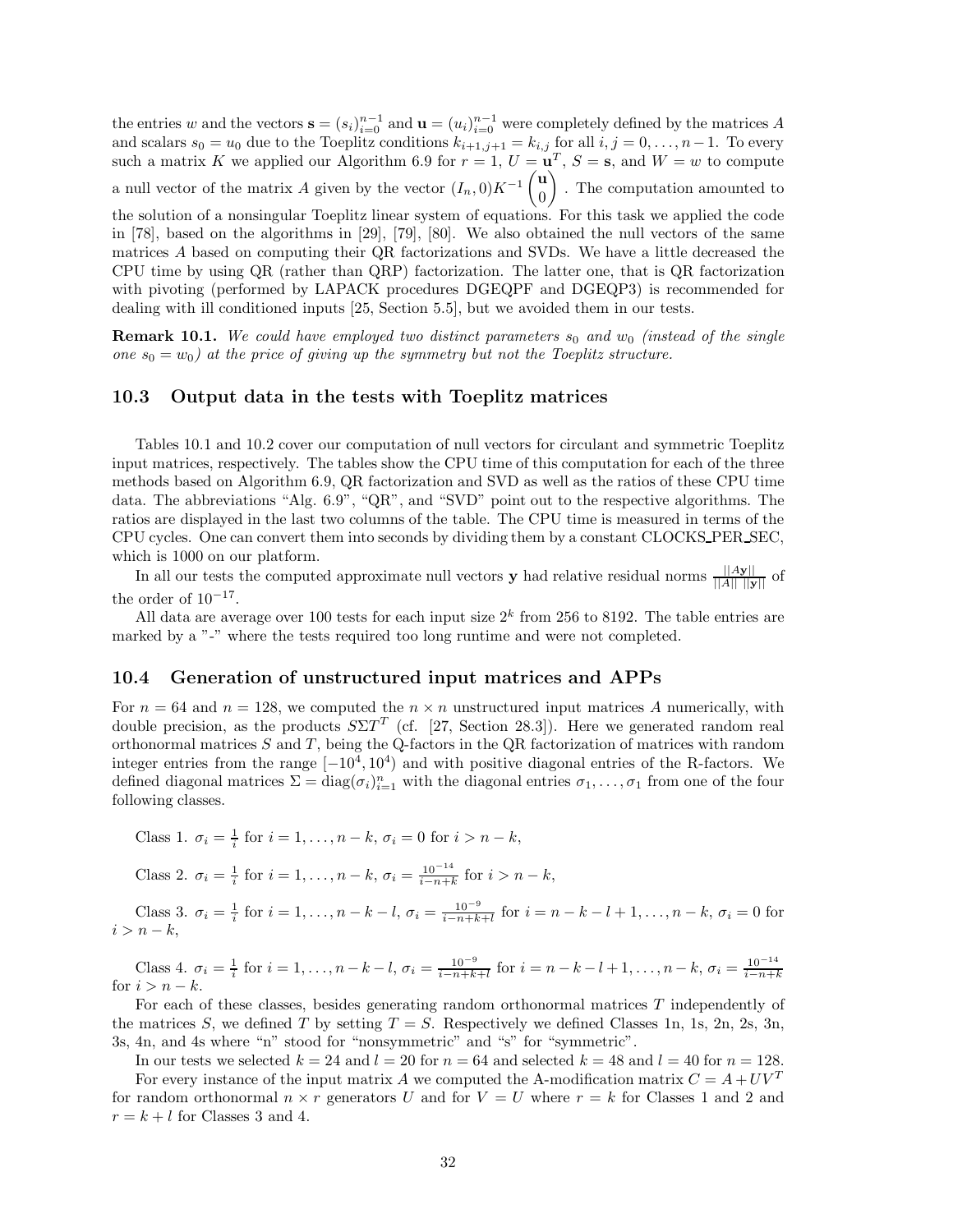## **10.5 Computation and approximation of nmbs with A-preprocessing**

For each pair  $\{n, r\}$ ,  $n = 64$  and  $n = 128$ , we tested 1000 instances of the input matrices A, U and V defined in the previous subsection.

In these tests we computed approximate nmbs by applying Algorithm 6.5 for Classes 1 and 2 and Algorithm 6.8 for Classes 3 and 4. In the latter case we successively computed the matrices  $C^{-1}U, G = I_r - V^T C^{-1}U$  for  $r = k + l$ , an approximate nmb X for the matrix G, and finally the approximate nmb  $C^{-1}UX$  for the input matrix A.

In all cases we estimated the ratios  $\frac{||AC^{-1}U||}{||A|| ||C^{-1}U||}$  and  $\frac{||AC^{-1}UX||}{||A|| ||C^{-1}UX||}$ , which are the relative residual norms for the matrices A in Classes 1 and 2 and in Classes 3 and 4, respectively. We output their maximum, minimum, and average values as well as the standard deviations for each algorithm and each case. Tables 10.3 and 10.4 show the results of our tests performed with double precision and without using the extended iterative refinement from [52].

We have also run 100 tests for each of  $n = 64$  and  $n = 128$  and for the input matrices A where we computed these matrices as the error-free products  $A = S\Sigma T^T$  and applied the extended iterative refinement at the stage of computing the matrices  $C^{-1}U$  and  $G^{-1}$ . Tables 10.5 and 10.6 display the results of these tests. As we expected, in the case of matrices A of Classes 2 and 4, the residual norms decrease only to the level of the smallest positive singular value  $\sigma_n$ , whereas in the case of matrices A of Classes 1 and 3 these norms immediately went below the level achieved with the costly SVD-based algorithms and then kept rapidly decreasing towards zero. (We stopped the iterative refinement process with the ratios at the levels well below  $10^{-40}$ .)

Table 10.1: CPU time (in cycles) for computing null vectors of circulant matrices

| size | Alg. 6.9 | QR      | <b>SVD</b> | $\overline{\text{QR}/\text{Alg}}$ . 6.9 | $\overline{\mathrm{SVD}/\mathrm{Alg}}$ . 6.9 |
|------|----------|---------|------------|-----------------------------------------|----------------------------------------------|
| 256  | 3.0      | 18.8    | 261.5      | 6.3                                     | 87.2                                         |
| 512  | 7.3      | 147.9   | 4220.9     | 20.3                                    | 578.2                                        |
| 1024 | $16.1\,$ | 1538.3  | 70452.5    | 97.1                                    | 4445.8                                       |
| 2048 | 35.5     | 11748.3 |            | 342.1                                   |                                              |
| 4096 | 78.7     |         |            |                                         |                                              |
| 8192 | 170.4    |         |            |                                         |                                              |

Table 10.2: CPU time (in cycles) for computing null vectors of symmetric Toeplitz matrices

| size | Alg. 6.9 | QR      | <b>SVD</b> | QR/Alg. 6.9 | $\overline{\mathrm{SVD}}/\mathrm{Alg.}$ 6.9 |
|------|----------|---------|------------|-------------|---------------------------------------------|
| 256  | 4.7      | 18.0    | 291.5      | 3.8         | 62.0                                        |
| 512  | 6.9      | 148.9   | 4728.4     | 21.6        | 685.3                                       |
| 1024 | 15.7     | 1536.9  | 78653.3    | 98.6        | 5046.2                                      |
| 2048 | 35.3     | 11747.8 |            | 343.2       |                                             |
| 4096 | 79.4     |         |            |             |                                             |
| 8192 | 170.4    |         |            |             |                                             |

## **11 Conclusion**

We conclude with a brief sumary of our present advances and some examples of their extensions and applications, partly covered in the papers [59] – [61] and [68].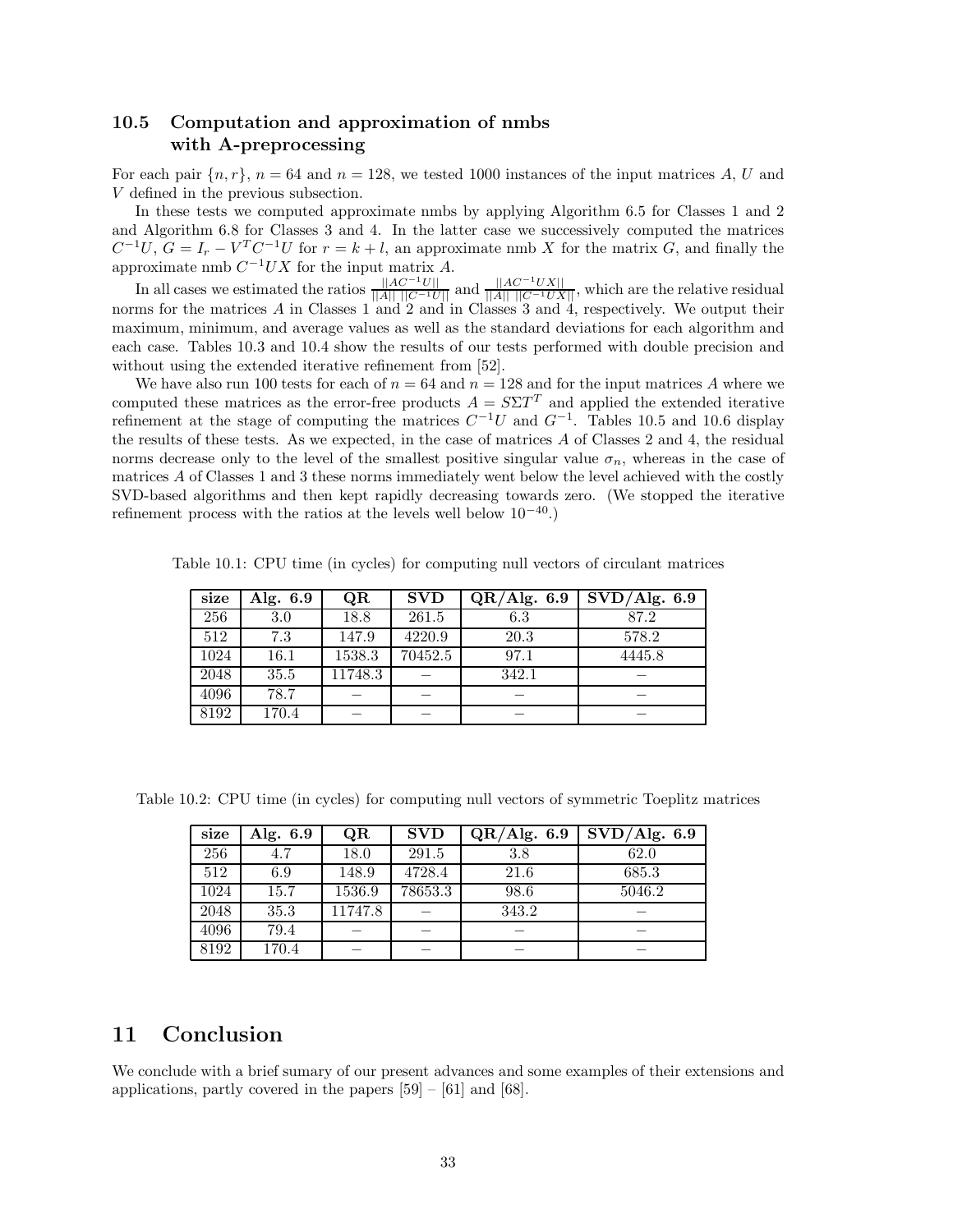| <b>Class</b>   | Type        | min                              | max                              | mean                             | std                   |
|----------------|-------------|----------------------------------|----------------------------------|----------------------------------|-----------------------|
| 1              | $\mathbf n$ | $9.6 \times \overline{10^{-16}}$ | $3.0 \times 10^{-11}$            | $6.6 \times 10^{-14}$            | $9.8 \times 10^{-13}$ |
|                | S           | $8.7 \times 10^{-16}$            | $2.8 \times 10^{-12}$            | $2.1 \times 10^{-14}$            | $1.1 \times 10^{-13}$ |
| $2^{\circ}$    | $\mathbf n$ | $3.8 \times 10^{-15}$            | $7.8 \times \overline{10^{-12}}$ | $1.0 \times \overline{10^{-13}}$ | $4.1 \times 10^{-13}$ |
| $\overline{2}$ | S           | $3.8 \times 10^{-15}$            | $5.7 \times 10^{-12}$            | $9.7 \times 10^{-14}$            | $3.9 \times 10^{-13}$ |
| 3              | n           | $1.1 \times \overline{10^{-13}}$ | $1.6 \times \overline{10^{-10}}$ | $8.5 \times \overline{10^{-12}}$ | $1.4 \times 10^{-11}$ |
| 3              | S           | $1.2 \times \overline{10^{-14}}$ | $2.9 \times 10^{-10}$            | $1.6 \times \overline{10^{-12}}$ | $1.3 \times 10^{-11}$ |
| 4              | $\mathbf n$ | $9.7 \times 10^{-14}$            | $1.8 \times 10^{-10}$            | $8.9 \times 10^{-12}$            | $1.5 \times 10^{-11}$ |
| 4              | S           | $1.4 \times 10^{-14}$            | $3.8 \times 10^{-10}$            | $2.0 \times 10^{-12}$            | $1.5 \times 10^{-11}$ |

Table 10.3: residual norms for  $64 \times 64$  unstructured matrices

Table 10.4: residual norms for  $128 \times 128$  unstructured matrices

| <b>Class</b> | Type         | min                                         | max                              | mean                             | std                   |
|--------------|--------------|---------------------------------------------|----------------------------------|----------------------------------|-----------------------|
|              | $\mathbf n$  | $5.9 \times 10^{-15}$                       | $1.2 \times 10^{-11}$            | $1.1 \times 10^{-13}$            | $5.7 \times 10^{-13}$ |
|              | S            | $1.9 \times 10^{-15}$ $8.1 \times 10^{-12}$ |                                  | $5.6 \times 10^{-14}$            | $3.6 \times 10^{-13}$ |
| 2            | $\mathbf n$  | $5.9 \times 10^{-15}$                       | $7.5 \times 10^{-11}$            | $2.1 \times 10^{-13}$            | $2.4 \times 10^{-12}$ |
| 2            | S            | $4.6 \times 10^{-15}$ $8.0 \times 10^{-12}$ |                                  | $1.1 \times 10^{-13}$            | $4.5 \times 10^{-13}$ |
| 3            | $\mathbf n$  | $1.0 \times \overline{10^{-12}}$            | $2.4 \times 10^{-10}$            | $1.6 \times 10^{-11}$            | $1.7 \times 10^{-11}$ |
| 3            | S            | $6.1 \times 10^{-14}$                       | $3.0 \times 10^{-10}$            | $2.9 \times 10^{-12}$            | $1.3 \times 10^{-11}$ |
| 4            | $\mathbf{n}$ | $1.2 \times \overline{10^{-12}}$            | $2.\overline{4 \times 10^{-10}}$ | $1.7 \times 10^{-11}$            | $1.8 \times 10^{-11}$ |
| 4            | $\mathbf{s}$ | $8.1 \times 10^{-14}$                       | $2.9 \times 10^{-10}$            | $4.2 \times \overline{10^{-12}}$ | $1.5 \times 10^{-11}$ |

### **11.1 Brief sumary**

Standard solution algorithms for homogeneous linear systems of equations involves pivoting, orthogonalization or SVD, which are expensive particularly in the case of structured inputs. Our noncostly alternative randomization techniques are expected to remove degeneracy of rank deficient matrices and furthermore to yield a substantial decrease of the condition number for quite a general class of ill conditioned inputs. We proved these results for scaled random general preprocessors, but in our extensive tests, we observed the same power even where we used structured preprocessors defined by a small number of bounded integer parameters. This has led us to dramatic acceleration of the standard algorithms in the case of Toeplitz inputs, both in terms of the flop count and the CPU time involved. We extended our algorithms to some other fundamental matrix computations, yielding new insights and significant acceleration. We included detailed analysis; part of it (e.g., our estimates for the impact of randomized preprocessing on condition numbers, variations of the Sherman–Morrison–Woodbury classical formula, and links of preprocessing to aggregation, Newton's iteration, and iterative refinement) can be of independent interest. Our further applications include acceleration of the solution of nonhomogeneous linear systems of equations, approximation of a matrix by a nearby matrix having a lower rank or a lower displacement rank, eigen-solving by means of the inverse iteration, and root-finding via matrix methods. Some of these applications are briefly covered in our next subsections.

#### **11.2 Eigen-solving**

Matrix eigen-solving, that is approximation of eigenvalues of a matrix and the associated eigenspaces is one of the two most fundamental problems in matrix computations [25], [74]. Inverse iteration, also called Rayleigh quotient (hereafter RQ) iteration is among most popular solution algorithms. Given a matrix A and an approximation  $\lambda^{(0)}$  to its simple eigenvalue, one can fix a crude initial approximation to its normalized associated eigenvector  $\mathbf{y}^{(0)}$ ,  $||\mathbf{y}^{(0)}|| = 1$  and recursively compute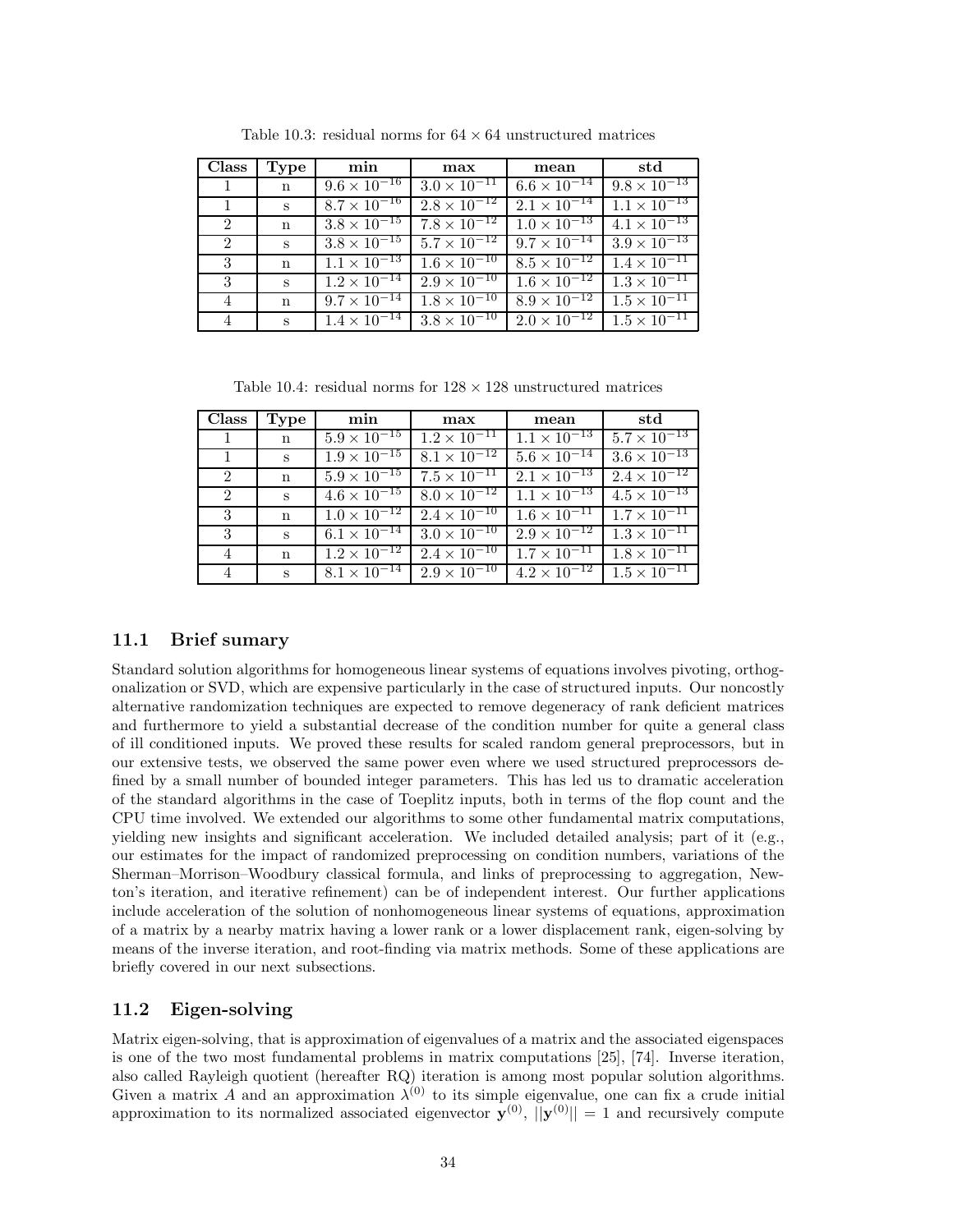| Class          | Type              | min                              | max                              | mean                             | std                              |
|----------------|-------------------|----------------------------------|----------------------------------|----------------------------------|----------------------------------|
|                | $\mathbf n$       | $4.0 \times \overline{10^{-53}}$ | $5.2 \times \overline{10^{-49}}$ | $6.0 \times 10^{-50}$            | $1.6 \times 10^{-49}$            |
| $\overline{1}$ | $S_{\mathcal{L}}$ | $1.9 \times 10^{-59}$            | $6.3 \times 10^{-47}$            | $6.3 \times 10^{-48}$            | $2.0 \times \overline{10^{-47}}$ |
| 2              | $\mathbf{n}$      | $1.0 \times \overline{10^{-14}}$ | $1.5 \times 10^{-13}$            | $5.2 \times \overline{10^{-14}}$ | $4.6 \times 10^{-14}$            |
| 2              | $S_{\mathcal{L}}$ | $4.1 \times 10^{-14}$            | $3.5 \times 10^{-12}$            | $4.9 \times 10^{-13}$            | $1.0 \times 10^{-12}$            |
| 3              | $\mathbf{n}$      | $2.4 \times 10^{-50}$            | $8.9 \times 10^{-43}$            | $9.9 \times 10^{-44}$            | $3.0 \times 10^{-43}$            |
| 3              | $S_{-}$           | $2.8 \times \overline{10^{-55}}$ | $3.0 \times 10^{-43}$            | $3.0 \times \overline{10^{-44}}$ | $9.4 \times 10^{-44}$            |
| 4              | $\mathbf n$       | $2.9 \times 10^{-13}$            | $1.6 \times 10^{-12}$            | $6.4 \times 10^{-13}$            | $4.0 \times \overline{10^{-13}}$ |
| $\overline{4}$ | $\mathbf{s}$      | $9.7 \times 10^{-13}$            | $9.\overline{4 \times 10^{-11}}$ | $1.7 \times 10^{-11}$            | $2.9 \times 10^{-11}$            |

Table 10.5: residual norms for  $64 \times 64$  unstructured matrices (in computations with iterative refinement and extended precision)

Table 10.6: residual norms for  $128 \times 128$  unstructured matrices (in computations with iterative refinement and extended precision)

| <b>Class</b>   | Type         | min                              | max                              | mean                  | std                              |
|----------------|--------------|----------------------------------|----------------------------------|-----------------------|----------------------------------|
| $\mathbf{1}$   | $\mathbf{n}$ | $1.8 \times 10^{-56}$            | $2.3 \times 10^{-45}$            | $2.3 \times 10^{-46}$ | $7.3 \times 10^{-46}$            |
| -1             | S            | $6.9 \times \overline{10^{-57}}$ | $3.9 \times \overline{10^{-44}}$ | $4.9 \times 10^{-45}$ | $1.4 \times 10^{-44}$            |
| $\overline{2}$ | $\mathbf n$  | $2.0 \times 10^{-14}$            | $4.2 \times 10^{-12}$            | $5.9 \times 10^{-13}$ | $1.3 \times 10^{-12}$            |
| $2^{\circ}$    | $\mathbf{s}$ | $4.9 \times 10^{-14}$            | $1.8 \times \overline{10^{-11}}$ | $3.3 \times 10^{-12}$ | $6.4 \times 10^{-12}$            |
| $\mathbf{3}$   | $\mathbf n$  | $2.4 \times 10^{-55}$            | $7.9 \times \overline{10^{-49}}$ | $1.1 \times 10^{-49}$ | $2.5 \times 10^{-49}$            |
| -3             | S            | $1.6 \times 10^{-52}$            | $3.9 \times 10^{-47}$            | $5.7 \times 10^{-48}$ | $1.4 \times 10^{-47}$            |
| 4              | $\mathbf{n}$ | $1.7 \times 10^{-13}$            | $2.0 \times 10^{-11}$            | $4.0 \times 10^{-12}$ | $6.3 \times 10^{-12}$            |
| 4              | $S_{-}$      | $3.2 \times 10^{-13}$            | $1.3 \times 10^{-11}$            | $3.3 \times 10^{-12}$ | $4.6 \times \overline{10^{-12}}$ |

vectors  $\mathbf{x}^{(i)}$  and  $\mathbf{y}^{(i+1)}$  and scalars  $\lambda^{(i+1)}$  as follows,

$$
\mathbf{x}^{(i)} = (A^{(i)})^{-1} \mathbf{y}^{(i)}, \ \mathbf{y}^{(i+1)} = \mathbf{x}^{(i)}/||\mathbf{x}^{(i)}||,\tag{11.1}
$$

$$
\lambda^{(i+1)} = \lambda^{(i)} + (\mathbf{y}^{(i+1)})^H A^{(i)} \mathbf{y}^{(i+1)} = \lambda^{(i)} + (\mathbf{y}^{(i+1)})^H \mathbf{y}^{(i+1)}/||\mathbf{x}^{(i)}||^2 \tag{11.2}
$$

for  $A^{(i)} = A - \lambda^{(i)}I$ ,  $i = 0, 1, \ldots$  One can stop the iteration where

$$
||A^{(k)}\mathbf{y}^{(k)}|| \le t \tag{11.3}
$$

and t is a fixed tolerance or  $t = t'|\lambda^{(k)}|$  for a fixed tolerance t'. The iteration has local quadratic convergence and allows some flop saving simplifications. In particular one can check stopping criterion periodically in  $h > 1$  iteration loops, rather than in every loop. Furthermore one can simplify updating the eigenvalues as follows,

$$
\lambda^{(i+1)} = \lambda^{(i)} + y_j^{(i)} / x_j^{(i)}.
$$
\n(11.4)

Here we assume that  $y_j^{(i)}$  and  $x_j^{(i)}$  denote the j-th coordinates of vectors  $\mathbf{x}^{(i)}$  and  $\mathbf{y}^{(i)}$ , respectively, and  $x_j^{(i)} \neq 0$ , and hereafter we call the ratios  $y_j^{(i)}/x_j^{(i)}$  *simple quotients* or *SQs* versus RQs  $(\mathbf{y}^{(i+1)})^H \mathbf{y}^{(i+1)}/||\mathbf{x}^{(i)}||^2$  in (11.2). Practically one can choose the integer j maximizing the values  $|x_j^{(i)}|$  over a fixed or random subset of, say three integers in the set  $\{1, 2, ..., n\}$ .

Even in the case of the RQ iteration, the iteration cost is generally dominated at the stage of solving linear system (11.1), which becomes more and more ill conditioned as the approximations  $\lambda^{(i)}$ converge to an eigenvalue. The resulting growth of rounding errors does not destroys convergence,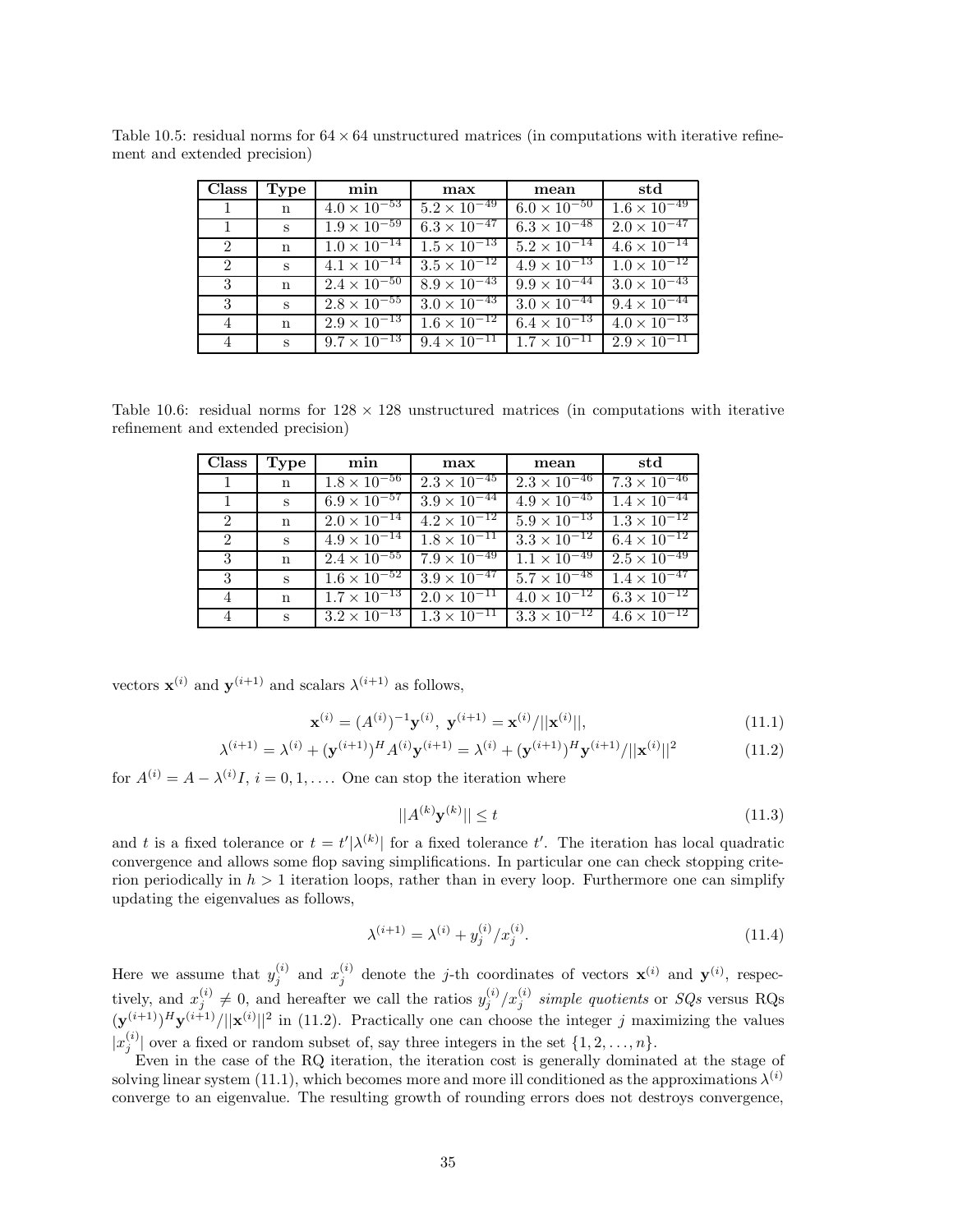but ill conditioning complicates or even precludes application of some highly effective iterations such as Conjugate Gradient algorithms and iterative refinement.

A-preprocessing, however, is a simple way around due to Corollary 2.1 and our results in Section 3.6. Indeed in virtue of Corollary 2.1 we can shift from linear system (11.1) to the following one,

$$
\mathbf{z}^{(i)} = (C^{(i)})^{-1} \mathbf{u}^{(i)}, \ \mathbf{y}^{(i+1)} = \mathbf{z}^{(i)}/||\mathbf{z}^{(i)}|| \tag{11.5}
$$

for  $C^{(i)} = A^{(i)} + (\mathbf{u}^{(i)})^H \mathbf{v}^{(i)}$ , whereas according to the results in Section 3.6 the matrix  $C^{(i)}$  tends to be well conditioned in the case of a single isolated eigenvalue  $\lambda$  and random scaled APP  $\mathbf{u}^{(i)}(\mathbf{v}^{(i)})^H$ . In [61] local quadratic convergence of this modified iteration is proved, and the test results show that the number of iteration steps until convergence is of the same order with and without Apreprocessing. (In [68] such a proof and similar test results are presented also, but only for the variant of the iteration where  $\mathbf{u}^{(i)} = \mathbf{y}^{(i)}$  for all i.) Under equation (11.5) we can simplify stopping criterion (11.3) as follows,

$$
|1 - (\mathbf{v}^{(k)})^H \mathbf{z}^{(k)}| ||\mathbf{u}^{(k)}|| \le t ||\mathbf{z}^{(k)}||
$$

for  $\mathbf{z}^{(i)}$  in (11.5). Indeed  $\mathbf{r}^{(k)} = A^{(k)} \mathbf{z}_k = A^{(k)} (C^{(k)})^{-1} \mathbf{u}^{(k)}$ ,  $A^{(k)} = C^{(k)} - \mathbf{u}^{(k)} (\mathbf{v}^{(k)})^H$ ,  $C^{(k)} \mathbf{z}^{(k)} =$  $\mathbf{u}^{(k)}$ , and so  $A^{(k)}(C^{(k)})^{-1} = I - \mathbf{u}^{(k)}(\mathbf{v}^{(k)})^H(C^{(k)})^{-1}$ ,  $\mathbf{r}^{(k)} = \mathbf{u}^{(k)} - \mathbf{u}^{(k)}(\mathbf{v}^{(k)})^H(C^{(k)})^{-1}\mathbf{u}^{(k)} =$  $\mathbf{u}^{(k)}(1-(\mathbf{v}^{(k)})^H\mathbf{z}^{(k)}),$  and  $||A^{(k)}\mathbf{y}_k|| = \frac{||\mathbf{r}^{(k)}||}{||\mathbf{z}^{(k)}||} = |1-(\mathbf{v}^{(k)})^H\mathbf{z}^{(k)}| \cdot \frac{||\mathbf{u}^{(k)}||}{||\mathbf{z}^{(k)}||}.$ 

Instead of aiming A-preprocessing at the decrease of the condition number, one can direct it towards simplifying linear system  $(11.1)$ . E.g., suppose A is an upper Hessenberg matrix H. Then with an APP of rank one we can turn it into a  $2 \times 2$  block triangular matrix with two Hessenberg diagonal blocks of half size. In the next subsection A-preprocessing enables similar but more significant simplification of the inverse iteration in its application to root-finding.

Like the inverse iteration itself, its latter modifications can be extended to approximating eigenspaces where the eigenvalues are multiple or clustered.

We conclude this subsection by showing two other options of employing APCs in eigen-solving for an upper Hessenberg matrix  $H$  (cf. [56], [58]). In this case we shift the task to the matrix  $(H - \mu I)^{-1}$  for a random scalar  $\mu$  sampled in a fixed range  $[-\beta, \beta]$  where  $2\beta \approx ||H||$ , say. For such a choice the matrix  $H - \mu I$  is expected to be nonsingular, and then  $(H - \mu I)^{-1} = R - uv^H$  where R is an upper triangular matrix. Actual computation of the matrix  $\mathbf{u}\mathbf{v}^H$  is a delicate task [20], [81]–[84], but as soon as this is achieved, we can apply the inverse iteration with the APP  $\mathbf{u} \mathbf{v}^H$ . Its every iteration step essentially amounts to solving the triangular linear system  $(R - \lambda^{(i)}I)\mathbf{z}^{(i)} = \mathbf{u}$ . Having computed an eigendecomposition  $(H - \mu I)^{-1} = G_{\mu} \Lambda_{\mu} G_{\mu}^{-1}$  where  $\Lambda_{\mu}$  is an  $n \times n$  diagonal matrix and  $G_{\mu}$  is a nonsingular matrix, we immediately obtain the eigendecompositions  $H - \mu I = G_{\mu} \Lambda_{\mu}^{-1} G_{\mu}^{-1}$  and  $H = G_{\mu} (\Lambda_{\mu}^{-1} + \mu I) G_{\mu}^{-1}$ .

In an alternative way of eigen-solving for the matrix  $R - uv^H$  (cf. [7]), one successively computes the eigendecompositions  $R = G^{-1} \Lambda G$ ,  $\Lambda - G \mathbf{u} \mathbf{v}^H G^{-1} = F^{-1} \tilde{\Lambda} F$ ,  $R - \mathbf{u} \mathbf{v}^H = (FG)^{-1} \tilde{\Lambda} FG$ , and finally  $H = (FG)^{-1}(\tilde{\Lambda} + \mu I)^{-1}FG$ .

#### **11.3 Root-finding**

Root-finding for a univariate polynomial  $p(x) = \sum_{i=0}^{n} p_i x^i = p_n \prod_{j=1}^{n} (x - \lambda_j)$ ,  $p_n \neq 0$ , is a classical and highly important problem, equivalent to approximating the eigenvalues  $\lambda_1, \lambda_2, \ldots, \lambda_n$  of the associated *companion* or *generalized companion* matrices. This equivalence is the basis for some of the most effective recent polynomial root-finders. In particular such a root-finder in [6] turned out to be competitive with the current best polynomial root-finders in the package MPSOLVE for approximating all roots of a polynomial (cf. [5]), has additional power for approximating only a single root or only the roots in a fixed region, and is highly effective also for solving the secular equation associated with a polynomial  $p(x)$  [7], [21], [35]. Even a relatively minor acceleration of this algorithm can give it upper hand and make it the root-finder of choice. Next we employ A-preprocessing towards this decisive step.

First recall that the algorithms in [6] rely on application of RQ and SQ iterations (11.1)–(11.4) to the Frobenius companion matrix  $F_{\mathbf{p}} = Z - \mathbf{p} \mathbf{e}_{n-1}^T$  or the generalized companion matrix  $C_{\mathbf{p}} =$  $diag(s_i)_{i=1}^n - \mathbf{u}\mathbf{v}^H$  (cf. Remark 11.1 below). Here  $\mathbf{p} = (p_i/p_n)_{i=0}^{n-1}$ ,  $Z = F_0 = (z_{i,j})_{i,j=0}^{n-1}$  is the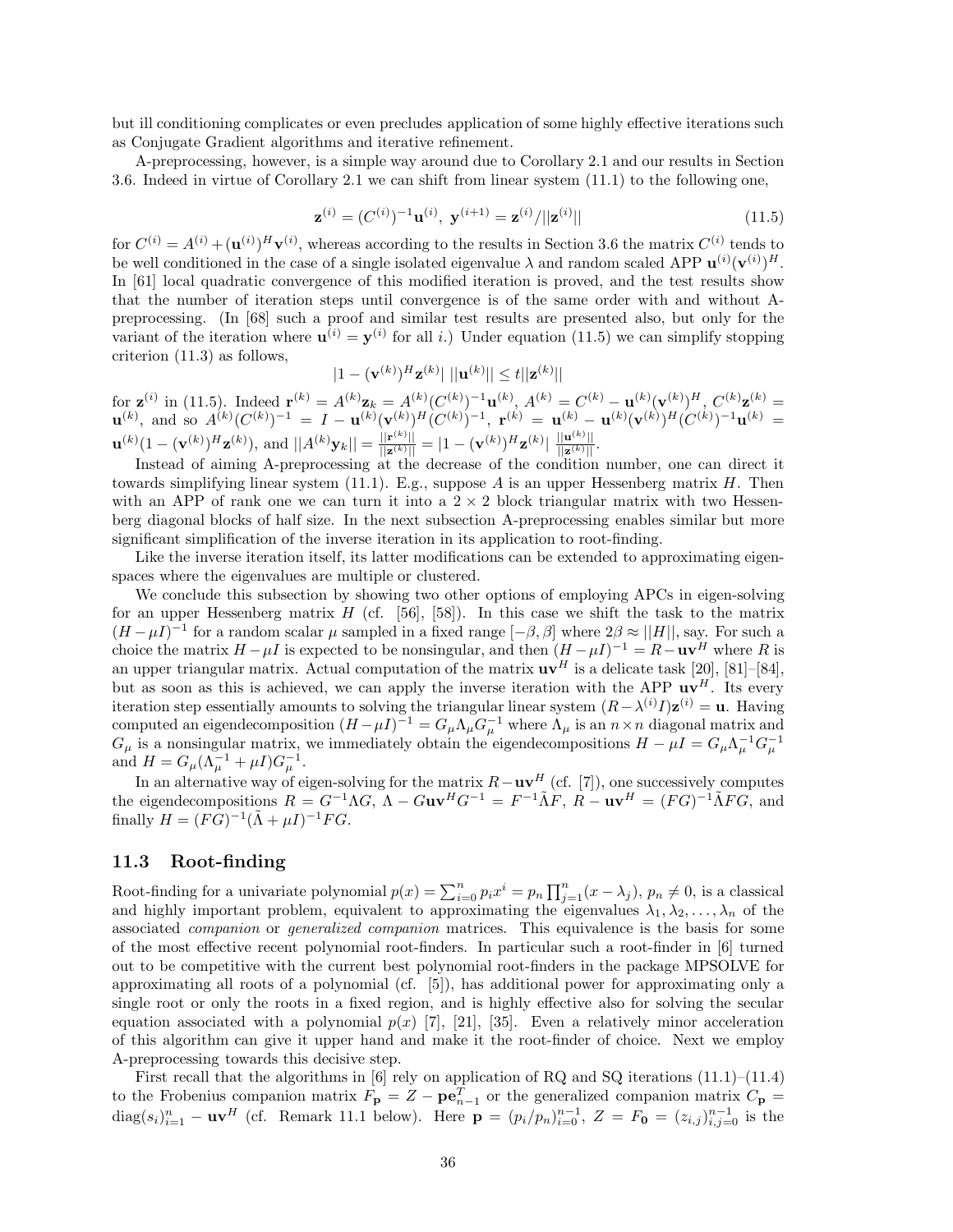downshift matrix (cf. Section 2.2), and one can choose any *n*-tuple of distinct scalars  $s_1, \ldots, s_n$ (possibly crude approximations to the roots) and any pair of vectors  $\mathbf{u} = (u_i)_{i=1}^n$  and  $\mathbf{v} = (v_i)_{i=1}^n$ such that  $u_i v_i = -p(s_i)/q'(s_i)$  for  $q(x) = \prod_{i=1}^n (x - s_i), i = 1, ..., n$ .

At every iteration step the computational cost is dominated by the cost of the solution of a linear system of equations with a shifted matrix  $M - \mu I$  for a scalar  $\mu$  and  $M = F_p$  or  $M = C_p$ . This takes  $6n-5$  flops (based on Gaussian elimination) or  $9n$  flops [6], respectively.

Now A-preprocessing with the APPs  $\mathbf{p} \in \mathbb{R}^{T}_{n-1}$  enables us to decrease the cost to 2n−1 flops where  $M = F_p$ . Note that the matrix  $F_p + \mathbf{p} \mathbf{e}_{n-1}^T - \mu I = Z - \mu I$  is well conditioned for  $\mu \geq 1$ , which typically holds for the close approximations  $\mu$  to the eigenvalues  $\lambda$  such that  $|\lambda| > 1$ . If, however,  $p_0 \neq 0$  (which we can assume w.l.o.g.) and if we seek an eigenvalue  $\lambda$  such that  $|\lambda| < 1$ , then we can shift to the reverse polynomial  $x^n p(1/x) = \sum_{i=0}^n p_{n-i} x^i = p_0 \prod_{j=1}^n (x-1/\lambda_j)$ , thus mapping this eigenvalue into its reciporocal  $1/\lambda$ .

Likewise with the APP  $uv^T$  we can decrease the cost to 2n flops where  $M = C_p$ .

According to the cited analysis in [61], this acceleration of every iteration step preserves local quadratic convergence of the iteration and, according to the results of experiments in [61], rather little affects global convergence.

**Remark 11.1.** *There are well known techniques that reduce eigen-solving for general matrix to the case of companion matrices [25, page 348], but the following simple reduction to the DPR1 case seems to be less explored. Recall that an*  $n \times n$  *DPR1 matrix*  $C_p$  *associated with a fixed polynomial*  $p(x)$  *of degree* n *can be defined by the values*  $p(s_i)$  *and*  $q'(s_i)$  *at* n *distinct points*  $s_1, \ldots, s_n$ *. Given an*  $n \times n$  *matrix* M, we can fix a scalar  $a \approx 0.1/||M - \text{trace}(M)||$ , readily compute the values  $c(\omega_n^i)=\det(a(M-\mathrm{trace}(M))-\omega_n^iI)$  of the characteristic polynomial of the matrix a $M$  for a primitive *n*-th root of unity  $\omega_n$  and  $i = 1, \ldots, n$ , and obtain a DPR1 matrix  $C_p$  that shares the eigenvalues *with the matrix* M. (Note that the matrices  $a(M - \text{trace}(M)) - \omega_n^i I$  are diagonally dominant and can *be readily factorized.) Then the algorithm in [6] as well as a number of other effective eigen-solvers for the DPR1 matrices can rapidly produce and then refine crude approximations to the eigenvalues of the matrix* M*.*

## **11.4 Matrix inversion with A-preprocessing, SMW and dual SMW formulae, and residual correction**

Given an  $n \times n$  matrix M and an initial approximation  $X_0$  to its inverse or generalized inverse, one can rapidly refine this approximation with *Newton's iteration*,  $X_{i+1} = X_i(2I - MX_i)$ ,  $i = 0, 1, \ldots$ , which can be traced back to Hotelling 1933 and Schultz 1933 (cf. [49], [65], and the bibliography therein on this subject). The residuals  $R_i = MX_i - I$  are squared in each step,  $R_{i+1} = R_i^2$ , which implies global quadratic convergence, right from the start if  $||R_0|| < 1$ . The known initialization policies support the bounds  $||R_0|| < 1 - \frac{2n}{(1+n)(\text{cond }M)^2}$  (cf. [65]), which makes the convergence highly sensitive to the value cond M. This is even more critical for *Newton's structured iteration* with *recompression*,  $X_{i+1} = c(Y_i)$ ,  $Y_i = X_i(2I - MX_i)$ ,  $i = 0, 1, \ldots$ , where  $c(Y)$  is the compression function that recovers the structure of the approximate inverses  $X_i$  partly lost in the Newton's transition to  $Y_i$ . E.g., a Newton's step can triple the displacement rank  $d_i$  of the matrix  $X_i$ , but we can periodically set to zero all singular values of the displacement of the matrix  $Y_i$  except for the  $d_i$  largest ones, to recover the structure and thus to perform the Newton's steps fast. (These techniques were proposed in  $[45]$ – $[47]$ . See  $[8]$ ,  $[49]$ ,  $[51]$ ,  $[64]$ ,  $[66]$ , and the bibliography therein on their variations and some subsequent work.) This and other recompression techniques, nontrivially extended to tensor decomposition in [41] (cf. also [39] and [40]), little affect convergence where  $||R_i||$ is small, but can easily destroy it otherwise. Therefore, as soon as we precondition the input matrix, we can rapidly approximate the inverse with high accuracy by performing Newton's steps (at a low cost in the case of structured inputs). The iteration is particularly valuable for the approximation of the generalized (Moor–Penrose) inverses of structured matrices.

We can observe the same features in other *residual correction processes* for computing inverses, generalized inverses and solutions of linear systems of equations, except that the celebrated iterative refinement is fast for structured input even with no recompression. For well conditioned inputs it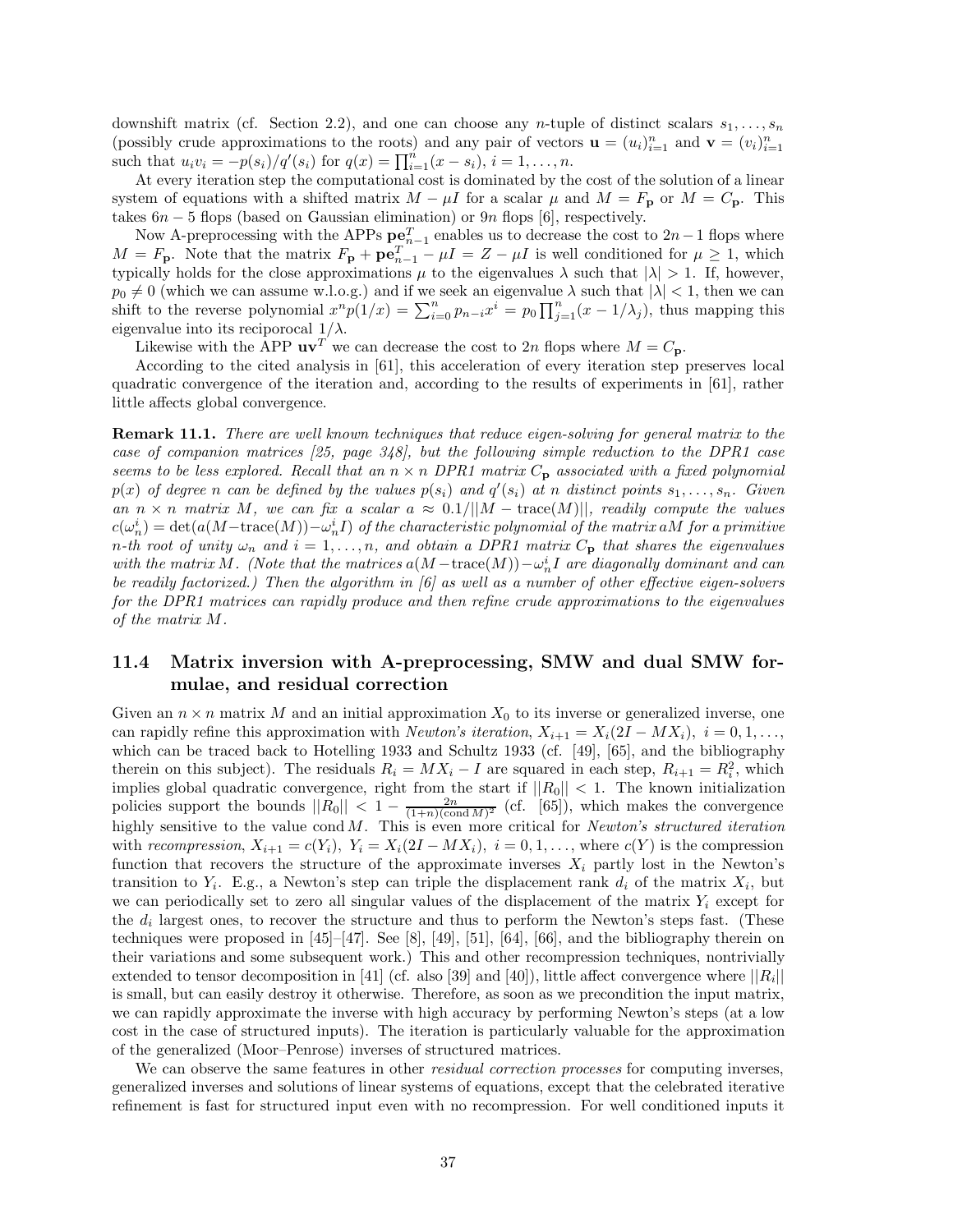refines the approximate solution to a linear system advancing to any accuracy with linear rate and can be implemented with the IEEE standard double precision (cf. [52]).

Randomized scaled A-preprocessing and augmentation are natural tools towards the desired preconditioning, whereas the SMW and dual SMW formulae extend the solution from the preconditioned matrix to the original input. Even for ill conditioned inputs, we still invert matrices and solve linear systems with high accuracy involving no extended precision. We just perform (with double precision) more stages of iterative refinement or other residual correction iterations, highly effective in the case of structured inputs.

In the rest of this section we discuss the combined application of A-preprocessing with SMW formulae  $(2.4)$  or  $(2.5)$  and dual SMW formulae  $(2.6)$  and  $(2.8)$  to computing the matrices  $A^+$  and  $A^{-1}$ . The SMW and dual SMW formulae reduce this task to the respective operations with the matrices  $C = A + UV^H$  or  $(C_{-})^+ = (A^+ + UV^H)^+$ .

Now suppose a nonsingular ill conditioned input matrix  $A \in \mathbb{C}^{m \times n}$  has numerical nullity  $r =$ nnul A,  $r < n \le m$ . Then according to Section 3.6, the transition  $A \Longrightarrow C = A + UV^H$  is expected to yield a well conditioned matrix C in the case of scaled random generators  $U \in \mathbb{C}^{m \times r}$  and  $V \in \mathbb{C}^{n \times r}$ . If cond A is large, whereas cond C is not, then the matrix  $G = I_r - V^H C^+ U$  in the formulae (2.4) and (2.5) has a small norm [52, Section 7], and consequently many leading bits of the diagonal entries of the matrix  $G$  are cancelled in the process of the computation. (We have similar problems if we compute the matrix G as the solution of the matrix equation  $V^H\overset{\circ}{C}{}^{(I)}A = GV^H$  in Theorem 3.2. Indeed we have  $||V^HC^{(I)}A|| \leq ||G|| ||V||$ .) These observations seem to imply that extended precision is required to obtain uncorrupted matrices G,  $V^H C^{(I)} A$ , and  $AC^{(I)} U$ , but we can stay with double precision if we apply the fast advanced algorithms in [16], [27], [30], [38], [57], [71] for sums and products as well as the extended iterative refinement in [52, Section 9], which computes highly accurate solutions of well conditioned linear systems of equations (cf. Section 7.3).

Instead of combining the SMW formulae with A-preprocessing, we can combine it with the augmentation  $A \Longrightarrow K = \begin{pmatrix} A & U \ S & W \end{pmatrix}$  for random and properly scaled matrices U, S, and W. Suppose that  $K \in \mathbb{C}^{(m+r)\times(n+r)}$  and  $W \in \mathbb{C}^{r\times r}$  are full rank matrices (according to Section 3.4 this holds with a probability near one for random matrices U, S, and W if  $r \geq \text{null } A$ ). Recall that the generalised inverse  $F^+$  of the Schur complement  $F = A - UW^{-1}S$  is the leading principal block of the generalized inverse  $K^+$ , that is  $F^+ = (I_m, 0)K^+\begin{pmatrix} I_m \\ 0 \end{pmatrix}$ 0 - . Now deduce from SMW formula (2.4) that  $A^+ = F^+ - F^+ U G^{-1} V^H F^+$  for  $V^H = W^{-1} S$  and  $G = I_r - V^H F^+ U$ . Our comments on the benefits and shortcomings of A-preprocessing in the previous paragraph can be reapplied.

Finally, instead of the SMW formulae (2.4) and (2.5), we can employ dual SMW formulae (2.6) and (2.8) if we obtain a crude estimate for the norm  $||A^+||$  (cf., e.g., [12]) and compute the integer  $q = \text{null } A^+ = n - \text{null } A$ . Here is the respective procedure using A-preprocessing (cf. Remark 11.2) below).

#### **Dual SMW Inversion Procedure**

(a) Generate a pair of random matrices  $U \in \mathbb{C}^{m \times r}$  and  $V \in \mathbb{C}^{n \times r}$  and scale them to have the ratio  $||UV^H||/||A^+|| = ||UV^H||\sigma_n(A)$  neither large nor small. (Then according to our study in Section 3.6, the matrix  $C = A^+ + UV^H$  is expected to be well conditioned.)

(b) Compute the  $q \times q$  matrix  $H = I_q + V^H A U$  with high accuracy. (This stage involves no inverses, and we can apply the advanced algorithms in [16], [27], [30], [38], [57], [71].)

(c) Invert the matrix H.

(d) Compute the matrix  $(C_{-})^{+} = A - AV^{H}H^{-1}UA$  with high accuracy. (If  $q = 1$ , then  $U = u$ and  $V = \mathbf{v}$  are vectors,  $H = h$  and  $V^H H^{-1} U = \frac{1}{h} \mathbf{v}^H \mathbf{u}$  are scalars, and  $(C_-)^+ = A(I - \frac{1}{h} \mathbf{v}^H \mathbf{u} A)$ .)

(e) Compute its generalized inverse C−.

(f) Compute and output the matrix  $A^+ = C_- - UV^H$ .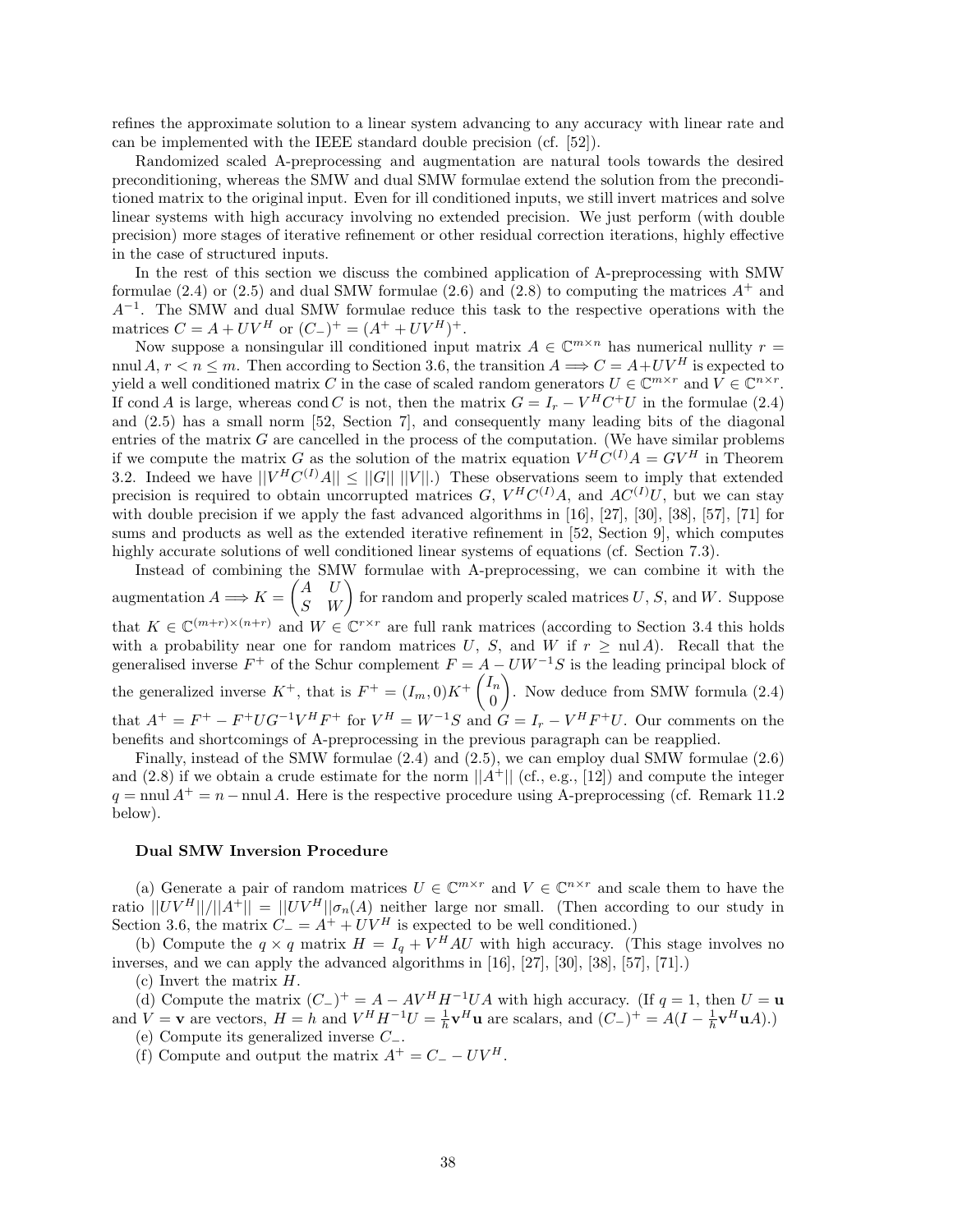**Remark 11.2.** *For a nonsingular ill conditioned* n × n *matrix* A*, the matrix* C<sup>−</sup> *is ill conditioned if*  $q < \text{nnul } A^+ = n - \text{nnul } A$ , whereas the matrix H is ill conditioned if  $q \geq \text{nnul } A^+$  [52, Section *7]. If the matrix* A *has an unnkown numerical nullity* nnul A*, we can extend the above procedure by incorporating binary or linear search or aggregation as in Algorithms 6.2–6.4.*

### **11.5 Solution of a linear system of equations as a null vector. Extension to a Toeplitz solver**

A nonsingular linear system  $Ay = b$  of n equations with n unknowns is essentially equivalent to the homogeneous linear system  $Ay - \theta z = 0$  with the  $(n + 1)$ st additional unknown z and any nonzero scalar  $\theta$  (one can choose this scalar satisfying  $||\theta \mathbf{b}|| \approx ||A||$ ). It remains to compute a null vector **z** =  $(z_j)_{j=0}^n$  of the matrices  $(A, -\theta \mathbf{b})$  and  $\begin{pmatrix} 0 & 0 \\ A & -\theta \mathbf{b} \end{pmatrix}$  $\left(\begin{matrix} 0 & 0 \\ -\theta \mathbf{b} & A \end{matrix}\right)$  and  $\left(\begin{matrix} 0 & 0 \\ -\theta \mathbf{b} & A \end{matrix}\right)$  $\Big)$  (we can apply the algorithms in this paper or [59]) and then rescale it to obtain the solution vector **y** as a subvector.

For an ill conditioned matrix A with nnul  $A = 1$ , the augmented matrix quite typically becomes well conditioned (see Section 3.6). If it does, we would need a highly accurate null vector to recover the vector **y**, and we would apply the extended iterative refinement with double precision.

A-modifications of rank-one little change matrix structure, but let us fully preserve it for a nonsingular Toeplitz matrix A. The Gohberg–Semencul celebrated formula expresses the inverse  $A^{-1}$  through its two column vectors, the first  $\mathbf{x} = A^{-1}\mathbf{e}_0$  and the last  $\mathbf{z} = A^{-1}\mathbf{e}_{n-1}$ , satisfying the linear systems  $A$ **x** = **e**<sub>0</sub> and  $A$ **z** = **e**<sub>n−1</sub>. Each of the two systems is immediately reduced to computing a null vector of the  $(n - 1) \times n$  Toeplitz matrix T obtained by deleting the first or the last row of the matrix A.

We append a new row at the top (resp. bottom) of the matrix  $T$ , preserving its Toeplitz structure and still including one free entry  $t$  into the new Toeplitz matrix  $K$ . Then Theorem 4.1 implies that  $\mathbf{s} = K^{-1}\mathbf{e}_0$  (resp.  $\mathbf{s} = K^{-1}\mathbf{e}_{n-1}$ ) is a null vector of the matrix T. Suppose nnul  $A = 1$ , the matrix T is well conditioned, and we choose a properly scaled random value t. Then according to our extensive tests, we would expect to arrive at a well conditioned matrix  $K$  and, if so, would readily approximate the solutions **s** to the linear systems  $K$ **s** = **e**<sub>h</sub> for  $h = 0$  and  $h = n - 1$ . We would need these solutions with high accuracy and would apply the extended iterative refinement.

This technique can be similarly combined with the Heinig's modification of the Gohberg–Semencul formula (cf., e.g., [48, Exercise 2.24b]) and can be extended to Toeplitz-like matrices A.

## **Appendix**

## **A Estimating the condition numbers of Gaussian random sparse and structured matrices**

Let us deduce some crude upper estimates for the condition numbers of Gaussian random sparse, Toeplitz, Hankel, Toeplitz-like and Hankel-like matrices under a conjecture extending the study in  $[13]$ ,  $[19]$ ,  $[75]$ , and  $[76]$ . We begin with some definitions.

**Definition A.1.** *A nonnegative random function*  $X(n)$  *is a* ppg function, that is has probabilistic polynomial growth, if  $F_{X(n)}(cn^d) \to 1$  *as*  $n \to \infty$  *for two fixed positive constants* c and d.

**Definition A.2.** *A sparse matrix is standard Gaussian random if all its nonzero entries are independent standard Gaussian random variables. Such a matrix is called nonsingular if the substitution of indeterminates for its random entries makes it nonsingular.*

**Definition A.3.** *A Toeplitz, Hankel, Toeplitz-like or Hankel-like matrix defined by* k *parameters (cf. Section 2.2) is standard Gaussian random if all its defining parameters are independent standard Gaussian random variables.*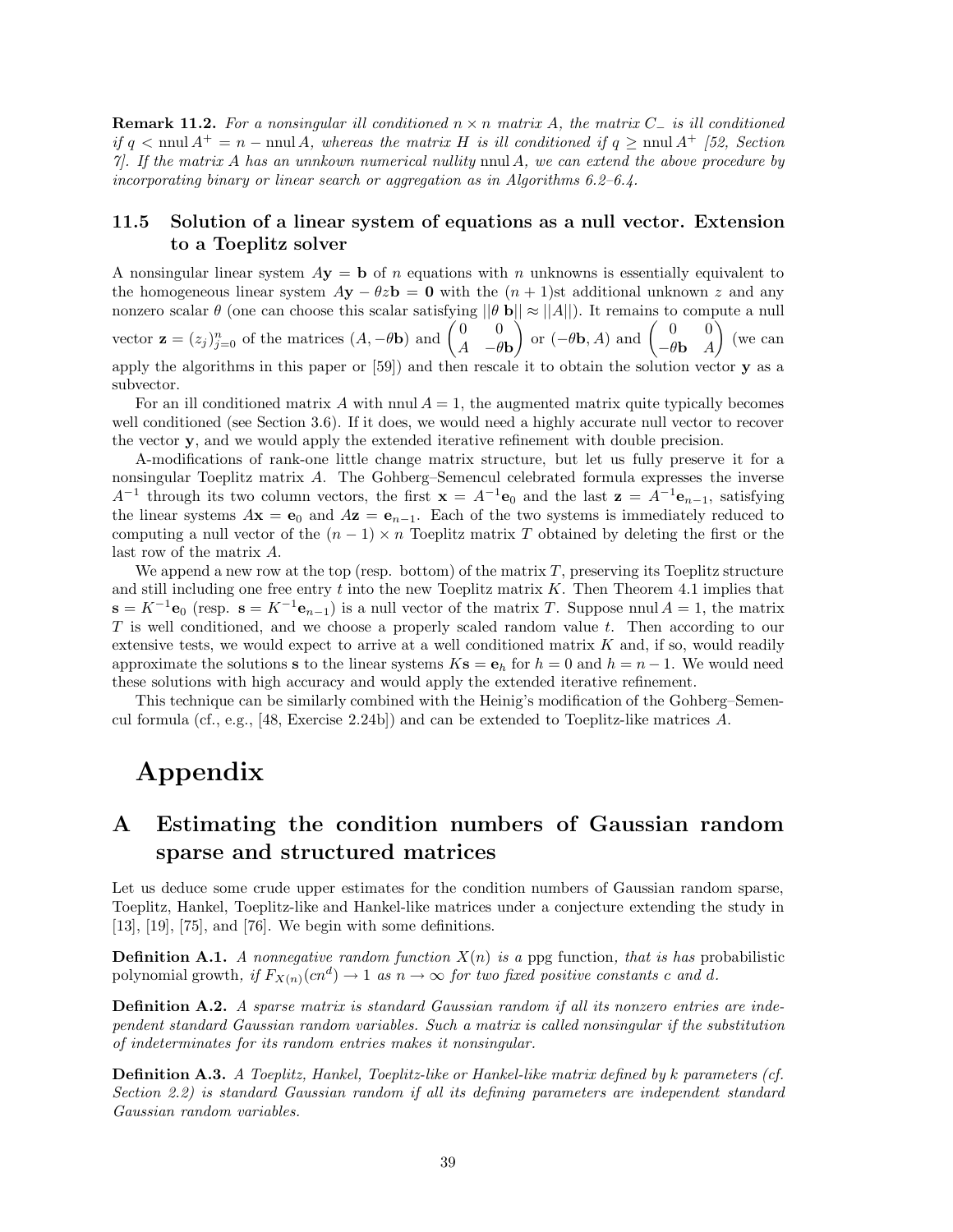Hereafter we write  $diag(M) = diag(m_{i,i})$  for a matrix  $M = (m_{i,j})_{i,j}$ . Theorem 2.3 implies the following result.

**Theorem A.1.** *Suppose*  $M = AB$ *,* A and B are random  $n \times n$  matrices, and  $||A||$ ,  $1/\sigma_n(A)$ ,  $||B||$ , *and*  $1/\sigma_n(B)$  *are ppg functions. Then* ||M|| *and*  $1/\sigma_n(M)$  *are ppg functions.* 

**Theorem A.2.** Suppose  $B = (b_{i,j})_{i,j=0}^{n-1}$  is a standard Gaussian random diagonal matrix that is *diagonal matrix whose diagonal entries are independent standard Gaussian random variables. Then*  $||B||$  *and*  $1/\sigma_n(B)$  *are ppg functions.* 

*Proof.* Note that  $||B|| = \max_i |b_{i,i}|$ ,  $\sigma_n(B) = \min_i |b_{i,i}|$ ,  $F_{||B||}(y) = 1 - \Phi_{\max_i |b_{i,i}|}(y)$ , and  $F_B(y) =$  $1-\Phi_{\min_i|b_{i,i}|}(y)$ . Apply Lemma 2.1 and deduce that  $F_{||B||}(y) \geq (1-\frac{1}{a}\sqrt{\frac{2}{\pi}}\exp(-\frac{a^2}{2}))^n$  for  $y \geq a \geq 1$ , whereas  $1 - F_B(y) \ge (1 - y\sqrt{\frac{2}{\pi}})^n$  for  $y \ge 0$ . 口

**Conjecture A.1.** *Suppose*  $||M||$  *and*  $1/\sigma_n(M)$  *are ppg functions, whereas* A *is a matrix filled with zeros and standard Gaussiam random variables independent of the matrix* M *and pairwise either coinciding or independent of each other. Then*  $cond(A + M)$  *is a ppg function.* 

**Theorem A.3.** Suppose Conjecture A.1 holds true. Let  $B = (b_{i,j})_{i,j=0}^{n-1}$  be standard Gaussian *random a) noningular sparse, b) Toeplitz, c) Hankel, d) Toeplitz-like or e) Hankel-like matrix. Then* cond B *is a ppg function.*

*Proof.* a) Clearly there is a permutation matrix P such that  $M = \text{diag}(PB)$  is a random diagonal matrix. Then  $||M||$  and  $1/\sigma_n(M)$  are ppg functions in virtue of Theorem A.2. Write  $A = PB - M$ and deduce from Conjecture A.1 that  $cond(PB)$  is a ppg function. This proves part a) because  $\sigma_i(B) = \sigma_i(M)$  for all j.

b) Write  $M = \text{diag}(B) = b_{0,0}I$ ,  $A = B - M$ . Clearly,  $||M|| = |b_{0,0}| \le ||B||$ , and so  $||M||$  is a ppg function. With probability one we have  $b_{0,0} \neq 0$ , and then  $1/\sigma_n(M)=1/|b_{0,0}|$  is a ppg function as well. Apply Conjecture A.1 to obtain part b).

Part c) follows from part b) because BJ is standard Gaussian random Toeplitz matrix for the unitary reversion matrix J.

Let us deduce part d) from part c) by induction based on equation (2.3) for  $e = 1$  and  $f = -1$ . Write  $B_k = \sum_{h=1}^k Z_1(\mathbf{g}_h)Z_{-1}(\mathbf{h}_h)^T$ . It is sufficient to prove by induction that  $||B_k||$  and  $1/\sigma_n(B_k)$  are ppg functions for  $k = 1, \ldots, d$ .

We first prove this for  $k = 1$ . Indeed  $||Z_1(\mathbf{g}_1)||$ ,  $1/\sigma_n(Z_1(\mathbf{g}_1))$ ,  $||Z_{-1}(\mathbf{h}_1)||$ , and  $1/\sigma_n(Z_{-1}(\mathbf{h}_1))$ are ppg functions in virtue of Theorem 3.9 and Remark 3.4. Therefore  $||B_1||$  and  $1/\sigma_n(B_1)$  are ppg functions in virtue of Theorem A.1.

By inductive assumption let  $||B_k||$  and  $1/\sigma_n(B_k)$  be ppg functions for  $k < l \leq d$  and let us extend this property to  $k = l$ . Write  $M = B_{l-1}Z_{-1}(\mathbf{h}_l)^{-T}$  and observe that  $||M||$  and  $1/\sigma_n(M)$  are ppg functions in virtue of Theorem A.1 (because  $||Z_{-1}(\mathbf{h}_l)^{-T}||$  and  $1/\sigma_n(Z_{-1}(\mathbf{h}_l)^{-T}) = ||Z_{-1}(\mathbf{h}_l)||$  are ppg function in virtue of Theorem 3.9 and Remark 3.4).

Write  $A = Z_1(\mathbf{g}_l)$ , apply Conjecture A.1, and deduce that  $||Z_1(\mathbf{g}_l) + M||$  and  $1/\sigma_n(Z_1(\mathbf{g}_l) + M)$ are ppg functions. Now recall that  $B_l = (Z_1(\mathbf{g}_l) + M)Z_{-1}(\mathbf{h}_l)^T$  and apply Theorem A.1 to deduce that  $||B_l||$  and  $1/\sigma_n(B_l)$  are also ppg functions. This completes the inductive proof of part d).

Part e) follows from part d) because BJ is standard Gaussian random Toeplitz-like matrix for the unitary reversion matrix J. 口

## **References**

- [1] Å. Björck, Stability Analysis of the Method of Seminormal Equations, *Linear Algebra and Its Applications*, **88/89**, 31–48, 1987.
- [2] A. Björck, Numerics of Gram-Schmidt Orthogonalization, *Linear Algebra and Its Applications*, **197/198**, 297–316, 1994.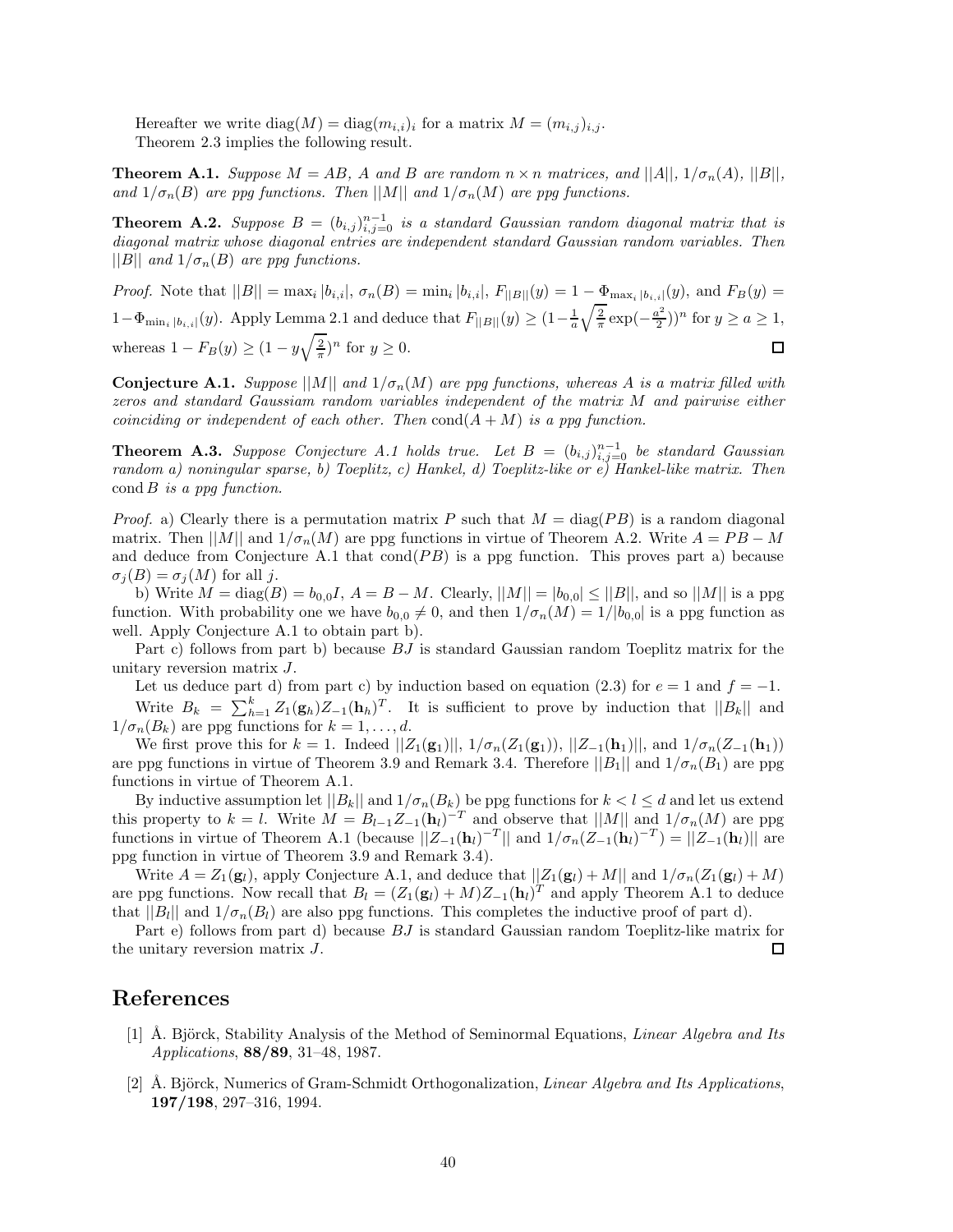- [3] Å. Björck, *Numerical Methods for Least Squares Problems*, SIAM, Philadelphia, 1996.
- [4] R. R. Bitmead, B. D. O. Anderson, Asymptotically Fast Solution of Toeplitz and Related Systems of Linear Equations, *Linear Algebra and Its Applications*, **34**, 103–116, 1980.
- [5] D. A. Bini, G. Fiorentino, Design, Analysis, and Implementation of a Multiprecision Polynomial Rootfinder, *Numerical Algorithms*, **23**, 127–173, 2000.
- [6] D. A. Bini, L. Gemignani, V. Y. Pan, Inverse Power and Durand/Kerner Iteration for Univariate Polynomial Root-finding, *Computers and Mathematics (with Applications)*, **47**, **2/3**, 447–459, 2004. Also Technical Report TR 2002 020, *CUNY Ph.D. Program in Computer Science, Graduate Center, City University of New York*, 2002. Available at http://www.cs.gc.cuny.edu/tr/techreport.php?id=352
- [7] D. A. Bini, L. Gemignani, V. Y. Pan, Fast and Stable QR Eigenvalue Algorithms for Generalized Companion Matrices and Secular Equation, *Numerische Math.*, **3**, 373–408, 2005. (Also Technical Report 1470, *Department of Math., University of Pisa*, Pisa, Italy, July 2003.)
- [8] D. A. Bini, B. Meini, Approximate Displacement Rank and Applications, in *AMS Conference "Structured Matrices in Operator Theory, Control, Signal and Image Processing"*, Boulder, 1999 (edited by V. Olshevsky), *American Math. Society*, 215–232, Providence, RI, 2001.
- [9] S. Chandrasekaran, M. Gu, X. Sun, J. Xia, J. Zhu, A Superfast Algorithm for Toeplitz Systems of linear Equations, *SIAM. J. on Matrix Analysis and Applications* **29**, **4**, 1247–1266, 2007.
- [10] R.E. Cline, R.J. Plemmons, and G. Worm, Generalized Inverses of Certain Toeplitz Matrices, *Linear Algebra and Its Applications,* **8**, 25–33, 1974.
- [11] D. Coppersmith, S. Winograd, Matrix Multiplicaton via Arithmetic Progressions. *J. of Symbolic Computation*, **9 3**, 251–280, 1990.
- [12] J. D. Dixon, Estimating Extremal Eigenvalues and Condition Numbers of Matrices, *SIAM J. on Numerical Analysis*, **20, 4**, 812–814, 1983.
- [13] J. Demmel, The Probability That a Numerical Analysis Problem Is Difficult, *Math. of Computation*, **50**, 449–480, 1988.
- [14] J. J. Dongarra, I. S. Duff, D. C. Sorensen, H. A. van Der Vorst, *Numerical Linear Algebra for High-Performance Computers*, SIAM, Philadelphia, 1998.
- [15] I. S. Duff, A. M. Erisman, J. K. Reid, *Direct Methods for Sparse Matrices*, Clarendon Press, Oxford, England, 1986.
- [16] J. Demmel, Y. Hida, Accurate and Efficient Floating Point Summation, *SIAM J. on Scientific Computing*, **25**, 1214–1248, 2003.
- [17] R. A. Demillo, R. J. Lipton, A Probabilistic Remark on Algebraic Program Testing, *Information Processing Letters*, **7**, **4**, 193–195, 1978.
- [18] K. R. Davidson, S. J. Szarek, Local Operator Teory, Random Matrices, and Banach Spaces, in *Handbook on the Geometry of Banach Spaces* (W. B. Johnson and J. Lindenstrauss editors), pages 317–368, North Holland, Amsterdam, 2001.
- [19] A. Edelman, Eigenvalues and Condition Numbers of Random Matrices, PhD Thesis (106 pages), Math Dept., MIT, 1989 and *SIAM J. on Matrix Analysis and Applications*, **9**, **4**, 543–560, 1988.
- [20] Y. Eidelman, I. Gohberg, On a New Class of Structured Matrices, *Integral Equations and Operator Theory*, 34, 293–324, Birkhäuser, Basel, 1999.
- [21] G. H. Golub, Some Modified Matrix Eigenvalue Problems, *SIAM Review*, **15**, 318–334, 1973.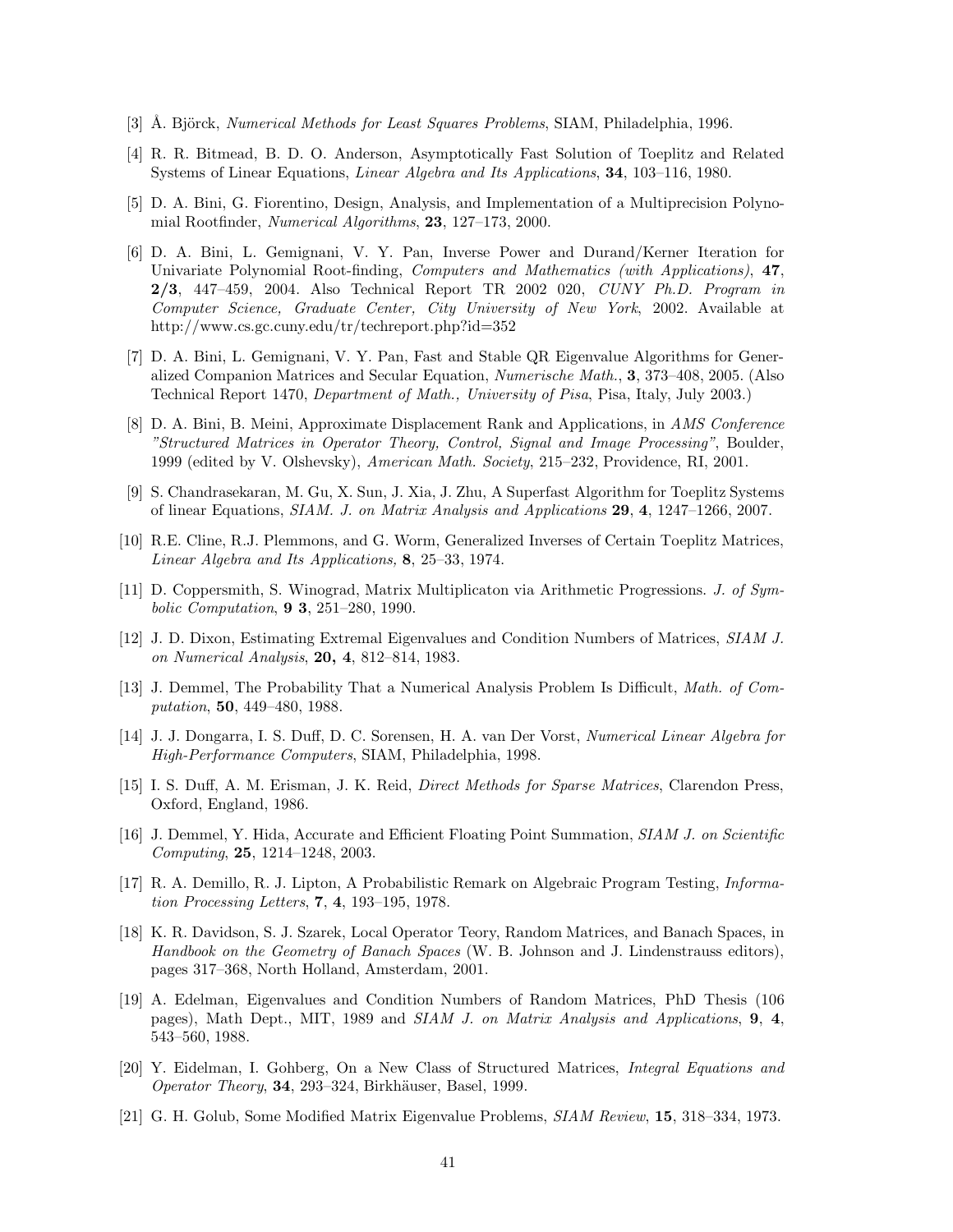- [22] M. Gu, Stable and Efficient Algorithms for Structured Systems of Linear Equations, *SIAM J. on Matrix Analysis and Applications*, **19**, 279-306, 1998.
- [23] W. Gautschi, G. Inglese, Lower Bounds for the Condition Number of Vandermonde Matrices, *Numerische Math.*, **52**, 241–250, 1988.
- [24] I. Gohberg, T. Kailath, V. Olshevsky, Fast Gaussian Elimination with Partial Pivoting for Matrices with Displacement Structure, *Mathematics of Computation*, **64**, 1557–1576, 1995.
- [25] G. H. Golub, C. F. Van Loan, *Matrix Computations*, 3rd edition, The Johns Hopkins University Press, Baltimore, Maryland, 1996.
- [26] G. Heinig, Inversion of Generalized Cauchy Matrices and Other Classes of Structured Matrices, in *Linear Algebra for Signal Processing, IMA Vol. Math. Appl.*, **69**, pp. 63-81, Springer, New York, 1995.
- [27] N. J. Higham, *Accuracy and Stability in Numerical Analysis*, SIAM, Philadelphia, 2002 (second edition).
- [28] I. Kaporin, The Aggregation and Cancellation Techniques As a Practical Tool for Faster Matrix Multiplication, *Theoretical Computer Science*, **315**, **2–3**, 469–510, 2004.
- [29] P. Kravanja, M. Van Barel, Algorithms for Solving Rational Interpolation Problems Related to Fast and Superfast Solvers for Toeplitz Systems, *SPIE*, 359–370, 1999.
- [30] X. Li, J. Demmel, D. Bailey, G. Henry, Y. Hida, J. Iskandar, W. Kahan, S. Kang, A. Kapur, M. Martin, B. Thompson, T. Tung, D. Yoo, Design, Implementation and Testing of Extended and Mixed Precision BLAS, *ACM Transactions on Mathematical Software*, **28**, 152–205, 2002. Available at http //crd.lbl.gov/ $\tilde{\text{xi}}$ iaoye/XBLAS/.
- [31] C. L. Lawson, R. J. Hanson, *Solving Least Squares Problems*, Prentice-Hall, Englewood Cliffs, New Jersey, 1974. Reissued with a survey of recent developments by SIAM, Philadelphia, 1995.
- [32] J. Laderman, V. Y. Pan, H. X. Sha, On Practical Algorithms for Accelerated Matrix Multiplication, *Linear Algebra and Its Applications*, **162–164**, 557–588, 1992.
- [33] R. J. Lipton, D. Rose, R. E. Tarjan, Generalized Nested Dissection, *SIAM J. on Numerical Analysis*, **16, 2**, 346–358, 1979.
- [34] M. Morf, Doubling Algorithms for Toeplitz and Related Equations, *Proceedings of IEEE International Conference on ASSP*, 954–959, IEEE Press, Piscataway, New Jersey, 1980.
- [35] A. Melman, A Unifying Convergence Analysis of Second-Order Methods for Secular Equations, *Math. Comp.*, **66**, 333–344, 1997.
- [36] W. L. Miranker, V. Y. Pan, Methods of Aggregations, *Linear Algebra and Its Applications*, **29**, 231–257, 1980.
- [37] F. W. J. Olver, Error Analysis of Complex Arithmetic, in *Computational Aspect of Complex Analysis*, Volume 102 of *NATO Advanced Study Institute Series C* (edited by D. Reidel), 279–292. Dordrecht, Holland, 1983.
- [38] T. Ogita, S. M. Rump, S. Oishi, Accurate Sum and Dot Product, *SIAM Journal on Scientific Computing*, **26**, **6**, 1955–1988, 2005.
- [39] V. Olshevsky, I. V. Oseledets, E. E. Tyrtyshnikov, Tensor Properties of Multilevel Toeplitz and Related Matrices, *Linear Algebra and Its Applications*, **412**, 1–21, 2006.
- [40] V. Olshevsky, I. V. Oseledets, E. E. Tyrtyshnikov, Superfast Inversion of Two-Level Toeplitz Matrices Using Newton Iteration and Tensor-Displacement Structure, *Operator Theory: Advances and Applications*, **179**, 229–240, 2008.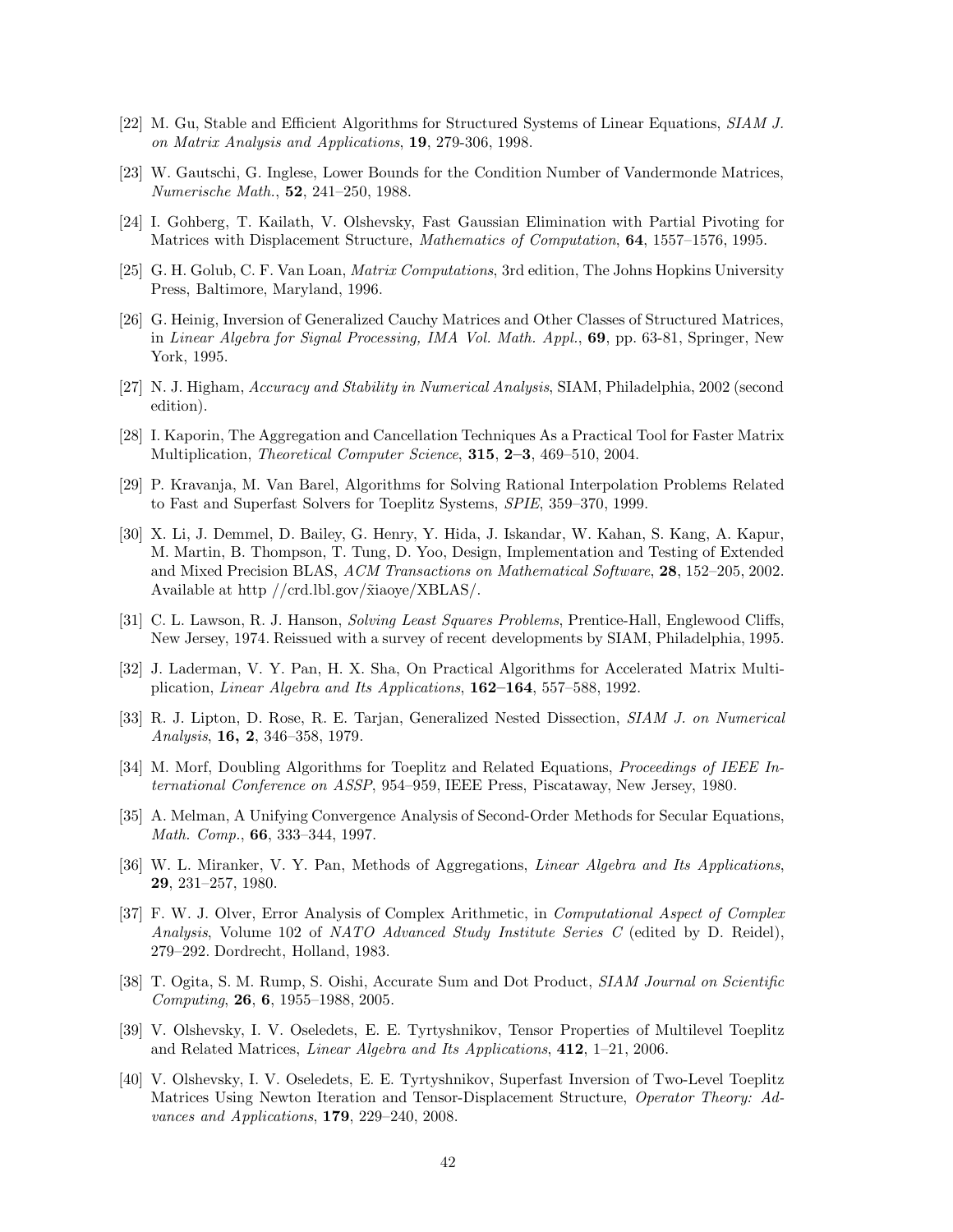- [41] I. V. Oceledetz, E. E. Tyrtyshnikov, Approximate Inversion of Matrices in the Process of Solving a Hypersingular Integral Equation, *Computational Math. and Math. Physics*, **45**, **2**, 302–313, 2005 (Translated from *JVM i MF*, **45**, **2**, 315–326, 2005).
- [42] V. Y. Pan, On Schemes for the Evaluation of Products and Inverses of Matrices (in Russian), *Uspekhi Matematicheskikh Nauk*, **27**, **5 (167)**, 249-250, 1972.
- [43] V. Y. Pan, How Can We Speed up Matrix Multiplication? *SIAM Review,* **26**, **3**, 393–415, 1984.
- [44] V. Y. Pan, On Computations with Dense Structured Matrices, *Math. of Computation*, **55, 191**, 179–190, 1990.
- [45] V. Y. Pan, Parallel Solution of Toeplitz-like Linear Systems, *J. of Complexity*, **8**, 1–21, 1992.
- [46] V. Y. Pan, Concurrent Iterative Algorithm for Toepliz-like Linear Systems, *IEEE Transactions on Parallel and Distributed Systems*, **4, 5**, 592–600, 1993.
- [47] V. Y. Pan, Decreasing the Displacement Rank of a Matrix, *SIAM Journal on Matrix Analysis and Applications*, **14**, **1**, 118–121, 1993.
- [48] V. Y. Pan, *Structured Matrices and Polynomials: Unified Superfast Algorithms*, Birkhäuser/Springer, Boston/New York, 2001.
- [49] V. Y. Pan, Newton's Iteration for Matrix Inversion, Advances and Extensions, in MATRIX METHODS: THEORY, ALGORITHMS AND APPLICATIONS (Dedicated to the Memory of Gene Golub, edited by Vadim Olshevsky and Eugene Tyrtyshnikov), World Scientific Publishing, ISBN-(978-981-283-601-4)-(981-283-601-2), pages 364–381, 2008.
- [50] F. Poloni, A Note on the O(n)-Storage Implementation of the GKO Algorithm, arXiv:0903.4569, Subjects: Numerical Analysis (math.NA), 2009.
- [51] V. Y. Pan, S. Branham, R. Rosholt, A. Zheng, Newton's Iteration for Structured Matrices and Linear Systems of Equations, *SIAM volume on Fast Reliable Algorithms for Matrices with Structure* (edited by T. Kailath and A. H. Sayed), 189–210, SIAM Publications, Philadelphia, 1999.
- [52] V. Y. Pan, D. Grady, B. Murphy, G. Qian, R. E. Rosholt, A. Ruslanov, Schur Aggregation for Linear Systems and Determinants, *Theoretical Computer Science*, *Special Issue on Symbolic– Numerical Algorithms* (D. A. Bini, V. Y. Pan, and J. Verschelde editors), **409**, **2**, 255–268, 2008.
- [53] V. Y. Pan, D. Ivolgin, B. Murphy, R. E. Rosholt, Y. Tang, X. Wang, X. Yan, Root-finding with Eigen-solving, Chapter 14, pages 219–245 in *Symbolic-Numeric Computation*, (Dongming Wang and Li-Hong Zhi, editors), Birkhäuser, Basel/Boston, 2007.
- [54] V. Y. Pan, D. Ivolgin, B. Murphy, R. E. Rosholt, Y. Tang, X. Yan, Additive Preconditioning for Matrix Computations, accepted by *Linear Algebra and Its Applications*.
- [55] V. Y. Pan, D. Ivolgin, B. Murphy, R. E. Rosholt, Y. Tang, X. Yan, Additive Preconditioning for Matrix Computations, *Proc. of the Third International Computer Science Symposium in Russia (CSR 2008)*, *Lecture Notes in Computer Science (LNCS)*, **5010**, 372–383, 2008.
- [56] V. Y. Pan, M. Kunin, B. Murphy, R. E. Rosholt, Y. Tang, X. Yan, W. Cao, Linking the TPR1, DPR1 and Arrow-head Matrix Structures, *Computers and Mathematics with Applications*, **52, 10–11**, 1603–1608, 2006.
- [57] V. Y. Pan, B. Murphy, G. Qian, R. E. Rosholt, Error-free Computations via Floating-Point Operations, *Computers and Mathematics (with Applications)*, **57**, 560–564, 2009.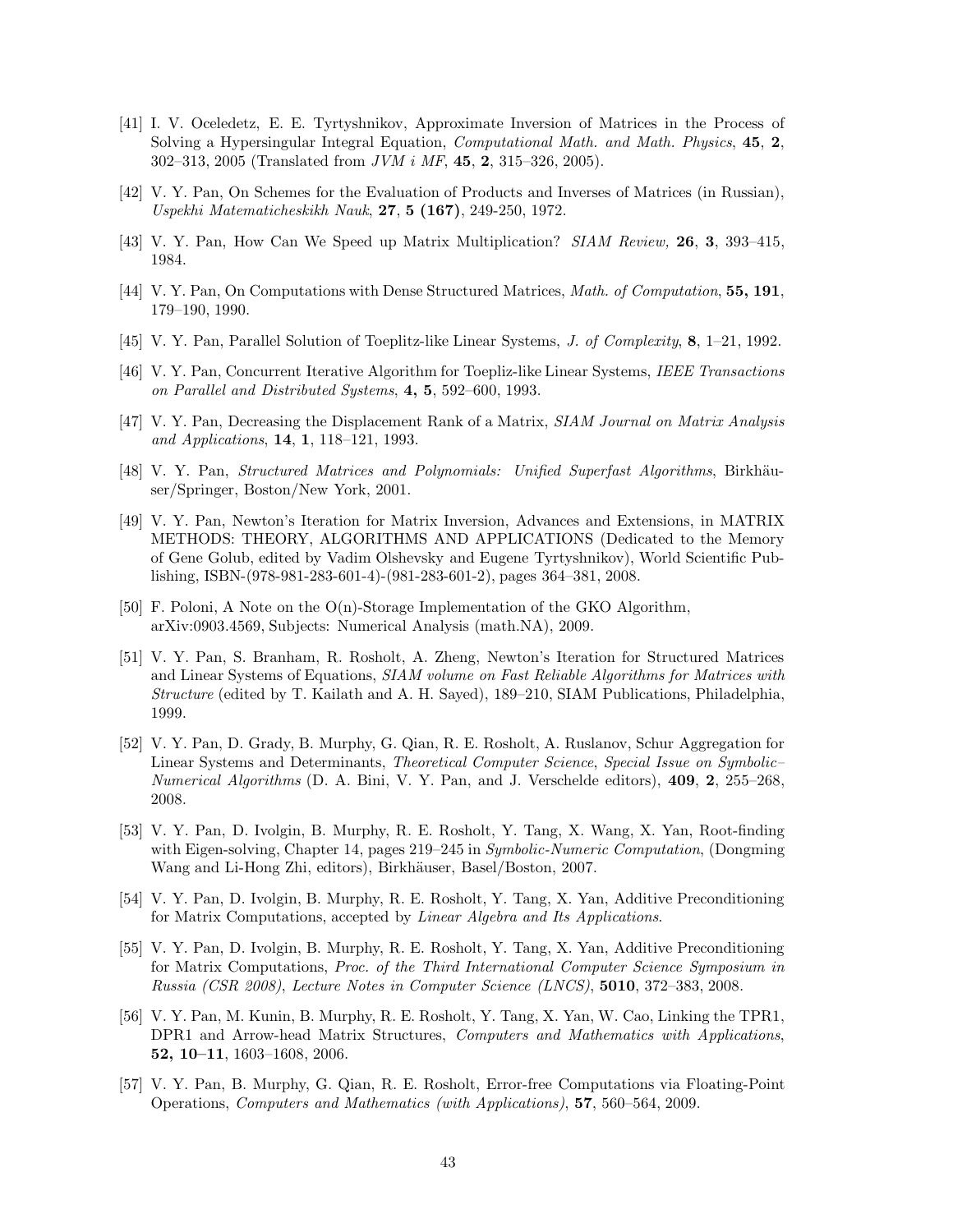- [58] V. Y. Pan, B. Murphy, R. E. Rosholt, Y. Tang, X. Wang, A. Zheng, Eigen-solving via Reduction to DPR1 matrices, *Computers and Mathematics with Applications*, **56**, 166–171, 2008.
- [59] V. Y. Pan, G. Qian, On Solving Linear System with Randomized Augmentation, Tech. Report TR 2009009, *Ph.D. Program in Computer Science*, *Graduate Center, the City University of New York*, 2009. Available at http://www.cs.gc.cuny.edu/tr/techreport.php?id=352
- [60] V. Y. Pan, G. Qian, A. Zheng, On Randomized Preprocessing versus Pivoting, Tech. Report TR 2009010, *Ph.D. Program in Computer Science*, *Graduate Center, the City University of New York*, 2009. Available at http://www.cs.gc.cuny.edu/tr/techreport.php?id=352.
- [61] V. Y. Pan, G. Qian, A. Zheng, Null Space Computations and Eigen-solving with Randomized Preprocessing and Extensions, preprint, 2009.
- [62] V. Y. Pan, J. Reif, Fast and Efficient Parallel Solution of Sparse Linear Systems, *SIAM J. on Computing*, **22**, **6**, 1227–1250, 1993.
- [63] V. Y. Pan, Y. Rami, Newtons Iteration for the Inversion of Structured Matrices, in *Structured Matrices: Recent Developments in Theory and Computation*, (edited by D. Bini, E. Tyrtyshnikov and P. Yalamov), 79–90, Nova Science Publishers, USA, 2001.
- [64] V. Y. Pan, Y. Rami, X. Wang, Structured Matrices and Newton's Iteration: Unified Approach, *Linear Algebra and Its Applications*, **343–344**, 233–265, 2002.
- [65] V. Y. Pan, R. Schreiber, An Improved Newton Iteration for the Generalized Inverse of a Matrix, with Applications, *SIAM Journal on Scientific and Statistical Computing*, **12, 5**, 1109–1131, 1991.
- [66] V. Y. Pan, M. Van Barel, X. Wang, G. Codevico, Iterative Inversion of Structured Matrices, *Theoretical Computer Science*, **315**, **2–3** (Special Issue on Algebraic and Numerical Computing), 581–592, 2004.
- [67] V. Y. Pan, X. Wang, Degeneration of Integer Matrices Modulo an Integer, *Linear Algebra and Its Applications*, **429**, 2113–2130, 2008.
- [68] V. Y. Pan, X. Yan, Additive Preconditioning, Eigenspaces, and the Inverse Iteration, *Linear Algebra and Its Applications*, **430**, 186–203, 2009.
- [69] V. Y. Pan, A. Zheng, On Root-finding with Eigen-solving and Preprocessing, preprint.
- [70] G. Rodriguez. Fast solution of Toeplitz- and Cauchy-like least squares problems, *SIAM J. Matrix Analysis and Applications*, **28, 3**, 724–748, 2006.
- [71] S. M. Rump, T. Ogita, S. Oishi, Accurate Floating-Point Summation, Tech. Report 05.12, *Faculty for Information and Communication Sciences*, Hamburg University of Technology, November, 2005.
- [72] J. T. Schwartz, Fast Probabilistic Algorithms for Verification of Polynomial Identities, *Journal of ACM*, **27**, **4**, 701–717, 1980.
- [73] G. W. Stewart, *Matrix Algorithms, Vol I: Basic Decompositions*, SIAM, Philadelphia, 1998.
- [74] G. W. Stewart, *Matrix Algorithms, Vol II: Eigensystems*, SIAM, Philadelphia, 1998.
- [75] A. Sankar, D. Spielman, S.-H. Teng, Smoothed Analysis of the Condition Numbers and Growth Factors of Matrices, *SIAM Journal on Matrix Analysis*, **28**, **2**, 446–476, 2006.
- [76] D. Spielman, S.-H. Teng, Smoothed Analysis of Algorithms, *Proc. of the International Congress of Mathematicians* (Beijing 2002), Vol. I, 597–606, Higher ED. Press, Beijing, 2002.